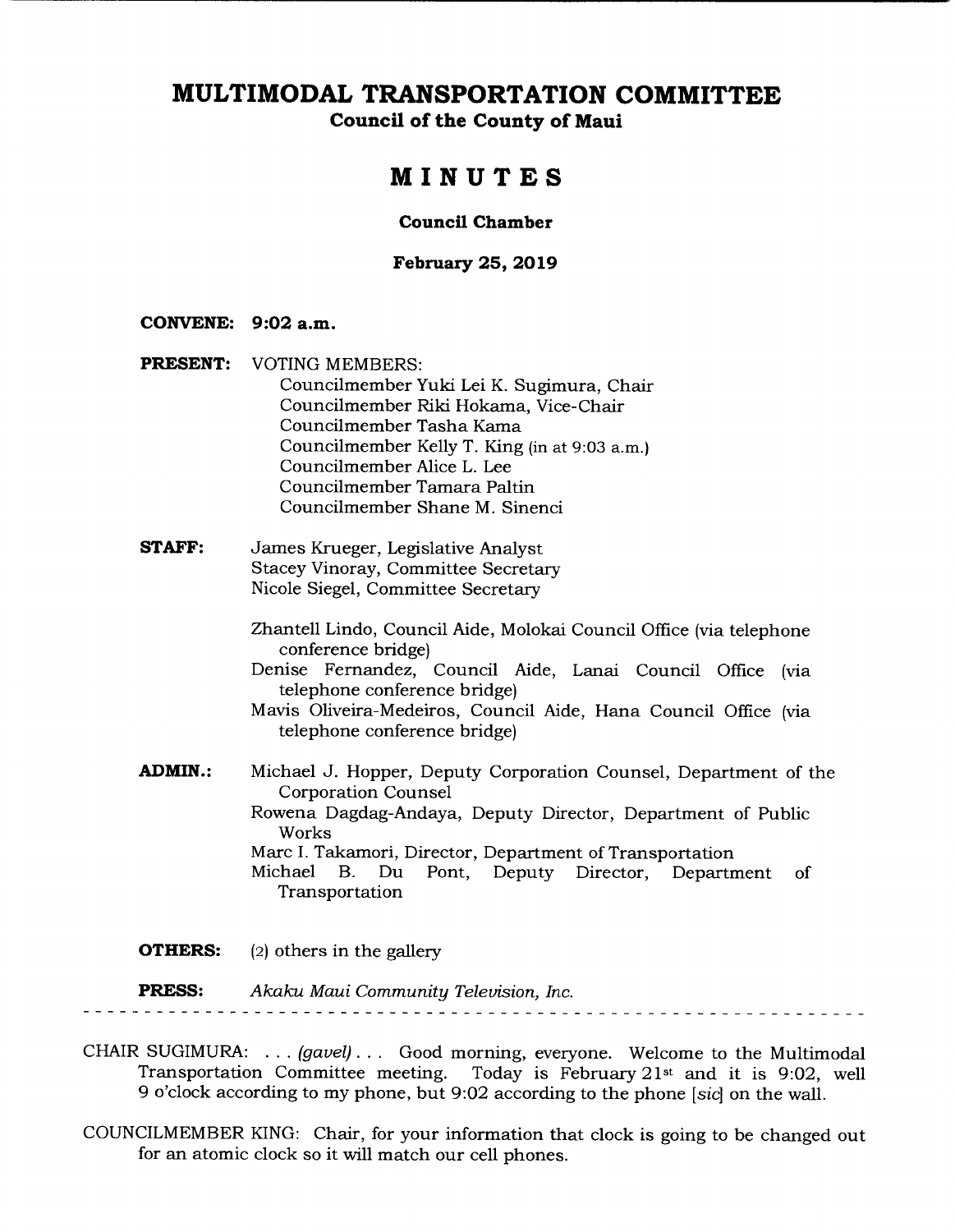### **February 25, 2019**

CHAIR SUGIMURA: Good job. Welcome, everyone. I would like to remind all of you to silence your noisemaking devices and welcome to the meeting. My name is Yuki Lei Sugimura. I have my Vice-Chair here, Mr. Hokama.

VICE-CHAIR HOKAMA: Good morning.

CHAIR SUGIMURA: Good morning. We also have Shane Sinenci from Hana.

COUNCILMEMBER SINENCI: Good morning, Chair.

CHAIR SUGIMURA: Good morning. Alice Lee from Wailuku.

COUNCILMEMBER LEE: Morning, Chair.

CHAIR SUGIMURA: Good morning. We have Tamara Paltin from the west side.

COUNCILMEMBER PALTIN: Good morning.

CHAIR SUGIMURA: Kelly King out of Kihei.

COUNCILMEMBER KING: Aloha, good morning.

CHAIR SUGIMURA: Good morning. And Tasha Kama from Kahului.

COUNCILMEMBER KAMA: Good morning, Chair.

CHAIR SUGIMURA: Good morning, everyone. We have a full house in terms of 100 percent attendance. Thank you, everybody, for being here. Today, I'm excited to go through our agenda. We're gonna be having a presentation from Complete Streets with Rowena Dagdag, as well as we have Department of Transportation, Marc Takamori, and we have Michael Du Pont here to talk about our second item, which is the bus hub. From Administration, appreciate also having Michael Hopper, my Corp. Counsel attorney. And good morning. And, James, thank you very much for your hard work to get us here and Stacey Vinoray. So, I appreciate all that. Our District Offices are fully staffed, Members. I would like to begin public testimony. Do we have anybody signed up for public testimony?

MR. KRUEGER: Chair?

CHAIR SUGIMURA: Yes.

MR. KRUEGER: There is no one in the Chamber signed up to testify.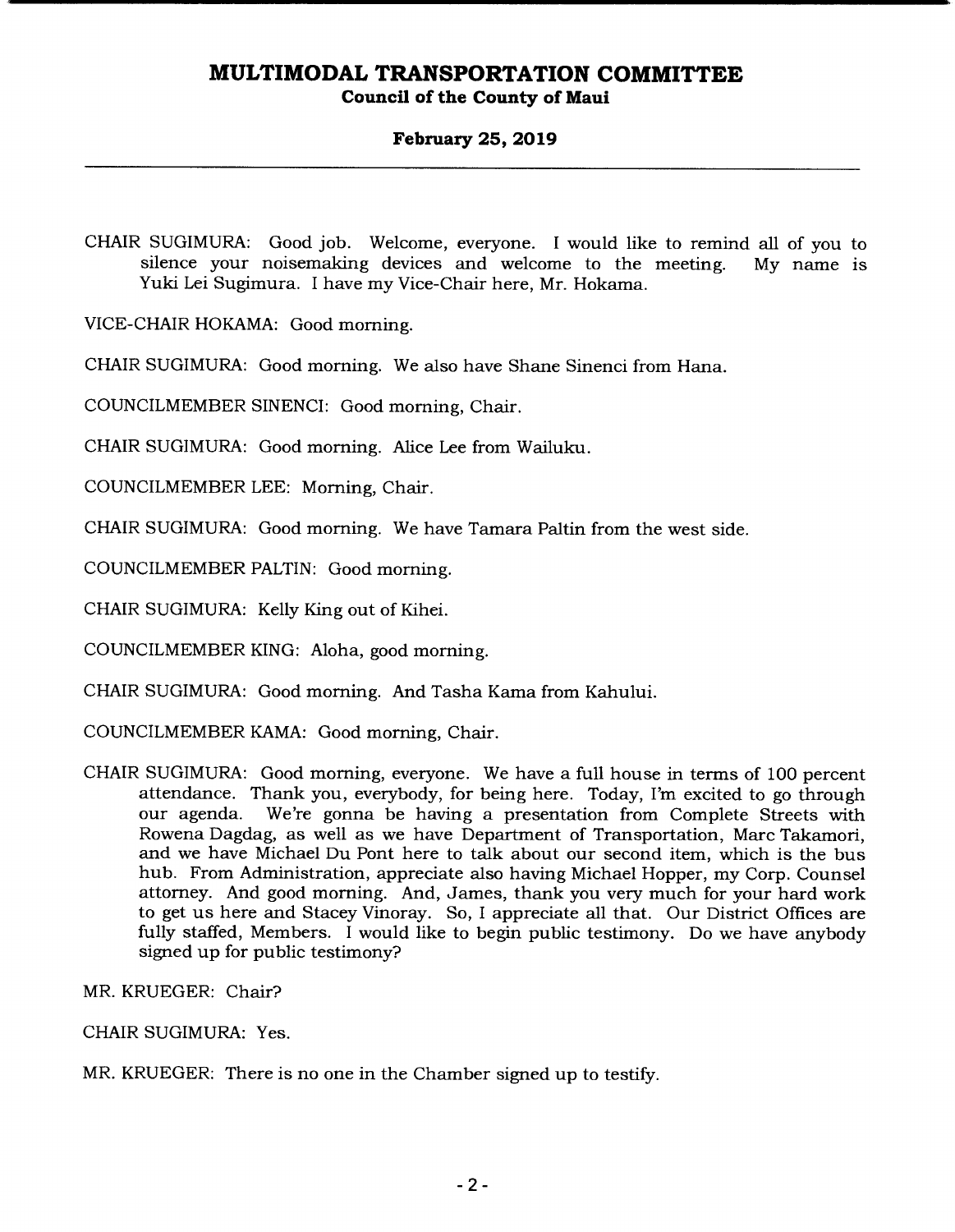### **February 25, 2019**

### *• • • BEGIN PUBLIC TESTIMONY...*

- CHAIR SUGIMURA: Okay, today's agenda, we have MT-10(4), Overview of Complete Streets; MT-9, which is Kahului Civic Center Mixed Use Project/Central Maui Transit Hub, is the item in my master agendas. We have no one here in the Chambers to testify. I would like to find out if anybody in the District Offices have anybody signed up to testify. From the Hana District Office. Mavis Oliveira-Medeiros, anyone there to From the Hana District Office, Mavis Oliveira-Medeiros, anyone there to testify?
- MS. OLIVEIRA-MEDEIROS: Good morning, Chair. This Mavis Oliveira-Medeiros from the Hana Office and there is no one here waiting to testify.
- CHAIR SUGIMURA: Thank you, Mavis. Lanai, Denise Fernandez?
- MS. FERNANDEZ: Good morning, Chair. This is Denise Fernandez at the Lanai Office, and there is no one waiting to testify.
- CHAIR SUGIMURA: Molokai Office, which is Zhantell Dudoit Lindo?
- MS. UNDO: Aloha, Chair. This is Zhantell at the Molokai District Office. There is no one waiting to testify.
- CHAIR SUGIMURA: Thank you. Looks like we have no testifiers in the Chamber and none from the District Office. Thank you. Members, today on our agenda the two items I'm gonna be deferring it after we we're done with public testimony... after we're done with the presentations and discussions, so that we can look at it at a later day.

### **MT-10(4) OVERVIEW OF COMPLETE STREETS**

- CHAIR SUGIMURA: And at this time, we have an overview of Complete Streets from Rowena Dagdag from Public Works. Thank you.
- MS. DAGDAG-ANDAYA: Thank you. And aloha and good morning, Councilmembers.
- MR. KRUEGER: Oh, excuse me, Chair. Sorry to interrupt. Staff would just like to know how you would like to... would you like to keep testimony open?
- CHAIR SUGIMURA: Oh, close public, yeah. Can I close public testimony?

UNIDENTIFIED SPEAKER: Yes.

CHAIR SUGIMURA: Yes, since there's nobody here it's kind of.. .okay, thank you.

### *• END OF PUBLIC TESTIMONY...*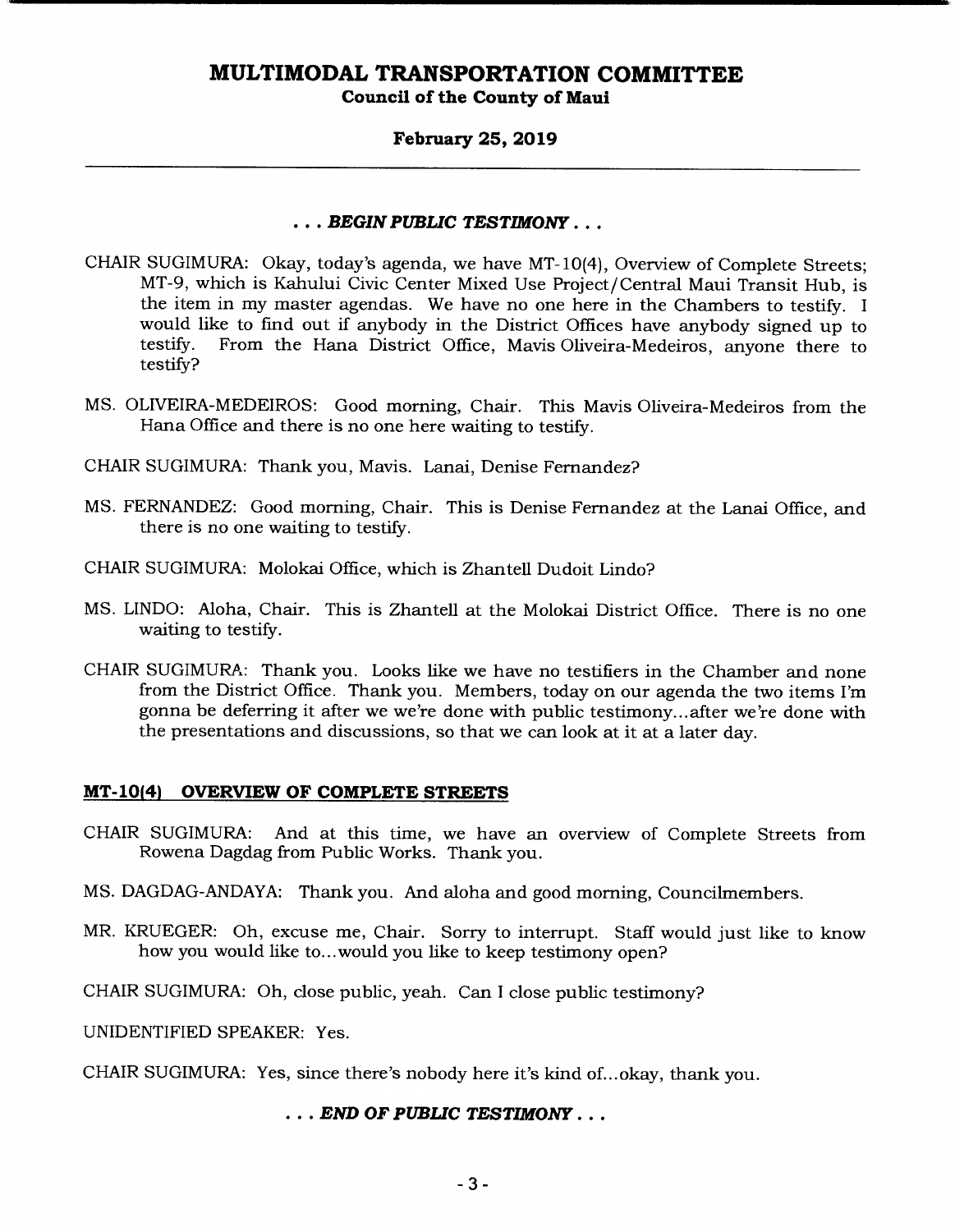### **February 25, 2019**

CHAIR SUGIMURA: Thank you, Rowena.

#### *• BEGIN PRESENTATION...*

MS. DAGDAG-ANDAYA: Yes, thank you. And so as Councilmember Sugimura had mentioned earlier, she had asked to hear a presentation this morning on Complete Streets. So, I will be going over the following with you this morning touching upon what Complete Streets are, the benefits of Complete Streets, some background information as to how we got here, implementation, and next steps, and some project examples that we have, that we hope to work on in the year ahead. So, to begin this morning I wanted to share some photos depicting the street environment on Maui over the last century. These photos were taken on Market Street in Wailuku and in Kahului or the following pictures that I have in the presentation have been found in Central Maui and were found off the internet. There's a group called wegrewuponmaui.com *[sic]* or a Facebook page. And I like referring to it because it shows a lot of our history through photos. And so this morning I wanted to share that with you. I wanna also state that none of these photos are my own. So, to begin, I just wanted to share with you a photo that was likely taken in the early 1900s, around 1901, when transportation involved horses, carriages, people walking. And if you notice there's no paved roads. This is a portion of Market Street looking towards Main Street. In the next photo, we have the street environment kind of becoming more dense and becoming much more different when the automobile was introduced. This is another view of Market Street looking towards Happy Valley. In various parts of the island in the early 1900s, trains were used to transport people and goods. I remember my husband telling me that his father once worked for the Kahului Railroad. And, I believe, this is a photo taken along where we would consider Kaahumanu Avenue today. And back then trains were used to transport people. I found another photo of school children taking the train to school and not only was it centralized in Central Maui, but there were also trains in Hana and various other parts, I believe, Lahaina as well. This was Maui's first transit system. And I thought this side-by-side comparison was also very interesting showing Kaahumanu Avenue before the 1950s and what it looks like today. I also need to thank my friend, Ron Rivera, from the Department of Environmental Management for sharing this photo. He took the photo at the bottom obviously, but back then I don't know who took the photo at the top. But that's one of the other photos that were shared on the internet. Now, here's a photo of that same road, in the morning, on a weekday, and this time it's fronting Baldwin High School. If you notice there's no single pedestrian or bicyclist even with the facilities there. We do have bike lanes and we do have sidewalks, but changes in our transportation system have evolved over time to address the growth in our community. The automobile has made it very convenient for us to travel great distances to get to work and school. And as a result, many of our roads and communities were designed with the automobile in mind. Instead of having this kind of result in our communities, the Department of Public Works in partnership with the Departments of Planning and Transportation have taken a Complete Streets approach in how we plan and design for future roads and retrofit projects, so that hopefully some day we can eliminate this kind of traffic in the morning and be able to incorporate more of an active transportation system, which includes biking, walking, connecting people to places instead of just being so reliant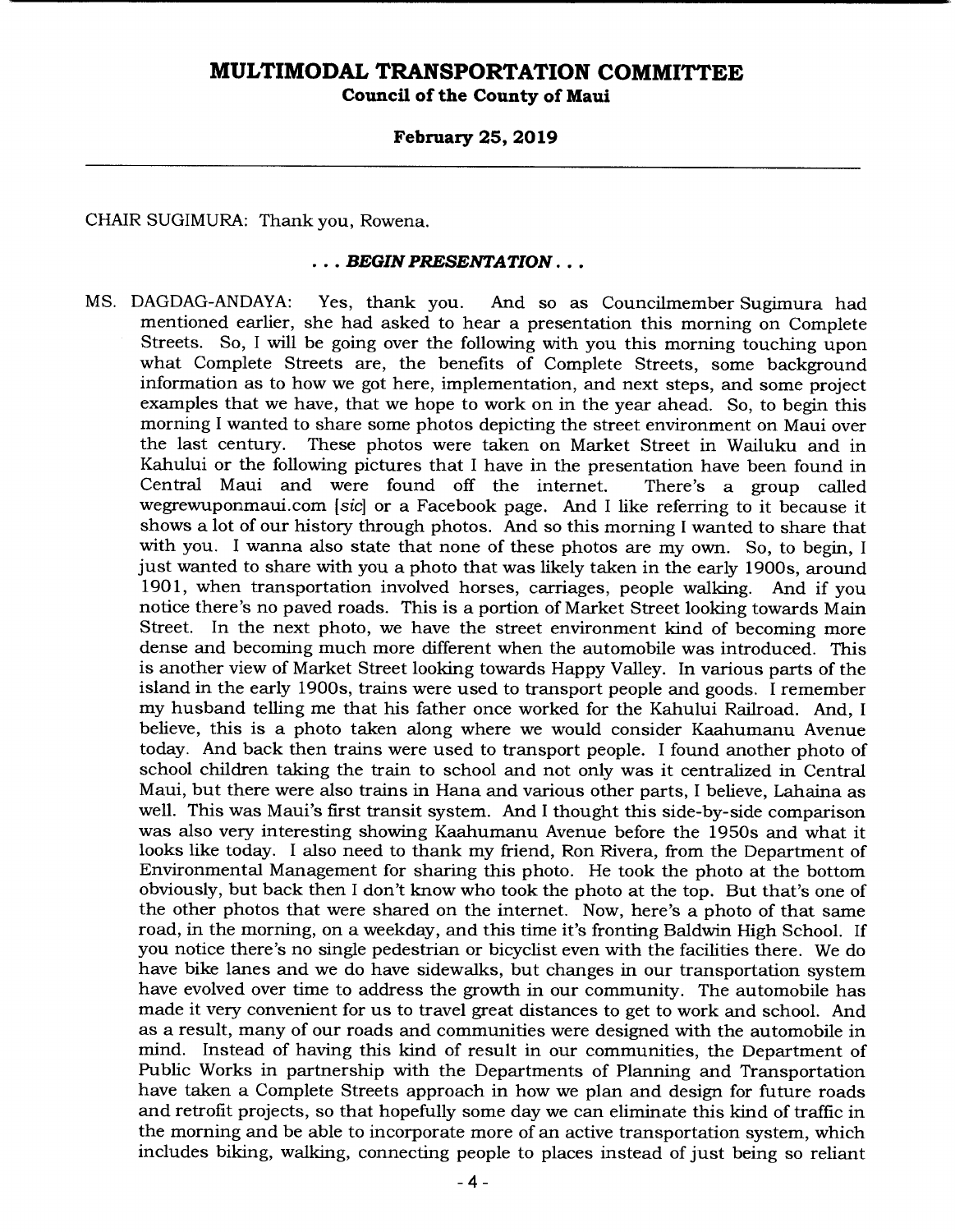**Council of the County of Maui** 

**February 25, 2019** 

on the automobile to get us from here to there. So what are Complete Streets? The term "Complete Streets" might be new to some of you, but the way we within our Departments describe Complete Streets is this: Complete Streets are designed and operated to be safe and accessible for pedestrians, transit riders, bicyclists, and drivers; all users, regardless of age or ability. Just because you have a road doesn't mean that it's only for automobiles. Our travel ways are meant for people. Our travel ways are what we believe accommodate all modes of transportation. Additionally, Complete Streets is not a one size fits all or cookie-cutter approach. Rather streets are designed for the environmental, cultural, and historic context. So, a Complete Street element in Central Maui is not going to be the same as in Hana or Molokai or even in Kihei. There are different types of elements that we incorporate into Complete Streets to calm streets down, but it's not.. .we're not always going to have the same... Complete Streets is not the same in every district. We need to be very mindful of the existing environment, the cultural, and historic context. So, Complete Streets, people think it's a product. It's really not. It's more of a process in how we approach our planning and design. We use performance measures to define our success. We also create design features and recognize different limitations in our existing rights of ways and try to accommodate all modes of transportation. Again, we find opportunities for biking, walking, and also considering in mind those who are.. .who need to get around in a scooter or a wheelchair. Design and detail. So, instead of just approaching it as oh this is a 40-foot right of way what goes into that 40-foot right of way? Sidewalks, bike lanes, the travel ways, and it's also a phased approach. So, over time you add elements into our right of way to improve it. It's not.., it doesn't end with just one project. But it should be approached incrementally. So, the opportunities that we find in order to build Complete Streets is when we have transportation projects that include resurfacing, reconstruction and other safety improvements. So, when we're doing maintenance work we find that opportunity to put in a bike lane or to stripe it so that the pedestrian path is clear. We also consider opportunities to build when we have utility projects that involve digging up a roadway. One good example of this in Lahaina when the Department of Environmental Management had a, I believe, they had a sewer line project and they worked together with the Department of Parks and Recreation to create a walking path over that. So, you see in Wahikuli a really nice path that was in combination with Department of Parks and Environmental Management. And we also work with development projects that require mitigation for impacts to vehicular traffic or pedestrians or bicyclists. So, these are the different types of... different opportunities for when we can incorporate Complete Streets. Oh, we also have to be careful that not one specific Complete Street element will solve a particular problem or issue. So, project planning in the Department of Public Works and our Engineering Division, even in Highways involves this, we need to consider the context, the environment, the existing land use, and also consult with our different partners, the community. We determine who the potential users are of the travel way. We assess transportation facilities in the surrounding area. Is there an opportunity to include transit? Is there a bus stop in the area? And how do we make sure that access to these types of facilities are included in our improvement project. We consider other factors that might pop up in our planning. We also select the appropriate Complete Streets elements. And one such element that comes in mind are those flashing pedestrians signal. Now, that's not.., the signals are not going to always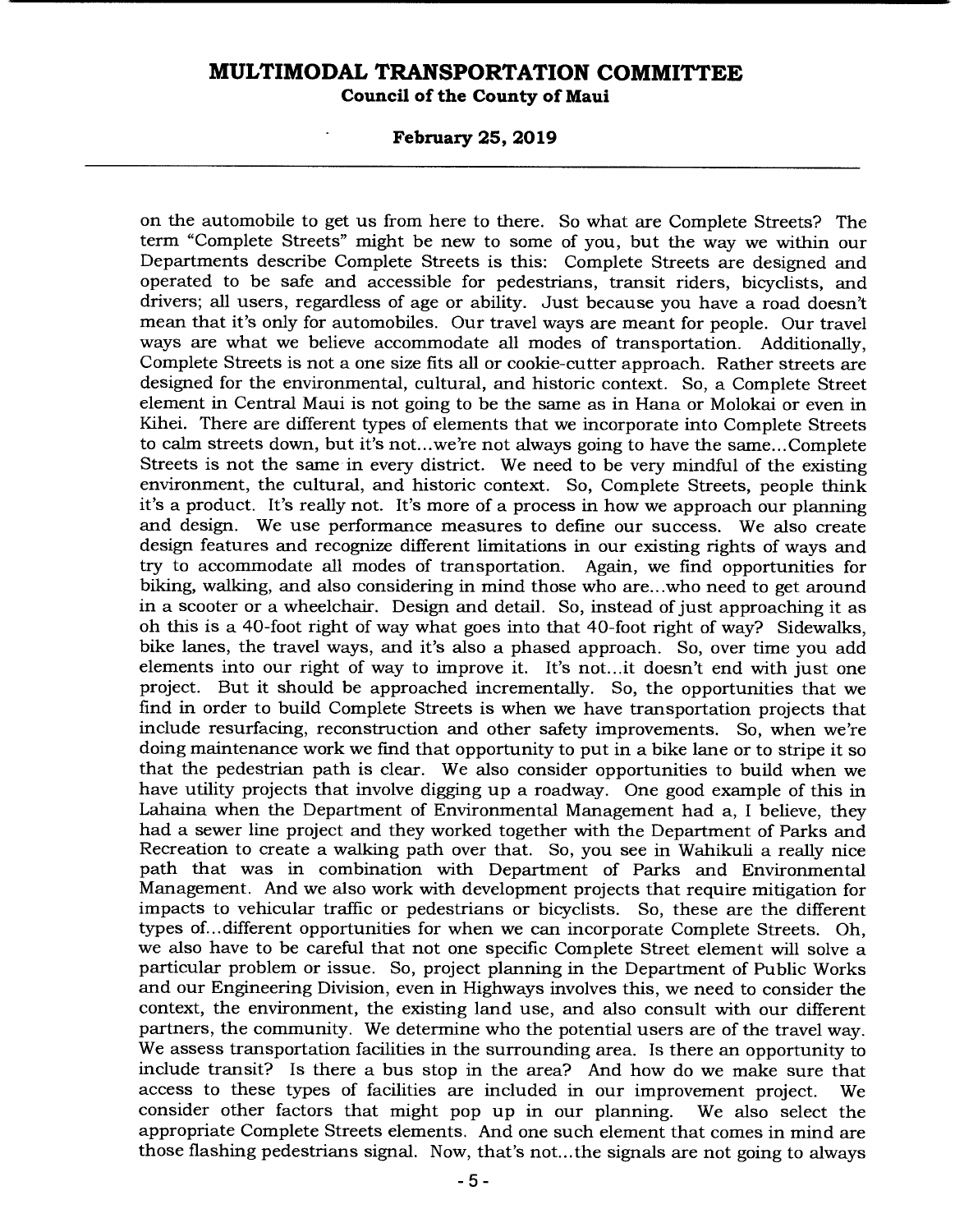## **February 25, 2019**

be the answer. We also need to consider is the crosswalk too wide? Is there an opportunity to narrow down the crosswalk by extending the curb and creating these what we call bulb-outs? So, we had a project in Kahului couple of years ago and I'm just kind of going off this slide here, but in Kahului, we had a reconstruction project on Lono Avenue right next to Maui High School. And at the intersection, we noticed that the crosswalks were wide and that residents in the area who were walking, either walking to school or walking for recreation were having a difficult time trying to cross the crosswalk. So, what we did was we extended the curb and made the distance of the crosswalk shorter and so that seemed to help in the area. We consider costs. We consider impacts and benefits as well. And, of course, we document our decisions and report. So, the benefits of Complete Streets, it increases safety, improves personal health, improves transportation choices, and that's one of the goals too of Complete Streets, is to provide people with different transportation choices, so that they're not just relying on the vehicle. There's what I consider transportation equity, when you have and consider the needs of these different socioeconomic groups, not everybody is going to be able to afford a car. However.., or be able to access a car. So, we need to provide people with different ways to get to and from places of work, recreation, services, their doctor's appointments. Ability for our kupuna to live independently, this was one that struck a chord with a lot of our Engineering staff because one of our engineers recognized that his grandfather really.. .he couldn't drive anymore. So, for him, what drives his work in Complete Streets is this ability to create change so that seniors are able to access different modes of transportation, not be so reliant on the automobile. Ability for keiki to walk independently and safely as well, it fosters Ability for keiki to walk independently and safely as well, it fosters sustainable growth, improved access for people with disabilities, reduce per capital health and transportation costs, and also strengthened neighborhoods through enhanced socialization. That last one strengthening neighborhoods through enhanced socialization. Sometimes we spend too much time in our cars and when we get into our neighborhoods, that's it, you go into your garage, close the door, and that's it. But what about the ability for our kids to get to know each other, for us to be able to walk to our neighbors and be able to say hello? You know, just those kinds of things. Complete Streets can also help improve this, enhance socialization in our communities. So, just a bit of background, although Complete Streets is kind of a concept that has been around for a long time it was pretty much solidified in 2009 with Act 54 where it states, it requires that the counties adopt a Complete Streets policy that seeks to reasonably accommodate convenient access and mobility for all users. This includes all modes of transportation, pedestrians, bicyclists, transit users of all ages and ability. And Complete Streets is also found in our Countywide Policy Plan with these policy statements; that last one, require development to be designed with pedestrian in mind. Some of that has been missing in the picture for many years now and that's what we've been working with our staff, giving them training so that they design with the pedestrian in mind. Support the development of a Countywide network of bikeways, equestrian trails, and pedestrian paths, and so on. All of this is in our Countywide Policy Plan. So, it makes sense that the County continue on with that work of Complete Streets. In 2012, we had Resolution 12-34 incorporating Complete Streets into all relevant County actions, including budgeting, planning, and development services, unless prohibited by law. And like I mentioned earlier the resolution also stated the support as the policy of the County of Maui, the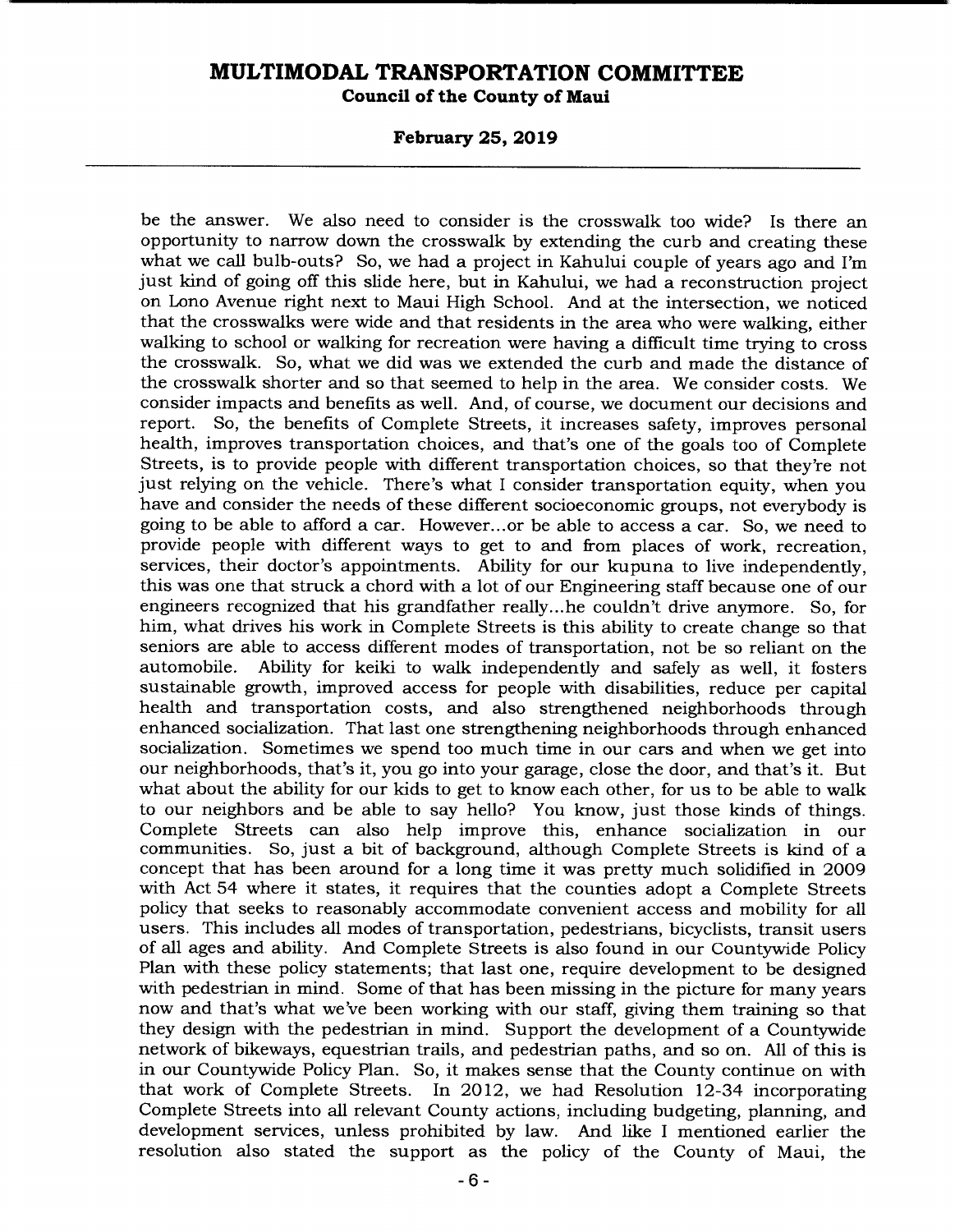**February 25, 2019** 

implementation of Complete Streets is consistent with Act 54, with the State law, and also with the Countywide Policy Plan. So, for the past few years Public Works has been.. .we've kind of created this internal policy that when we design streets for either retrofit or for new projects that we also redesign with the pedestrian in mind. We've worked with Planning Department and with our Department of Transportation to really think these projects through. So, we start out with policy and you'll be learning more about that in the months ahead. Guidelines, we've begun work or actually almost complete.. .we're almost complete with the work on a Complete Streets design guideline that gives a more, gives greater detail as to what our expectations are with Complete Streets. The next step, start to develop standards and also to make changes to our existing land use zoning codes and subdivision codes through ordinance. In the meantime, we are measuring our performance with Complete Streets, measuring the number of sidewalks, the lane feet of bike lanes. We're also measuring how we... the number of crosswalks that we stripe, the number of lane miles that we stripe. We also provide professional development and training for our staff and that's an ongoing, continuing thing 'cause transportation there's a lot of changes in Complete Streets and transportation. Project planning and development and we're also always looking at other sources of funding. So, not only do we want to rely on Countywide General Funds or Highway Funds, there's also grant monies out there that we can utilize. There's also monies from other State agencies that can assist us with our training and professional development. We're also utilizing transportation alternative funds, Federal funds, special funds that can help us with developing projects. So, in 2012, several County departments came together to create a vision for Complete Streets. And this pretty much mirrors all of the other resolutions and laws that have been put in place in Hawaii. We envision a county where residents and visitors have access to a variety of transportation options and be able to live in safe and healthy communities. So, the work that we do at Public Works it's driven by the five part strategic vision, the guiding concept of what the County is striving to do and become. And it's found actually in our budget. So, our Department supports the following Countywide outcomes that actually support Complete Streets: an efficient, effective, and responsive government; a strong diversified economy through Complete Streets. We've seen examples in other communities that when they include Complete Street elements into their downtown planning these areas thrive and become vibrant places where people live, work, and play. Suitable public infrastructure; a prepared safe and livable community; a healthy and sustainable community, all of these Countywide outcomes support Complete Streets. So, keys to success, we recognize we need strong land use policies, funding. We work with our Department of Transportation in creating a strong transit system to provide options, transportation options. Complete Streets, again, is a phased approach. And very important is community acceptance, which is why we, you know, we work with different organizations to educate the public about Complete Streets. We use opportunities like here today in Council to educate folks on what Complete Streets are all about. We've had challenges over the year with knowing that retrofitting old infrastructure does take time and money. Sometimes there's conflicting priorities, that paradigm shift for an auto-centric society, making, kind of having people think outside of the box and not be so reliant on automobiles, that's a cultural change that's gonna need to take place over the years. We also have outdated design standards and right now our staff, through that Complete Streets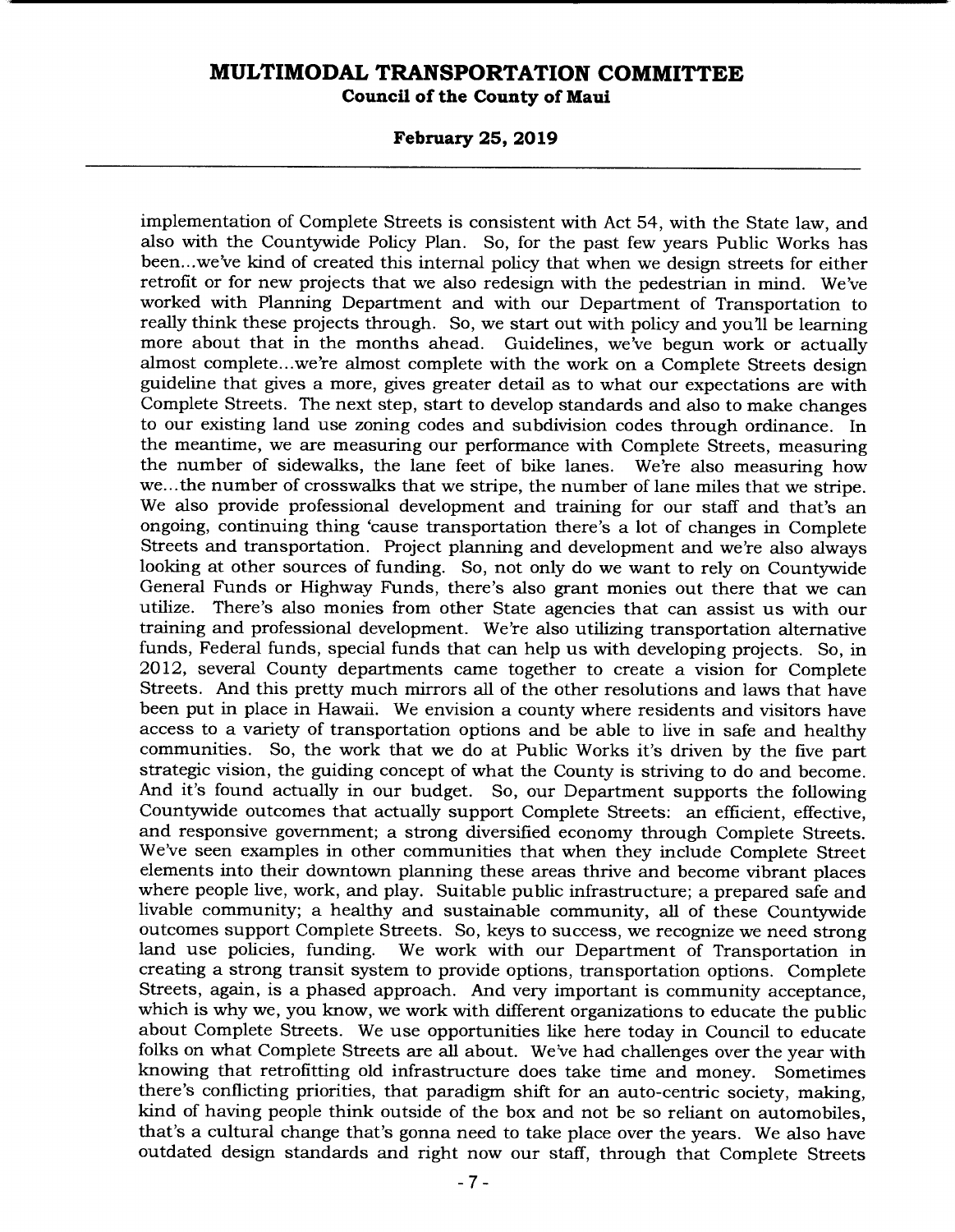**February 25, 2019** 

design guideline, are trying to improve and give more detail to our existing standards. And also one of the challenges is support for staff 'cause sometimes they wanna do these things but just, you know, need to feel supported. And a lot of time our engineers they're not the expert when it comes to community outreach or holding meetings, so we rely on different agencies to help us with that. So, to overcome the challenges, Department of Public Works teamed up with other departments to create partnership with several agencies outside of the County. And here's a snapshot of some of those agencies that we've teamed up with over the years. And we worked with them and shared our vision for Complete Streets, build capacity, improve our process, change the culture, and implement goals, objectives, and policies. So, we celebrated completion of road infrastructure projects containing Complete Streets elements by holding walk-to-school days. Here's one in Kihei. And we held bike rides open to the public. They do this a lot on the mainland where they close a road. But, in this case, what we did was when we opened up a new road we celebrated by holding a bike ride and getting people out there. We also work with developers to incorporate separated bike lanes and walking paths as part of their design, creating neighborhoods that encourage active living. In Kahului, the County departments teamed up with the organizations such Blue Zones and HEAL, Healthy Eating Access Living, in creating successful advocacy campaigns for different projects. One such project is educating the public and getting support for the proposed roundabout at the Maui Lani-Kamehameha Avenue intersection. And we also work together with Pomaikai Elementary and held a walking school bus event to get kids excited about walking to school and encouraging them and their families to walk in groups. We also are looking at ways to improve the built environment adjacent to future housing and the new bus hub that Mr. Takamori from the Department of Transportation will be talking with you about later today. One such project that we would like to pursue is the<br>Kane Street Complete Streets makeover. And if you see here--I wonder if the And if you see here--I wonder if the cursor--so Kaahumanu Avenue here, West Kamehameha Avenue, and this portion of Kane Street is what we are looking at right now in order to create a Complete Street. As you may know, this is the area where the new senior housing is currently under construction. The bus hub will be in this area here and it's adjacent to all of the shopping, the shopping center, Foodland, and churches in the area, and more services. So, this portion of Kane Street is what, you know, in order to connect these residents here, you know, we're looking at making improvements on Kane Street, so that they feel... they're more connected with all of the services and the shopping in the area. And, as I mentioned earlier, in order for the new transit hub to be successful and to accommodate increased pedestrian traffic in the area, Complete Streets elements are needed to provide safe crossings and to connect residents to goods and services. So, here, again, here's another view. This one was, this rendering was done by David Yamashita at Parks Department, Kane Street. This is where the Catholic Charities project is, the new bus hub, and projected in the future is more affordable housing, right next to Kaahumanu Avenue at that corner. So, we don't have plans yet. Right now, we are in an investigation phase. And when we come before the Council in the next month or so with our budget request, one of our items is to ask for funding to conduct a design of Kane Street Complete Streets. Another project involves the reconstruction of Onehee Street between Papa Avenue and West... oh I'm sorry, Wakea Avenue. And this project involves the use of Federal-aid dollars. We could approach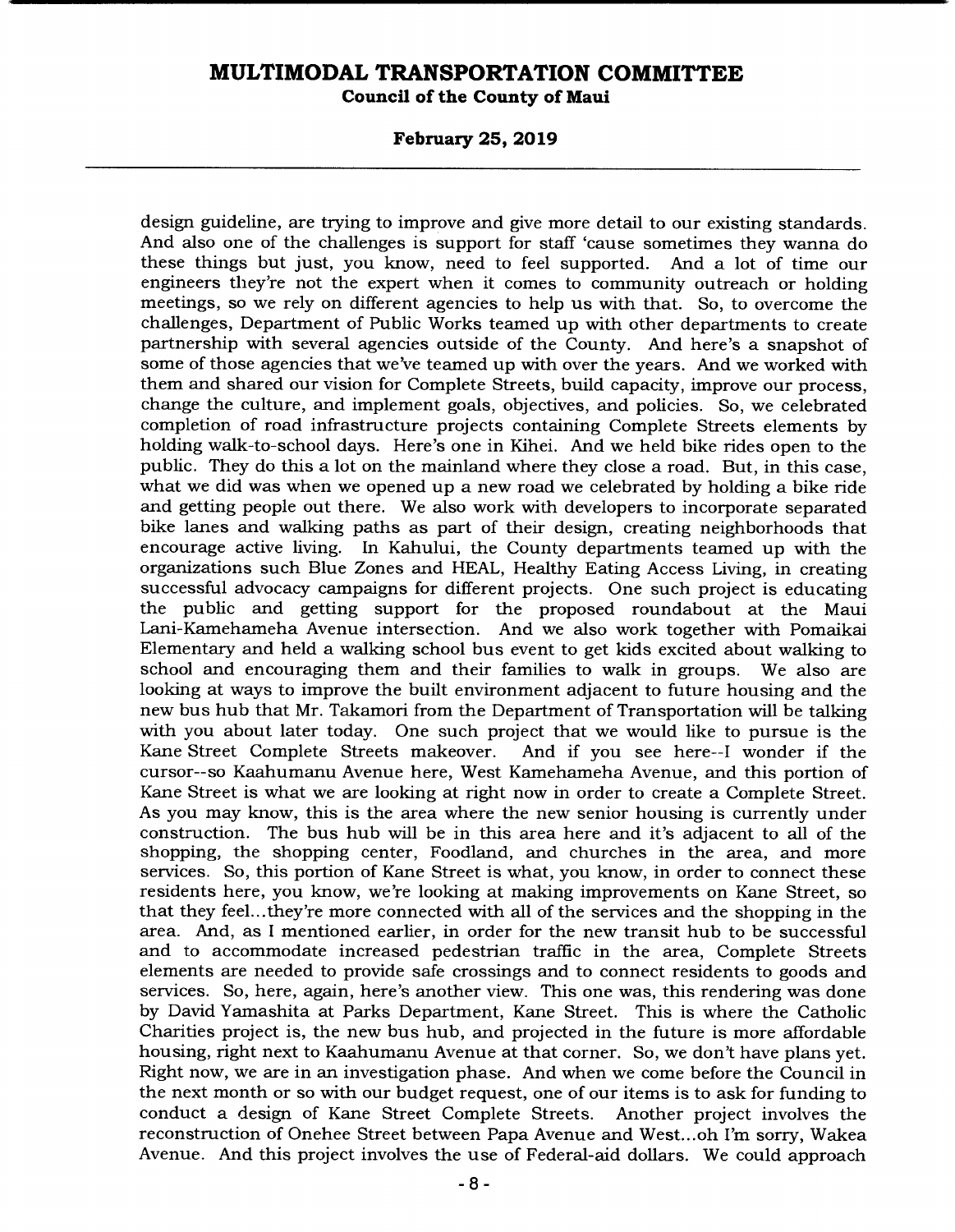### **February 25, 2019**

this as a repaving effort, but instead well be working our MPO to look at ways on how we can leverage Federal funds to incorporate Complete Streets elements that will connect residents to adjacent areas, which include the Kahului Community Center Park, Kokua Pool, elementary schools in the area, and as well as the shopping center on this side. So, I'm going to bring this up. Improvements on Onehee Street will improve transportation equity, a phrase that I used earlier. And it would be a benefit to kids like these three who live right off of Onehee Street, across from Kokua Pool. They are, you know, they represent our immigration population that we have a lot in Kahului. And access to their own vehicle, they're limitations to that, so they rely on walking to get to shopping or to school. And they do this even in the rain. So, both Kane Street and the Onehee Street projects support a long-range plan for transit-oriented development entitled "Kahului 2070," which is starting to be discussed. And this effort is being led by the Long-Range Division of the Maui County Planning Department. Most recently, I think, we had a presentation in Council a couple weeks ago, I believe, our MPO Director, Lauren Armstrong, may have touched upon this a little bit. And what this plan calls for is the use of land use and transportation design to support mixed-use communities and create transportation design to support mixed-use communities and create pedestrian-friendly neighborhoods. So, over the years, we've made great strides in promoting Complete Streets by engaging citizens and working in partnership with other government agencies and community groups, and by incorporating the concepts of Complete Streets in our work we can establish projects and policies that influence built environment conditions that in turn support positive changes in someone's behavior. So, together we have this great opportunity through Complete Streets to improve the well-being of our residents in ways that can be sustained over time. And with that, thank you very much for the opportunity to share a little bit about Complete Streets. That was just an overview. I mean, we can get into much greater detail but that's just a snapshot of what we've been doing so far. So, thank you.

### *• END PRESENTATION...*

- CHAIR SUGIMURA: Thank you. Thank you very much. Well done. I have a question then before I turn it over to the Members. I'm curious to know maybe at the right time if there's some policy issues that the Council may get involved with in order to implement Complete Streets policies?
- MS. DAGDAG-ANDAYA: Chair, thank you for that question. And at this time, you know, we don't.. .in terms of policy issues, for us, it's, you know, we've kind of developed our own, our vision of Complete Streets. And we've developed a draft written policy that we've shared with Planning Department and Transportation. But, I think, we're at the point where, you know, through more community engagement, getting more public input in a written policy that... and more support for it. You know, I'd like to in the future see all other departments take on this approach to Complete Streets. And we've started.. .we, in fact, we kind of did that couple weeks ago with our CIP Project Coordinator where he brought all the different departments together. We worked with Environmental Management and Water Department to identify, you know, what's in our six-year CIP and whether or not we can work together to plan for projects and maybe combine efforts, so that not only do we tackle an infrastructure project, but we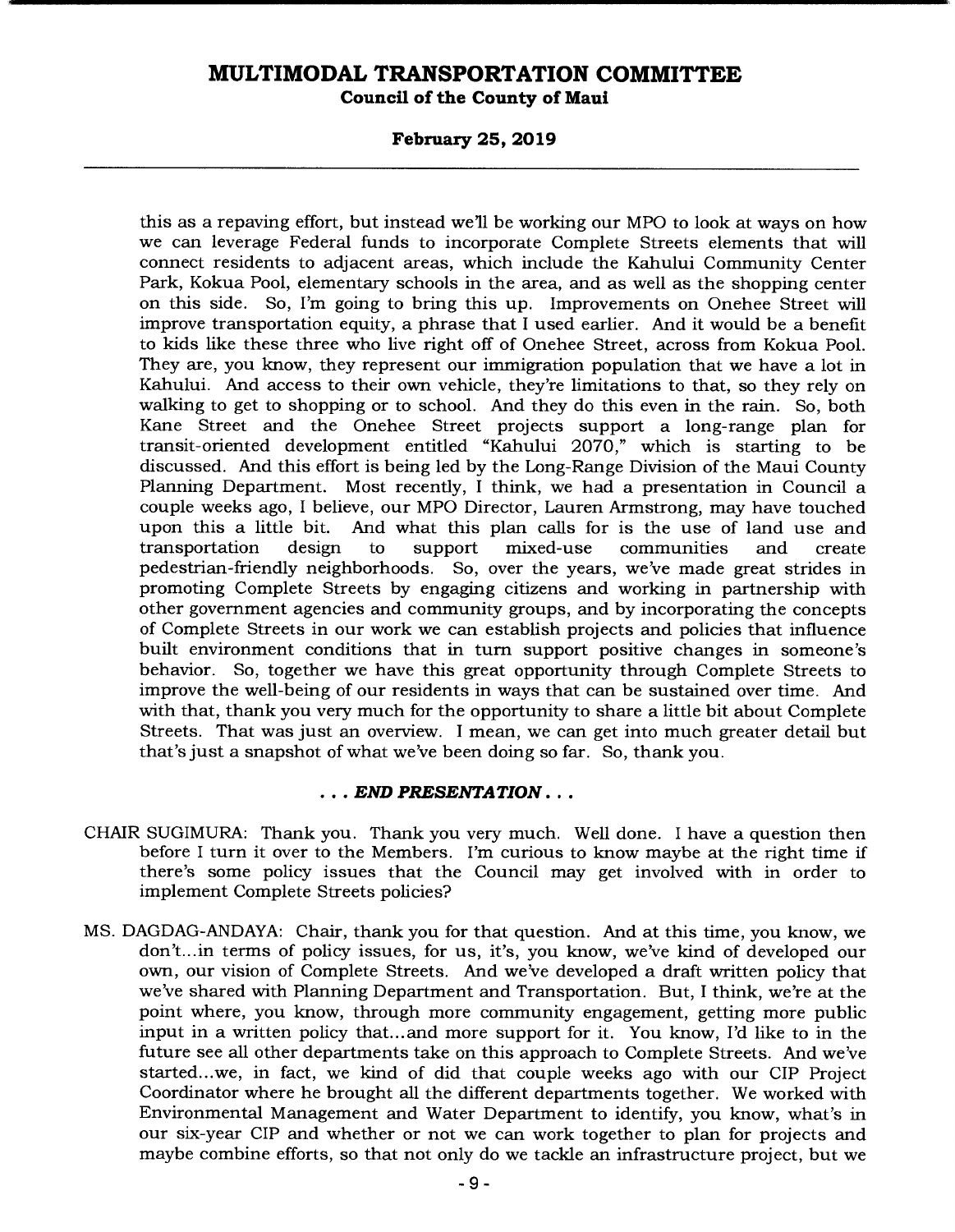### **February 25, 2019**

can also incorporate some kind of Complete Street element at the same time. So, one of the goals in policy development is getting the other departments to, I guess, buy-in to that approach.

- CHAIR SUGIMURA: Thank you. So, it sounds like there are existing policies in place that we can... that you implement from the Departments then?
- MS. DAGDAG-ANDAYA: Yeah, for the Public Works Department, you know, we've created.. .where we've worked with others on what that vision of Complete Streets is. And we also.. .it's more like what we've implemented so far developing performance measures, providing training to other staff members in different departments, you know, seeking funds for different projects that have Complete Street elements. I mean that's already embedded in our work. But, I think, having a written policy that everybody in the County can adopt would be, would help move Complete Streets forward for the rest of the County.
- CHAIR SUGIMURA: Okay. Very good. I'll look forward to that. Any other questions from the Members? Mr. Sinenci, I'll just work my way done.
- COUNCILMEMBER SINENCI: Thank you, Ms. Andaya, for your presentation. I have a couple questions. Has the County ever utilized eminent domain as a way to acquire property for Complete Streets?
- MS. DAGDAG-ANDAYA: That's a good question. Chair?

CHAIR SUGIMURA: Go ahead.

- MS. DAGDAG-ANDAYA: Thank you. I don't recall any time that we've used eminent domain. I don't have a situation that has come up before. Generally, we've worked with landowners to acquire rights of ways and, you know, we've been able to work with them pretty amicably. So, but, no, not one that comes to mind at this time.
- COUNCILMEMBER SINENCI: Okay. Just a follow-up question. Those landowners that wanna work with the County, do they have.., are they made available to any types of incentives or tax breaks if they were to lend some of their... for Complete Streets if they had extra property?

CHAIR SUGIMURA: Ms. Andaya?

MS. DAGDAG-ANDAYA: And that's an interesting idea. But, no, I don't think we have a program in place. Not one that I can think of, yeah --

COUNCILMEMBER SINENCI: Okay.

MS. DAGDAG-ANDAYA: --that would provide incentives. However, that would be an interesting concept for private landowners who want to dedicate --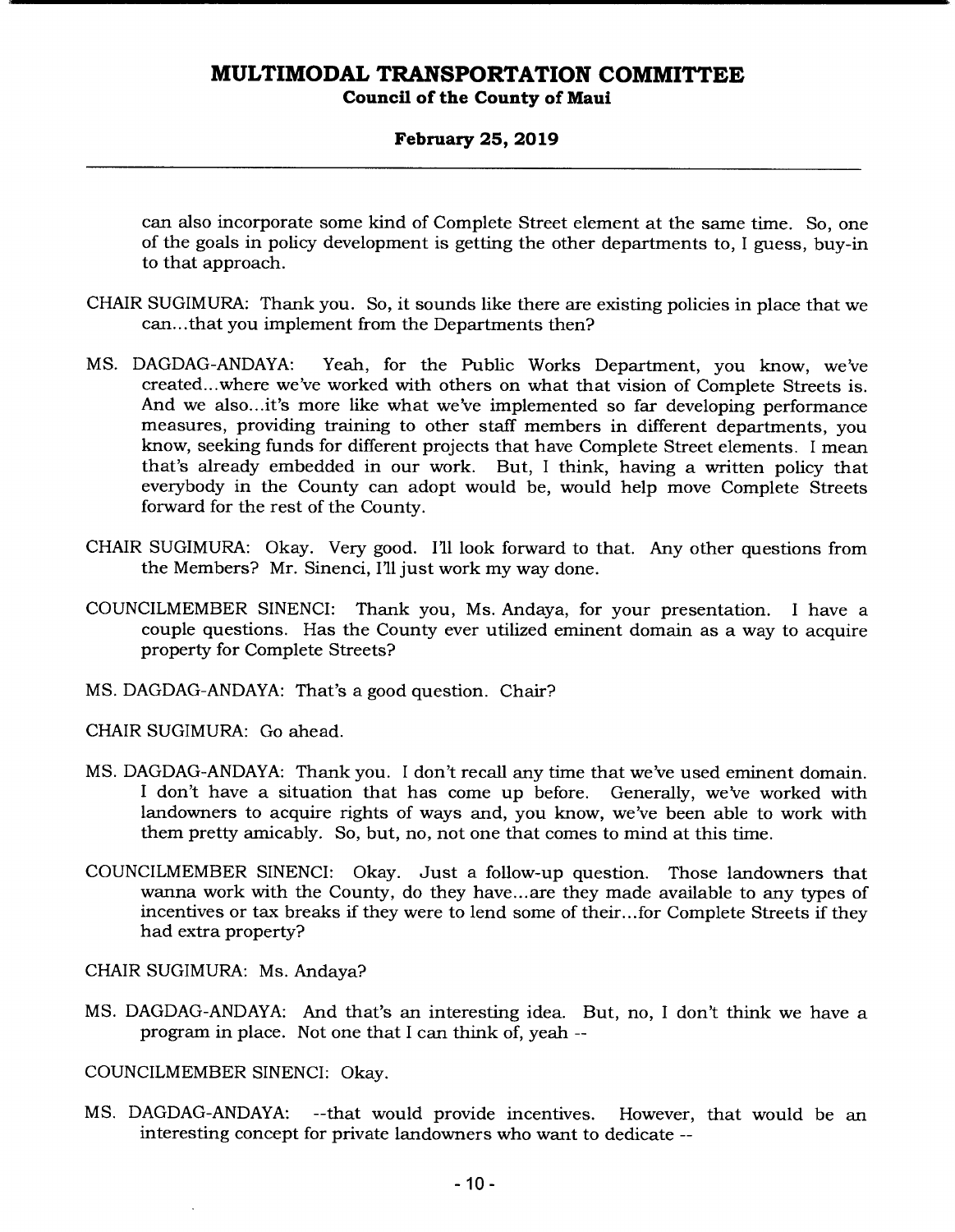### **February 25, 2019**

COUNCILMEMBER SINENCI: Right.

MS. DAGDAG-ANDAYA: --for a Complete Streets type of improvement.

COUNCILMEMBER SINENCI: Okay. Well, one more question.

CHAIR SUGIMURA: Yes.

COUNCILMEMBER SINENCI: For those developers who want to.. .we're looking at a couple of developers that either wanna do subdivisions or some possibly hotels along the transit corridor, do these developers required to contribute to infrastructure upgrades towards Complete Streets?

MS. DAGDAG-ANDAYA: Chair?

CHAIR SUGIMURA: Ms. Andaya?

MS. DAGDAG-ANDAYA: In our Subdivision Code when they do engage in a subdivision there are several improvements that are required. Depending on the location and what zoning they have they might be required to put in a sidewalk or provide additional rights of ways. So, that would be the requirement for them, but it wouldn't go So, that would be the requirement for them, but it wouldn't go anything beyond what the Subdivision Code requires unless if you're doing a Change in Zoning sometimes there might be conditions placed on a developer that would require them to provide other improvements.

COUNCILMEMBER SINENCI: Thank you.

CHAIR SUGIMURA: Thank you. Ms. Lee?

- COUNCILMEMBER LEE: Thank you, Madam Chair. And good morning, Ms. Dagdag-Andaya.
- MS. DAGDAG-ANDAYA: Good morning.
- COUNCILMEMBER LEE: Thank you for the presentation. I just have a quick question on funding. You mentioned that you'll be coming to the County Council for funding. Is it for planning and design or for actual construction of Kane Street or any other streets?
- MS. DAGDAG-ANDAYA: Chair?

CHAIR SUGIMURA: Yes.

MS. DAGDAG-ANDAYA: At this time, I think, we're looking at planning and design funds. However, you know, our budget hasn't been finalized yet. But that's one that, I think, you know, we can anticipate bringing forward to the Council. I know, when we had the ground breaking for the senior housing project back in, I believe, November or December of last year, one of the questions that was raised by Catholic Charities and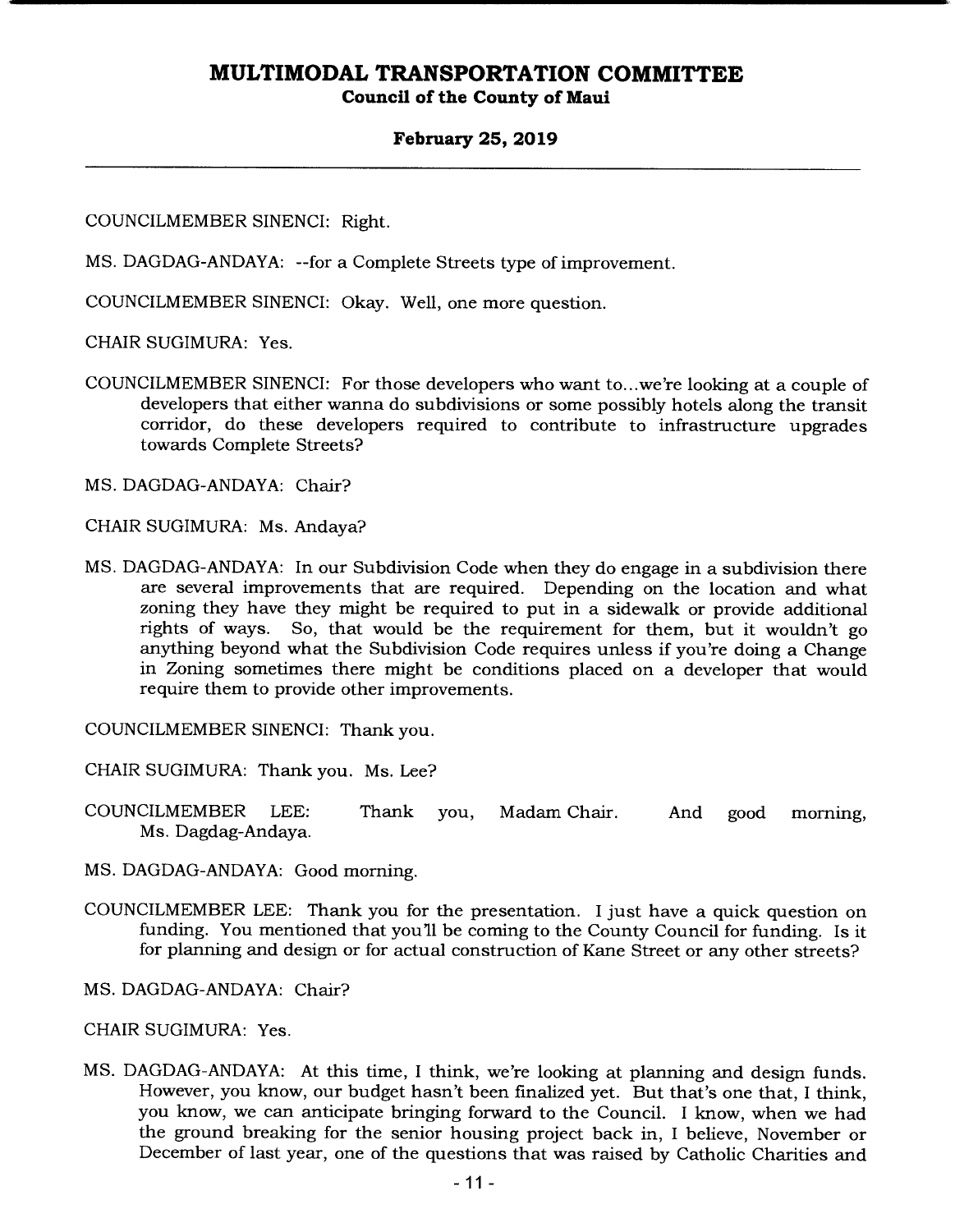### **February 25, 2019**

members of the community to Mayor Victorino was, you know, can you improve Kane Street? And, so, I think, that's one of the priorities that, you know, as Public Works that would be one of our priorities in the coming fiscal year is to plan and design for improvements along that roadway because if you're looking at, you know, what the project is required to do, they, again, it's a ... I don't think it's a 201H project. But it targets, you know, lower income housing and so they're required to put in frontage improvements such as sidewalks. But other things like improving the crosswalk or improving lighting in the area, you know, that's something where we can assist with.

COUNCILMEMBER LEE: Follow-up question?

CHAIR SUGIMURA: Yes.

- COUNCILMEMBER LEE: So, this planning and design money, are you coming to the Council for matching funds or for the entire bill?
- MS. DAGDAG-ANDAYA: It would be....Chair? It would be for the entire, you know, in order to begin that work. It wouldn't... I don't think we have a matching situation here with Federal government or any other entities.
- COUNCILMEMBER LEE: And so for the project itself, we have the opportunity to get matching funds, right?
- MS. DAGDAG-ANDAYA: I would need to talk to MPO to see if this does qualify 'cause, I think, my understanding is Kane Street, I don't think it's not on that list that could qualify for Federal funding. So, unless that's in place then, you know, we can do a match. But...

CHAIR SUGIMURA: You can check?

- MS. DAGDAG-ANDAYA: Yeah, we can check.
- COUNCILMEMBER LEE: Okay. 'Cause I mean, why not? Is the street too small? The volume too little?
- MS. DAGDAG-ANDAYA: Yeah, it's the classification. So, but we can check into that though.

COUNCILMEMBER LEE: I see. Alright, thank you.

CHAIR SUGIMURA: Thank you, Ms. Lee. Mr. Hokama?

VICE-CHAIR HOKAMA: Thank you. Gosh, this might get confusing because pretty much can tie into the next item on your agenda, Chair. So, trying to stay focused on this current part though 'cause it intrigues me what Ms. Lee has brought up, Ms. Andaya. 'Cause, for me, you know, I'm just trying to figure out is this already one of the stepping stones that is making us.. .is this the borderline of where we're gonna start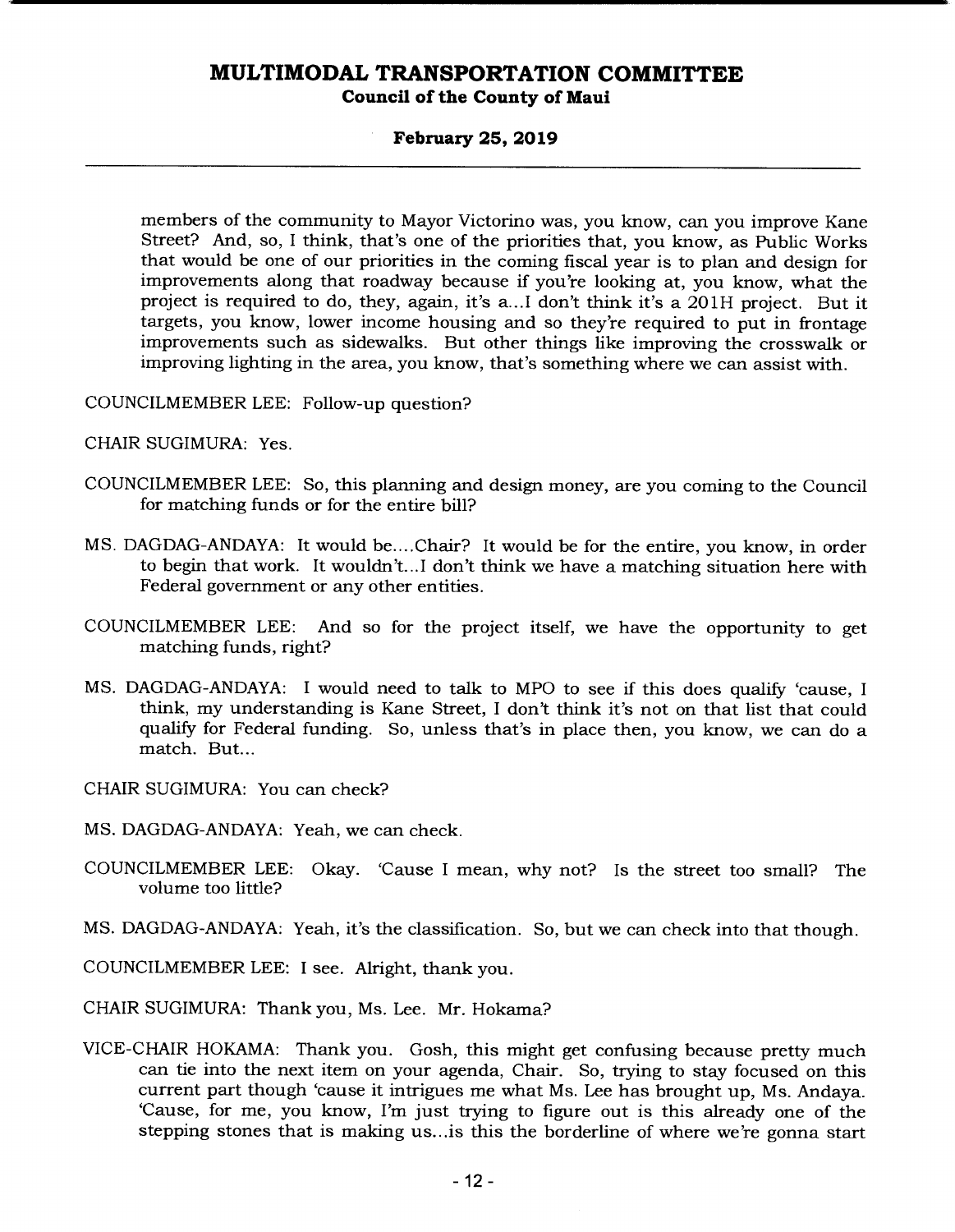### **February 25, 2019**

managed retreats or we're gonna start hardening our shoreline? Is this the area? And this is one of the initial steps of the County's position on shoreline?

MS. DAGDAG-ANDAYA: Chair?

### CHAIR SUGIMURA: Yes.

- MS. DAGDAG-ANDAYA: I know, you know, the managed retreat that's gonna be a big policy decision and, you know, and, I think, we need to get.. .we need start or continue that discussion. For Complete Streets in an area what our goal is, is to, you know, improve the built environment for the people there. So, even with managed retreat, I think, you know, we'll need to find ways to accommodate in the future what that would look like. And, I think, in the planning stage when we do plan for roadway improvements that's one area that we would need to consider is just climate change and the effect of climate change on our, you know, on our geography. So, I think, that's why the planning side is so important it's, you know, we need to take... that's one of the factors that we need to consider when do plan for these Complete Streets projects.
- VICE-CHAIR HOKAMA: Well, you know, for me, we don't need to create any wheel. We can, you know, borrow from City and County. I think, their departments have already made an administrative or maybe even Council has created policy, but, I know, they've already adjusted shoreline for like between one- and four-feet height adjustments already for some of the elevation calculations. So, aren't we doing those already, advanced calculations with all the data we're trying to retain? 'Cause I support your efforts to retain whatever data we can capture let us use it for our benefit and there's value in that. I understand and I support that. So, but, you know, for us to talk about these kind of things, I think, we need to get back beyond the feel good, sound good things, the realities, 'cause we're gonna need to pay for things. So, my thing is the reality is for this type of project just be upfront with us this morning, you know. Money is going to be involved and this is some of the decisions we gonna need to start talking and making sooner than later on where are these boundaries? And are we going to start with the hub? And that is the boundary line for the height differences and the managed retreat line. I don't know. All I know is we cannot have Kahului go down. It's our industrial center of the County.
- MS. DAGDAG-ANDAYA: Right. And, Chair, if I may?

## CHAIR SUGIMURA: Yes.

MS. DAGDAG-ANDAYA: And that's why the discussions with our Planning Department is important because Complete Streets, as I mentioned earlier, it's not just one department, but involves all departments, including our utility departments as well, Water Department, Wastewater.

VICE-CHAIR HOKAMA: So, as you know, sorry to interrupt, but --

MS. DAGDAG-ANDAYA: No, go ahead.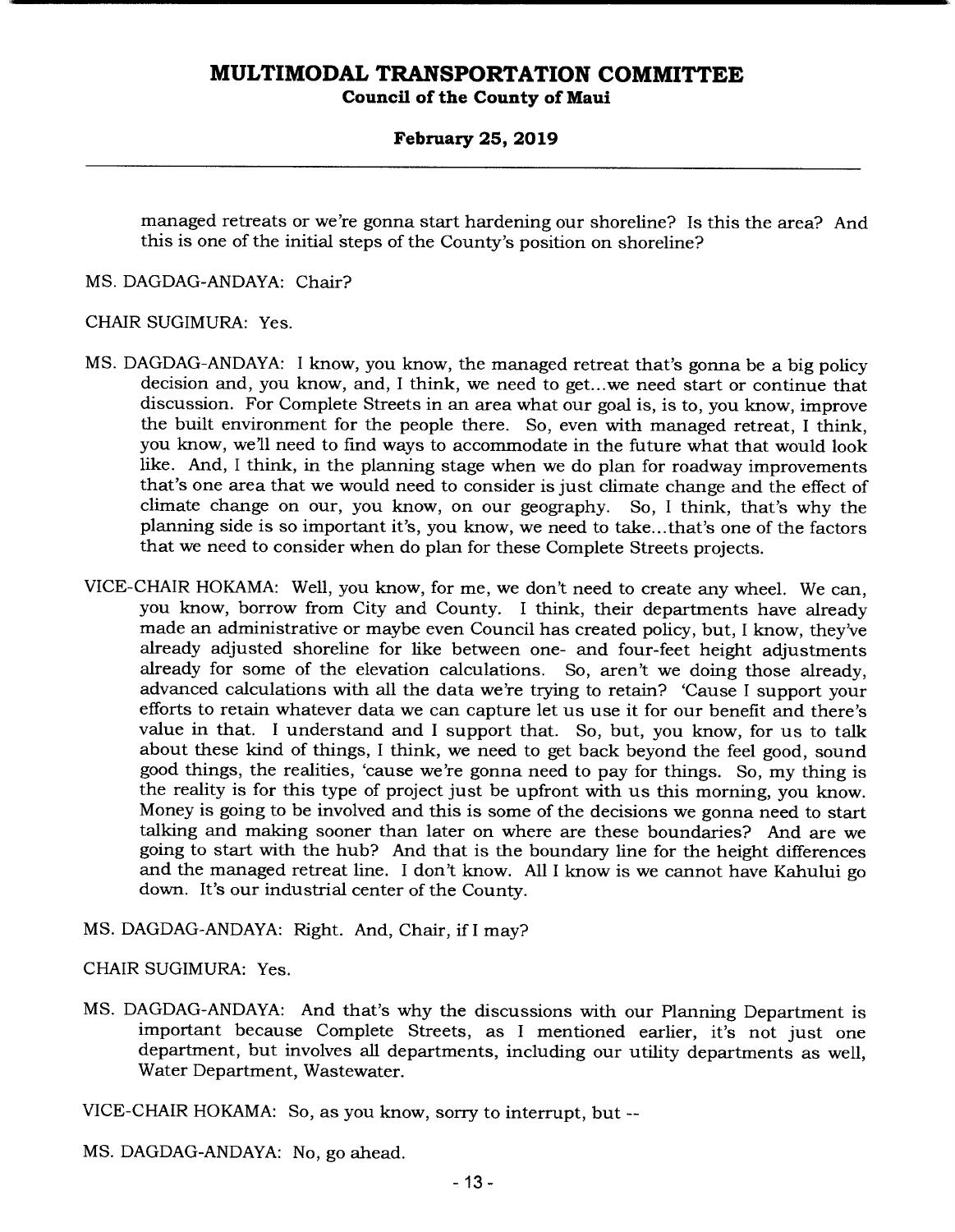**Council of the County of Maui** 

### **February 25, 2019**

- VICE-CHAIR HOKAMA: --under this Mayor who do you believe is leading this efforts for the Administration currently? Is it the Mayor's Office yet? Or is it Management? Or Planning? Would you know who is the lead department for this Administration?
- MS. DAGDAG-ANDAYA: Chair, you know, through, you know, since 2012 and that's another, the Department of Public Works has been working in combination with Planning Department and with Transportation. We've, at Public Works, we've kind of taken the lead on Complete Streets only because on the infrastructure side. So, we've worked with other agencies and brought people together. I think, that, you know, as far as taking the lead on it, I mean, I want to say that yes, you know, Public Works we've kind of championed the effort, but we do work in partnership with other agencies as well. And we'll continue that discussion with Mayor and our Managing Director.
- VICE-CHAIR HOKAMA: Yeah, well, we'd be interested in who's gonna be this Administration's lead tip of the spear per se. And with your Complete Streets, I'm sorry, your MS4 requirements of your drainage program is also already included in those considerations?
- MS. DAGDAG-ANDAYA: Chair? With Complete Streets, yes, you know, when we talk about Complete Streets, we also talk about sustainable streets. And, you know, again, this is just a snapshot of Complete Streets. We also need to look at our drainage infrastructure. There's a term "green infrastructure" where we utilize more natural solutions in the built environment to capture drainage and runoff and include that in our Complete Streets design. So, all of those concepts need to be considered when we do a Complete Streets effort.
- VICE-CHAIR HOKAMA: That would maybe be the connected Ms. Lee, you know, might be hoping we make is the Federal dollar connection. And that's a Federal requirement, so I would think we may qualify under that section of the program.
- MS. DAGDAG-ANDAYA: Chair?
- CHAIR SUGIMURA: Yes.
- MS. DAGDAG-ANDAYA: We could, yes, that's another way we could qualify for other sources of funding is if we can leverage it and, you know, find maybe like a Green Streets concept that's included into our Complete Streets design, maybe we could qualify for some funding or, you know, some other programmatic type of funding that would help pay for some of these improvements.
- VICE-CHAIR HOKAMA: Thank you.
- MS. DAGDAG-ANDAYA: But that's a good point. Yeah, thank you for bringing that up.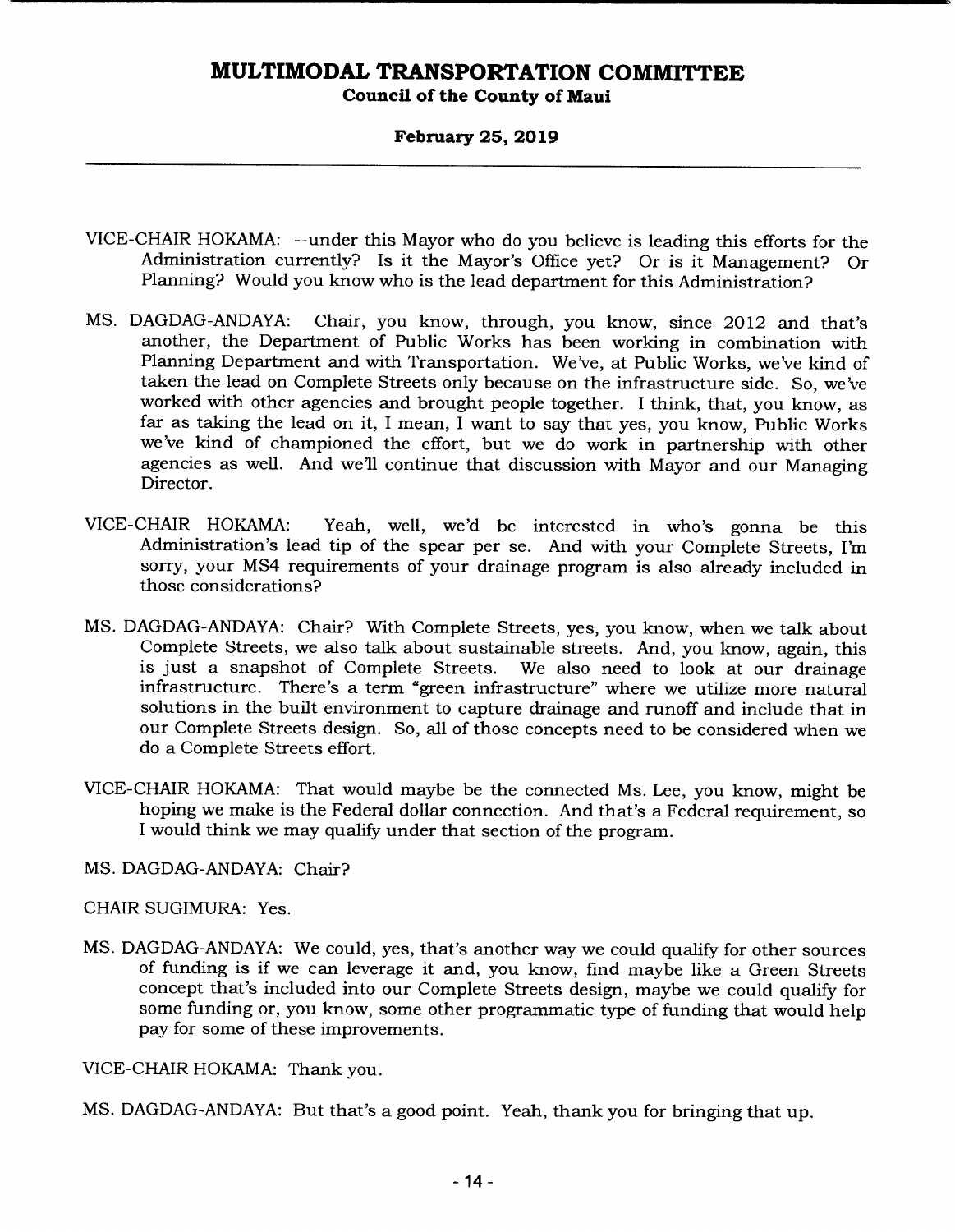### **February 25, 2019**

- CHAIR SUGIMURA: So, before I... are you done? So, before I turn it over to Ms. Paltin. So, this weekend is NACo, correct? I don't know if you're probably gonna go to the NACo Conference and if there is anything that you could bring back that would be kind of interesting because you touched upon something that, I think, there sounds like, you know, three people so far have already talked about, which is funding sources. And just kind of Committee FYI for a future meeting, I'm putting a subject matter letter in to talk about exactly that, different kinds of funding that might be available so that we could implement some of these what you call feel-good stuff. But it is kind of necessary for healthy communities. So, if you do, you know, if you could bring back some knowledge and information from NACo. Thank you, Mr. Hokama. Ms. Paltin?
- COUNCILMEMBER PALTIN: Thank you, Chair. Thank you, Ms. Andaya, for being here. I really appreciate the comments from my colleague to my right. He covered a lot of my concerns. I know a lot of people in my district, especially on the lower road appreciate the Complete Streets planning concept. But like Mr. Hokama mentioned it's in an area that we're gonna be retreating... need to be retreating from. So, one of my questions based on your presentation, the project planning where you talk about consider the context and consult. I was wondering if you could go into a little bit more depth, is it the people that reside along the street that you outreach to and the users and wondering the process of that a little bit?
- MS. DAGDAG-ANDAYA: Okay, Chair? Thank you.

CHAIR SUGIMURA: Yes.

- MS. DAGDAG-ANDAYA: So, with community support, of course, it begins with the surrounding neighborhood. And in terms of, I guess, like the second part of your question do we consult with other folks? You know, generally we, you know, through our, through Planning Department right now with the West Maui Community Plan development, I know, they've been gathering responses from, in several different ways, they've done online surveys, and held meetings. So, that kind of input is valuable in our decision making. So, again, with respect to all that the talk about managed retreat, that is one consideration that's gonna need to be added into that discussion. You know, what's it gonna look like in the future? How do we address those needs in the future as well? So, we also have worked with organizations such as HEAL, Healthy Eating Active Living, as well as Blue Zones, to help us gather input from different areas or different sectors of the community. But, again, we do value the input of the adjacent neighborhoods because, I mean, they're gonna be heavily affected as well.
- COUNCILMEMBER PALTIN: Follow up. Just wondering how you get their input--the adjacent neighborhoods? Is it like a door-to-door, a letter survey, or?

MS. DAGDAG-ANDAYA: Chair?

CHAIR SUGIMURA: Yeah.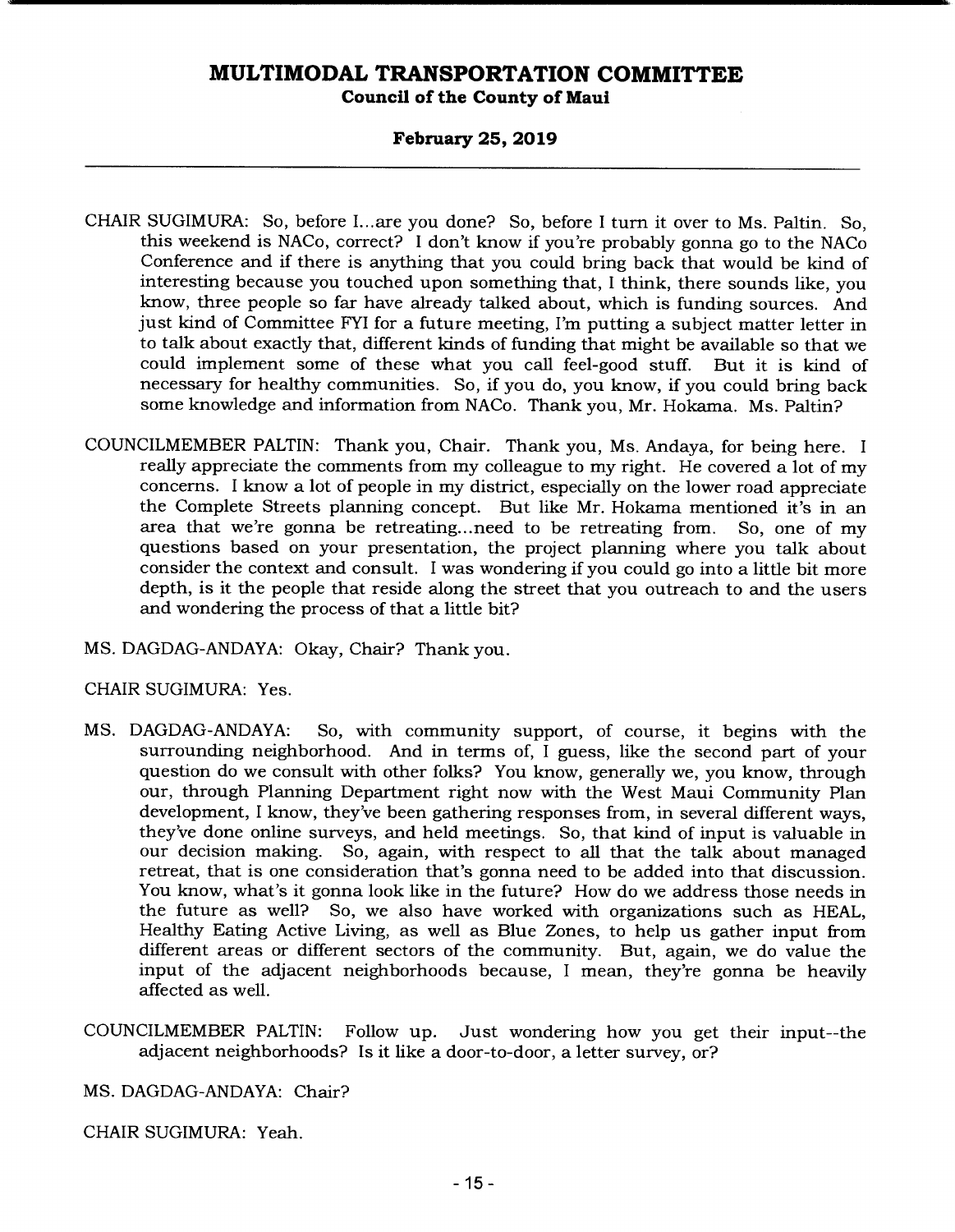### **February 25, 2019**

MS. DAGDAG-ANDAYA: There's different ways. You can get community meetings. We've had many community meetings in the past. We've tried mailers, letters to residents, and that's something that's, you know, continuously evolving. But, yeah, we'd like to, you know, utilize every opportunity that we can in order to get the word out and get input. Civic engagement is crucial at this time so we recognize that as well.

COUNCILMEMBER PALTIN: One more question?

CHAIR SUGIMURA: Yes.

- COUNCILMEMBER PALTIN: So, I'm totally supportive. Just wondering, you know, when you're talking about getting community acceptance and like that and for the members of our community that aren't aware of this type of thing and they just, you know, drive fast through the neighborhoods and things like that, and if we're promoting kids walking alone and something should happen what is the liability that we take upon us?
- MS. DAGDAG-ANDAYA: I don't know if I can...
- CHAIR SUGIMURA: Is that a question for Corp. Counsel? What liability do we, the County, take on by promoting sidewalks or safer routes? But...
- COUNCILMEMBER PALTIN: Are children being able to walk alone and then, you know, people that aren't aware of the Complete Streets philosophy that we want kids out and walking. Like in probably when I was growing up it was like don't let your kids walk alone next to the street. And it seems like this is what we're promoting and then if they get run over and run down is there any liability that we encumber upon ourselves for promoting that?

CHAIR SUGIMURA: Mr. Hopper?

- MR. HOPPER: It's hard to give a general answer to a question that could apply to so many different factual situations. So, I think, if there is a claim against the County for negligence we would need to evaluate that claim and the situation that it's involved in. I would say, generally, I mean, if there's an opportunity to make the streets safer then that's something that should be certainly considered. But a determination of liability like that would be made on a case-by-case basis. I can't give a general answer. It will be if there's a given situation where the sidewalk is, you know, designed in a certain way there could be potential claims involved.., as in any case where the County owns the land. So, we would need to evaluate those claims. But I'd say generally speaking it would be a better policy, in fact, a required State policy in this case to design the streets for, that favor pedestrian and bicycle access as a general statement.
- MS. DAGDAG-ANDAYA: And, Chair, if I could add too? And, again, it's not...we're not forcing the people to walk or bike, but providing options for people to have that ability to walk or bike. I would hope that, you know, families, you know, they can use different opportunities to get around. But also be mindful of safety and making sure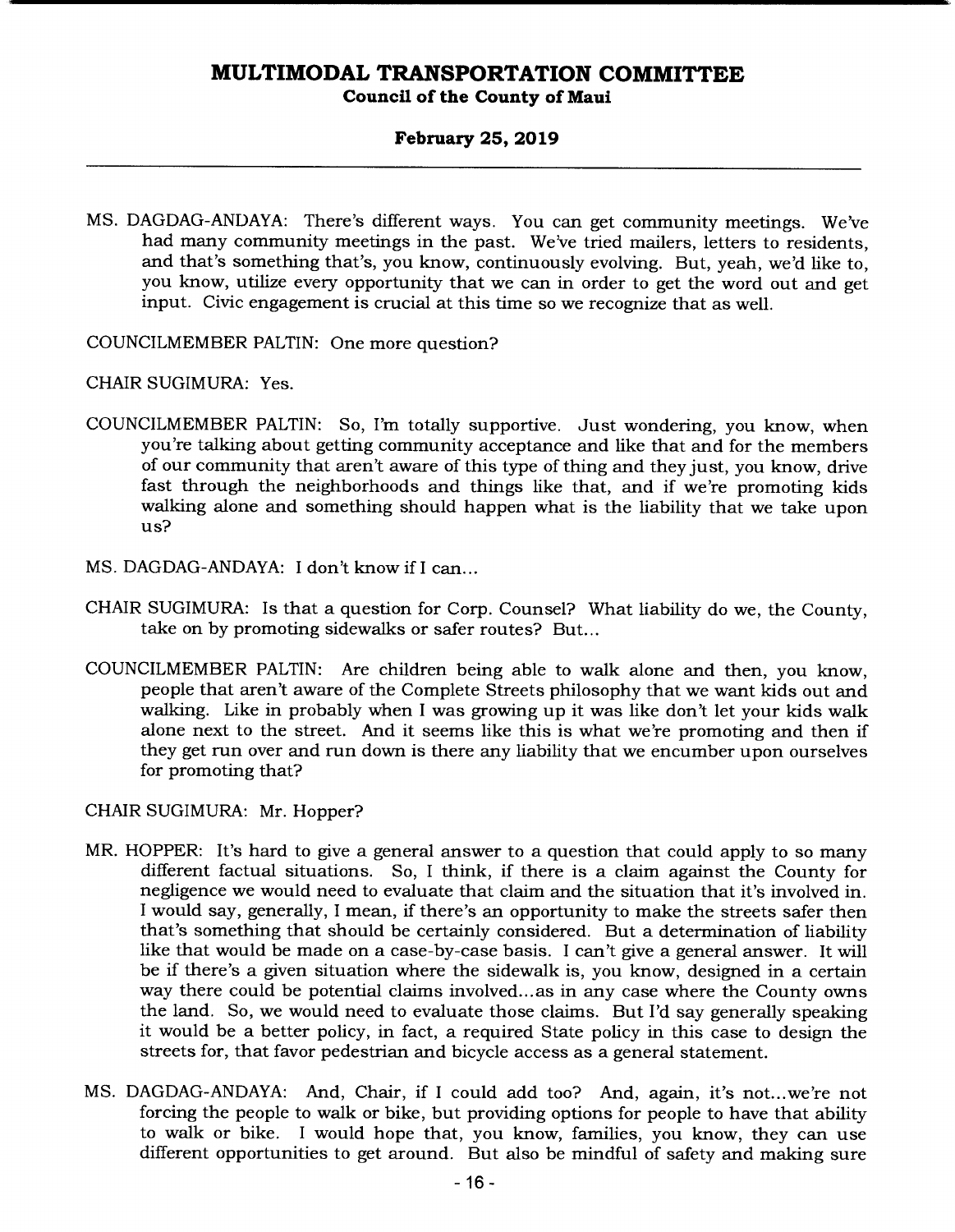### **February 25, 2019**

that we teach our children how to be safe, walking in groups, big groups, walking with a trusted adult. Working with, it also involves working with police. So, again, it's not just gonna be an infrastructure project. Complete Streets is as a whole, you know, it's with other departments as well, police have.., they can do education and enforcement. But, again, it's not a one size fits all. We're not forcing people to revert to other modes of transportation, but giving people an option and a choice to be able to get around. You know, we talk about it being "feel good" type of projects and, you know, in the beginning I thought that too. Like this is great. We're gonna be walking and biking, but just like, you know, there's so much connection with walking and biking and active living, health and the built environment are very connected. Much like you're gonna need water for your house or sewer service. That infrastructure that can help you walk or bike can lead to better choices to health and create a community that's more, you know, that, you know, you think about your health every day. And that's one of the other goals as well, so.

CHAIR SUGIMURA: Yes, Ms. Paltin?

- COUNCILMEMBER PALTIN: And just wondering, follow up if you have noticed buy in from our Police Department on this?
- MS. DAGDAG-ANDAYA: Chair?
- CHAIR SUGIMURA: Ms. Andaya?
- MS. DAGDAG-ANDAYA: For the most part, I think, they're generally very supportive. They've been involved in a lot of our meetings with other groups. They've provided input on projects and have also given us feedback on how some projects are working or not working and also have given us suggestions on how to improve. So, it's continuously engaging with the other departments, especially with Police Department, that's really key in all this.

COUNCILMEMBER PALTIN: Thank you, Ms. Andaya. Thank you, Chair.

CHAIR SUGIMURA: Thank you. Ms. King, do you have questions?

COUNCILMEMBER KING: Thank you, Chair. Yeah, I do. I have some follow up on the previous comments about funding. There's a bill in the State Legislature for that corridor, the transit corridor that's Wailuku to Kahului for 500,000. So, if we get.. .is that still alive, first of all? And if we do... 'cause I've been testifying in support of it. And if we do get that isn't that part of what that will go into is design for that area? What is that intended for, if not that?

MS. DAGDAG-ANDAYA: Chair?

CHAIR SUGIMURA: Ms. Andaya?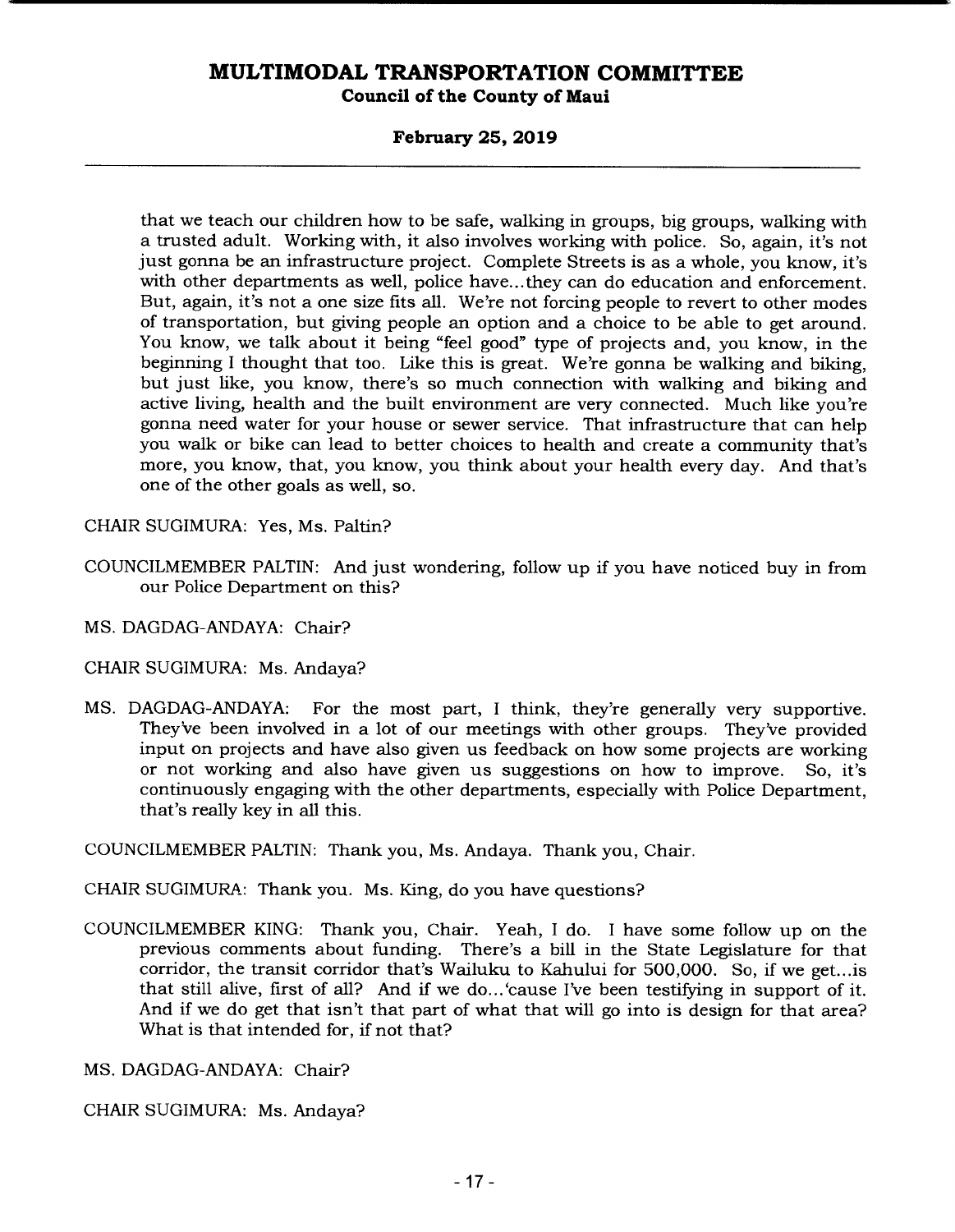### **February 25, 2019**

- MS. DAGDAG-ANDAYA: I think, it's more like an overall picture of the area, not necessarily just for Kane Street. But...
- COUNCILMEMBER KING: I understand that, but Kane is part of it, so.
- MS. DAGDAG-ANDAYA: Kane would be part of it.
- COUNCILMEMBER KING: Okay, so there is some... there would be some funding if that passes?
- MS. DAGDAG-ANDAYA: Yeah. And but I don't know if, you know, how it applies to Kane Street is something that we haven't discussed yet. But, I think, for the overall planning, doing studies, perhaps looking at managed retreat, I think, that 500,000 might be used towards all of that kind of planning. But like for now in order to provide that connectivity between the new residential housing, the bus hub, and to the shopping area across the street, you know, that's something that, you know, I'm not sure if that funding is gonna address just that.
- COUNCILMEMBER KING: Okay, we should know what we're gonna do with it if we're gonna ask for it from the State.
- MS. DAGDAG-ANDAYA: Yeah, and, I think it's more just the overall.

COUNCILMEMBER KING: Okay.

- MS. DAGDAG-ANDAYA: Yeah.
- COUNCILMEMBER KING: So, if part of that is looking at sea level rise and climate change and managed retreat then we wanna do that first, correct, before we start asking for funding for individual streets that are in that area that may be within that, you know, managed-retreat area? So, you know, let's consider that first before we start asking for funding for individual streets that, you know, may or may not be within the actual corridor that we need to support. And then I also wanted to ask if your efforts for Complete Streets are in conjunction with the Vision Zero that MPO is doing because they sound like they have the same goals? And MPO has been doing a very good job of civic engagement so if you can marry those two together and, you know, join those efforts, I think, that would be really helpful for what you're trying to do with engaging the public in Complete Streets.

MS. DAGDAG-ANDAYA: Chair?

CHAIR SUGIMURA: Ms. Andaya?

MS. DAGDAG-ANDAYA: And we work together with the MPO. We work side by side in a built environment committee through Blue Zones. And we'll be talking more about that in our presentation on Thursday, in the Healthy Communities Committee chaired by Councilmember Hokama. So, we can get into more detail --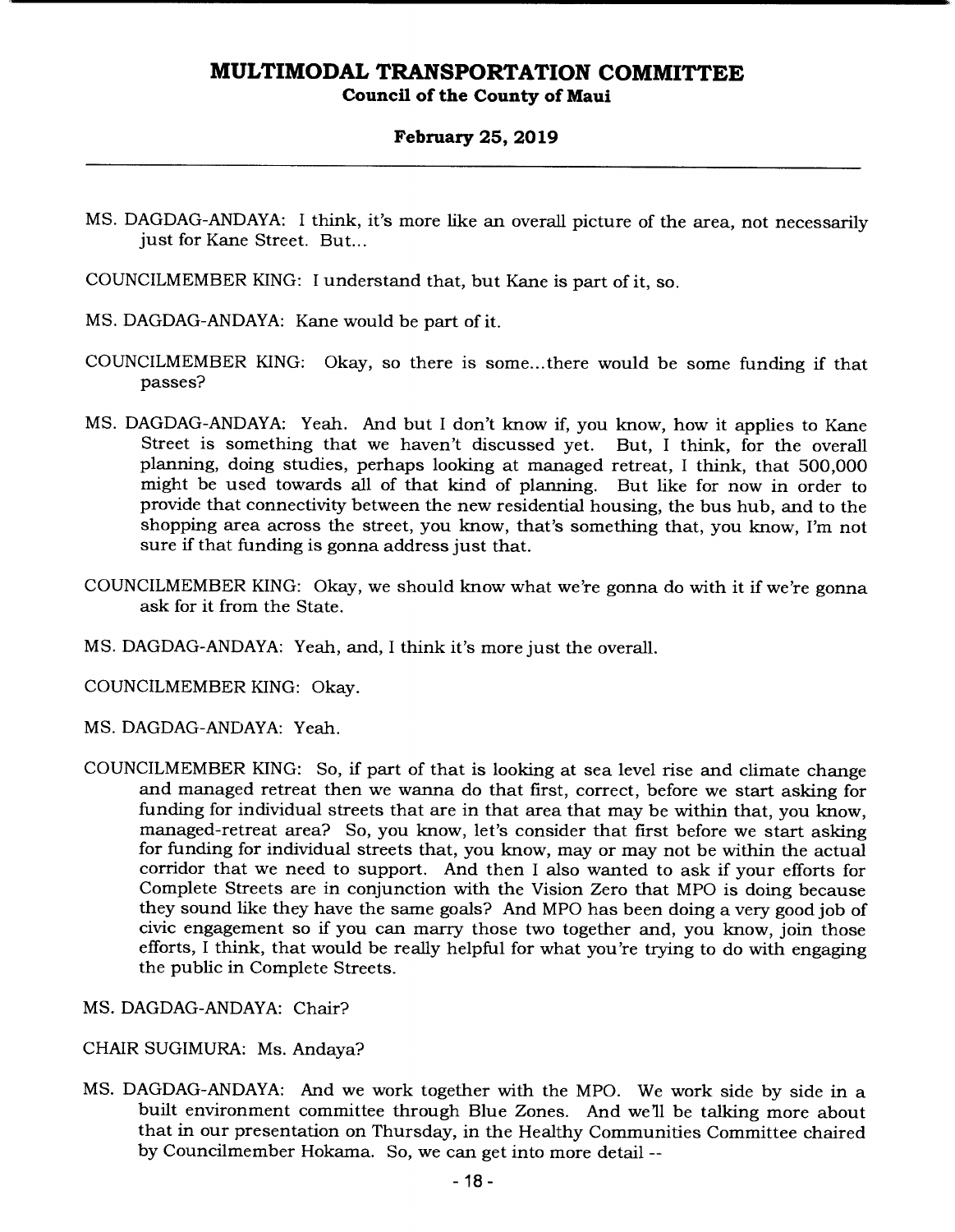### **February 25, 2019**

### COUNCILMEMBER KING: Okay.

- MS. DAGDAG-ANDAYA: --with that on how our efforts and the MPO's efforts of Vision Zero align.
- COUNCILMEMBER KING: Okay, that would be good because that would save a lot of time, I think, and extra effort. A couple of other questions, Chair. One is on that when you talked about the flashing pedestrian efforts, are there other, you know, crossing efforts that you're making. So, how do you determine.. .how do you measure the validity of one method versus the other? You know, and I'm thinking specifically about this, the proposal that the Department of Education had to do a flashing street light crossing across Piilani Highway, you know, four lanes of traffic, which, I think, now is not gonna happen after the meeting with the Land Use Commission. But the fact that they could think that is a better option, you know, what is the thought process that goes into measuring one option against another?
- MS. DAGDAG-ANDAYA: Okay, Chair?

CHAIR SUGIMURA: Yes.

- MS. DAGDAG-ANDAYA: Thank you. So, prior to even installing those signs there's a study, I mean, our staff studies the area, takes a look at volume, pedestrian count, see if any, you know, if we have any data, considers the existing land use. So, different factors go into the decision making and, you know, suggestions for treatment. So, Engineering staff has that... they have their own set of guidelines that they use. You know, I don't have it in front of me, but I can...we can share that with you if you'd like to write a letter.
- COUNCILMEMBER KING: Okay, well I'd like to because your presentation was excellent and I, you know, I was noting that on some of your processes that safety was higher than the actual cost. And what we're dealing with that, with the DOE is really cost first. So, I appreciate that you're looking at safety first because, I think, that's the ultimate goal in those types of remediations. But I just wanted to know if there was like a process and actually if we could, Chair, get an electronic copy of this presentation too since it's not on Granicus. It would be good because a lot of the bullet point things are.. .we'll be referring to. I noticed that you mentioned the Countywide Policy Plan, which I rarely see mentioned in the decision making. So, I really appreciate that and the fact that you are looking at the set of goals and objectives we already have institutionalized. And the last question I have, Chair, is on the performance. When you mention performance measures and you talked about how many lines we have painted, I'm hoping that we're really looking at the ultimate goal is more usage of those lines, what happens within those lines, more usage of the bus, you know, more people walking on the sidewalks. So, do we have a way to measure like the end goal not just, you know, the number of opportunities we're creating, but how much that is being taken advantage of by the public?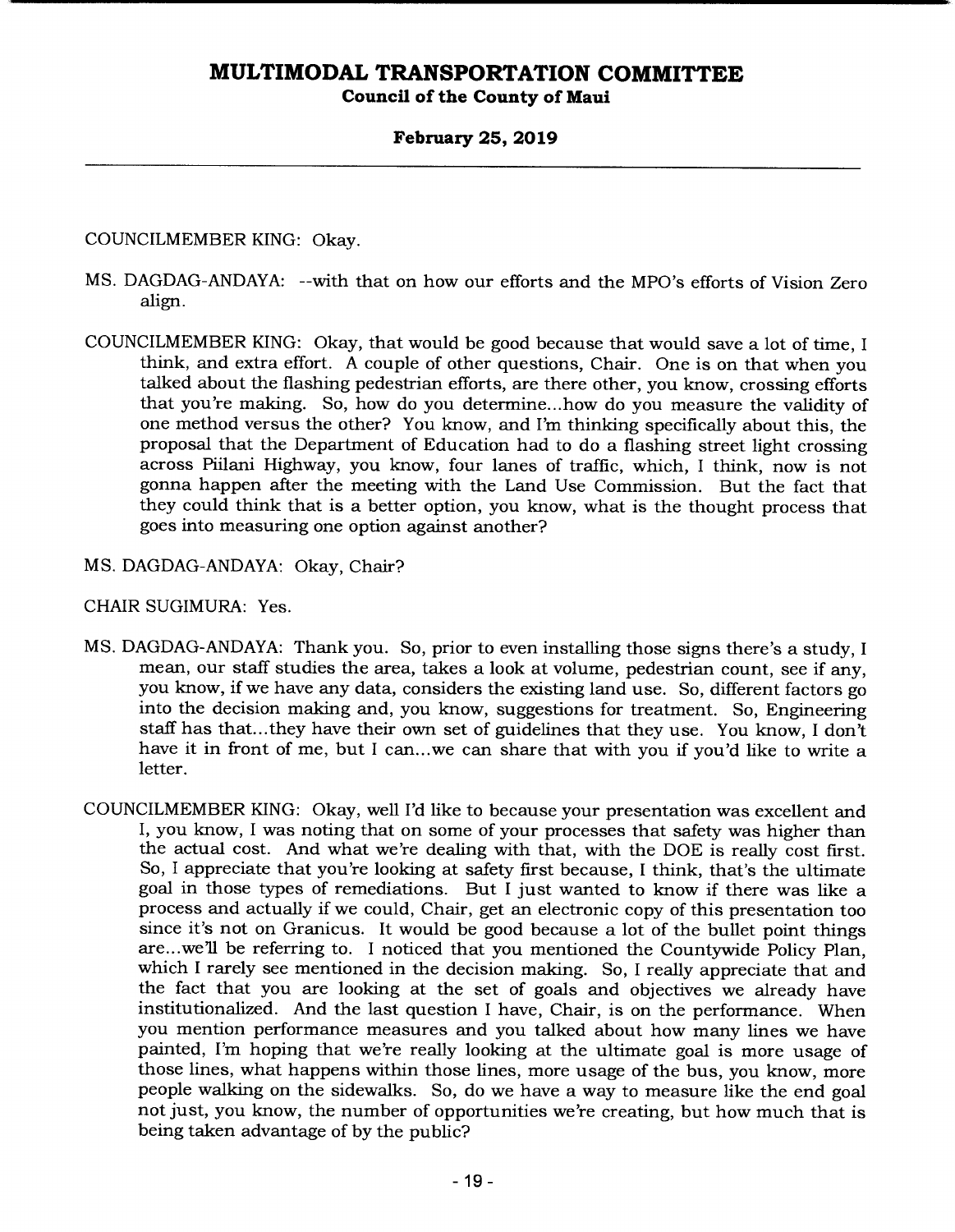**Council of the County of Maui** 

### **February 25, 2019**

MS. DAGDAG-ANDAYA: Chair?

### CHAIR SUGIMURA: Ms. Andaya?

- MS. DAGDAG-ANDAYA: Thank you. That is an excellent question. And that's something that we've been working with the Department of Health on for a while now is trying to establish that, those performance measures that capture, you know, is the work that we're doing at the County really making a difference in the lives of our residents. So, I think, there's different data sets that can be created, just, you know, incidences of people walking. And we've asked Department of Health to help us with that. And, I know, Lauren Loor from the Healthy Eating Active Living Coalition she's behind you right now in audience. And her group has been really key in trying to help us get that kind of data measured 'cause that's stuff that we can't do as a Department. You know, we can capture the number of lane miles, how many feet, how many segments we've done, but for that, those health, you know, the picture of health in our community, how much a policy or a project has really made an affect or an impact. It's something a little bit more, I think, we need help getting that kind of data.
- COUNCILMEMBER KING: Okay. Yeah I just want us to be looking at the end goal because the end goal is not creating more lanes. It's getting more people to bike and walk and all the things that we're doing that for. And so, I mean, I appreciate that you understand the importance of that.
- MS. DAGDAG-ANDAYA: Chair? Yeah, I'm sorry, if I could also include this also includes data like the number of pedestrian accidents that occur at an intersection or Countywide on our County streets, the number of, you know, bicyclists that are impacted --

COUNCILMEMBER KING: Okay.

- MS. DAGDAG-ANDAYA: --so even those kinds of data. You know, we, as a Department, we can't capture that, but we can get support from Maui Police Department to help us.
- COUNCILMEMBER KING: Okay, that's excellent. That's kind of in conjunction with Vision Zero too. So, thank you, Chair. I just wanted to also mention that, you know, your presentation, we don't have a packed audience in here. But it might be helpful to, I know, if you put a request into *Akaku* they can broadcast it. You know, and they'll broadcast it over and over again if you request that. So, if you, just the presentation part. I don't know if that can come from the Chair a request to rebroadcast it for the public, you know, it may be able to benefit knowing what our Public Works Department is doing about Complete Streets.

MS. DAGDAG-ANDAYA: Chair, if I may?

CHAIR SUGIMURA: Yes.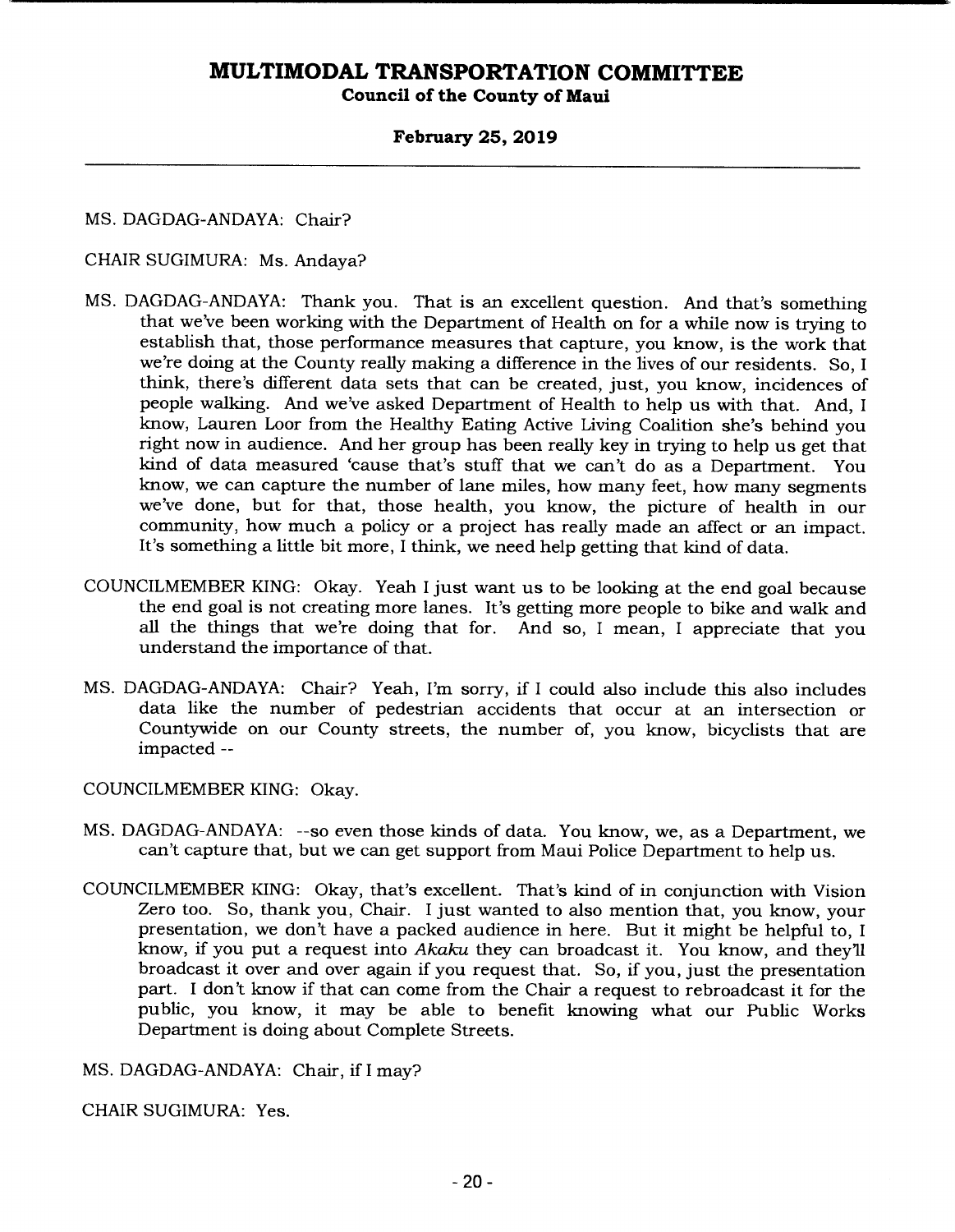**Council of the County of Maui** 

### **February 25, 2019**

MS. DAGDAG-ANDAYA: So, that's another one of our objectives right now is to be able to take these presentations, work with Blue Zones and HEAL to get more, you know, out into the community to talk about some of the work that we do, some of the work that we project in the future. We did something like that I wanna say in 2014, 2013, with Councilmember then Don Guzman. So, he actually called for a community meeting. He hosted like a town hail type and we talked about Complete Streets and our Central Maui Bike and Pedestrian Plan at the same time. So, you know, we'd be more than willing if you're ever...if you ever have a town hall we can surely come to your meeting and do a presentation and maybe tailor it to the needs of your community as well.

COUNCILMEMBER KING: Okay, thank you. Thank you, Chair.

CHAIR SUGIMURA: Excellent. Ms. Kama?

COUNCILMEMBER KAMA: Yes. Thank you, Chair. Thank you, Rowena, for your wonderful PowerPoint. I really do appreciate the way you do your presentations 'cause it's easy for me to track. It's easy for me to understand. So, I know, if I'm hearing it and I'm understanding it then, I know, that our community is too. But, you know, you talked earlier in your presentation about ensuring that all users of our Complete Streets. So, when I think about our users, I think about most of, people like, people in wheelchairs.

MS. DAGDAG-ANDAYA: Yes.

COUNCILMEMBER KAMA: People on motorized scooters. People who are on golf carts. And so, are all of these modes of transportation considered legal to be on our roads?

CHAIR SUGIMURA: Ms. Andaya?

MS. DAGDAG-ANDAYA: Thank you, Chair. So, you know, we did hold a walking audit with members of our, I guess they're called the Maui Wheelers. And they navigate around the community in their scooters. And, I believe, that, like, my friend, Oliver, here in the picture, I believe, those kinds of devices are legal. Yeah. But, you know, I've also seen it where they've been forced onto the travel way alongside a vehicle and that's not...I don't consider that safe. So, one of our efforts was trying to get an So, one of our efforts was trying to get an understanding of what it was like to be in a wheelchair. We even sat in a scooter, a motorized wheelchair, and, you know, used the tool to get around just so that our engineers could feel, okay, if you go over a bump --

COUNCILMEMBER KAMA: Yeah.

MS. DAGDAG-ANDAYA: --yeah, or an uneven sidewalk --

COUNCILMEMBER KAMA: Yeah.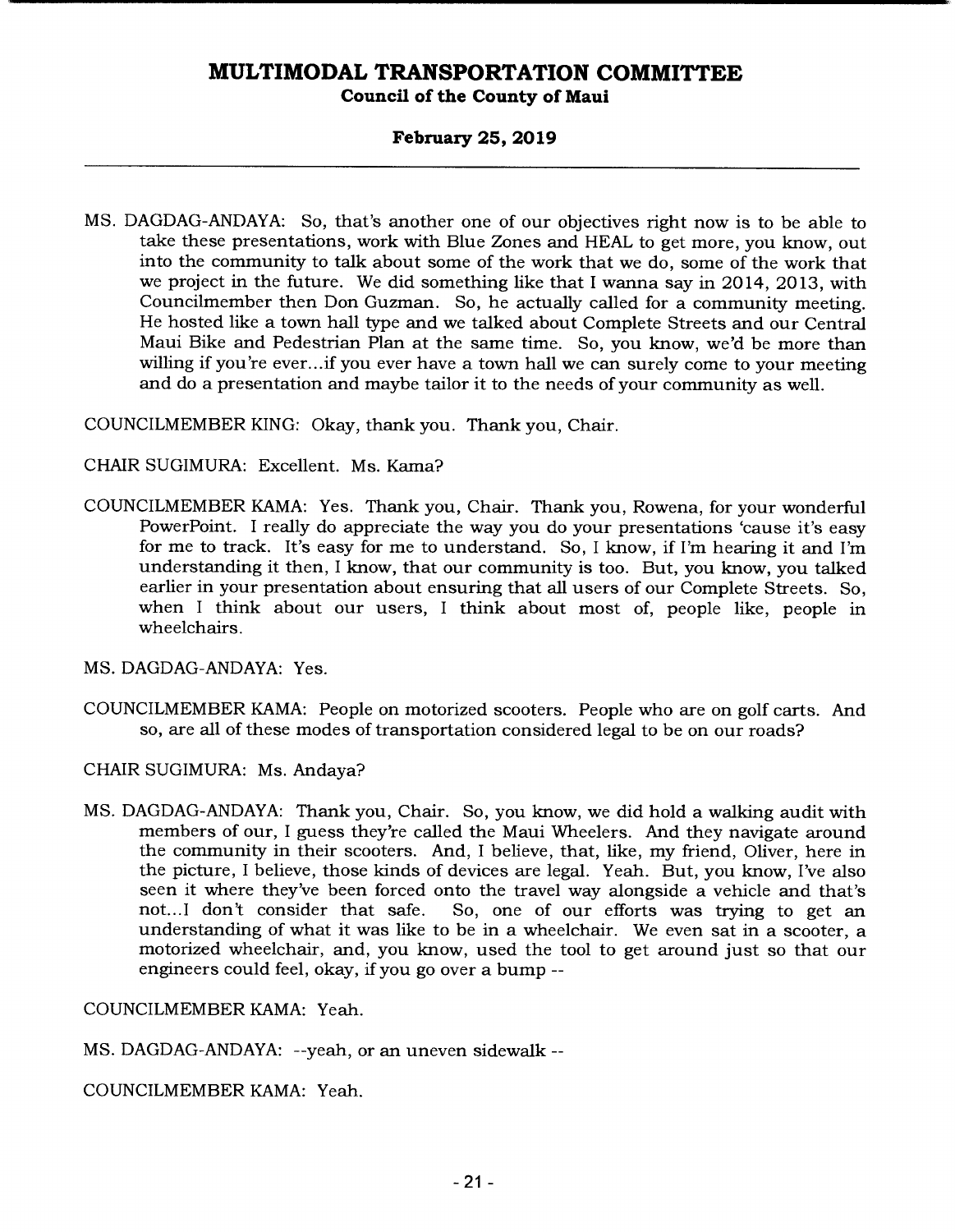### **February 25, 2019**

- MS. DAGDAG-ANDAYA: --this is how it's gonna feel like. So, we tried to get into, you know, tried to see it from all different kinds of perspective, including those who are disabled, in our disabled community.
- COUNCILMEMBER KAMA: So, when you did that did you get a sense of that maybe our streets may need a lot more improvement than you see?
- MS. DAGDAG-ANDAYA: Chair?

CHAIR SUGIMURA: Yes.

MS. DAGDAG-ANDAYA: In fact, you know, shortly after we did this we made some improvements around Wailuku Town. We had our Highways Division staff come along with us and, and even State Department of Transportation, 'cause this one was along High Street. So, we got to work maybe within the next day or two just to make those, you know, small improvements.

COUNCILMEMBER KAMA: Yes, yes.

- MS. DAGDAG-ANDAYA: We do recognize, however, that there is, you know, we need a really big effort in order to be able to accommodate 'cause we have narrow sidewalks, and so there's always that question. How do we accommodate and, you know, how do we create a bigger sidewalk or create a path here so that, you know, my friend, Oliver, and all others who were involved in our walk that day can navigate easily without... only 'cause I remember when we were on the walk he had a seizure and he almost fell off his chair. So, you know, we need to keep that in mind too when we're design and plan for retrofit projects.
- COUNCILMEMBER KAMA: Well, thank you. I appreciate that consideration. But I also wanted to let you know that when I do have a town hall in Kahului I will call you. Thank you.
- MS. DAGDAG-ANDAYA: Thank you.
- CHAIR SUGIMURA: Excellent questions, Members. So, we are continuing this discussion, as I said I'm going to defer this. But what I got from you is actually an item that I have...my office preparing for subject matter for this Committee, which will be basically looking at funding sources that will help us move this forward with communities. And we also heard loud and clear the concern from Mr. Hokama and others regarding managed retreat. So, that's a big concern always. Handicap, accommodating those that are disabled is top of mind also for safety. For managed retreat for the next item as it relates to when this item was discussed last term in Committee, it was discussed about is this gonna be in a, you know, sea level rise, that whole discussion happened then. So, I'm not sure if the Transportation Department will be able to talk about that now 'cause that wasn't part of the questions that we asked them in terms of this project. But it was talked about and it was considered to be okay and not as big of a concern maybe. And maybe we'll just need to revisit that.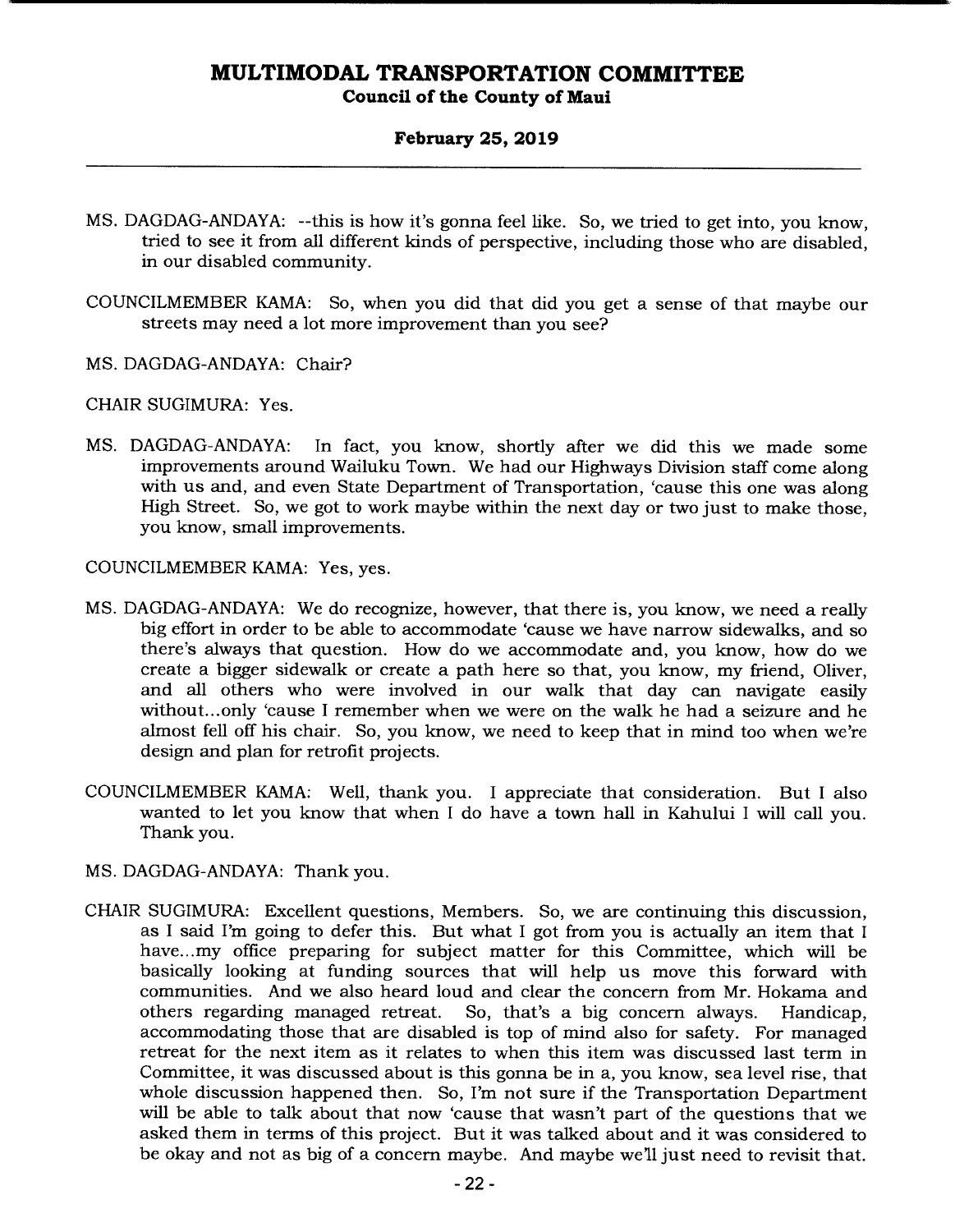**Council of the County of Maui** 

### **February 25, 2019**

So, at this time, Members, you have any more questions? I'm gonna defer this. Seeing none, no objections.

### **COUNCILMEMBERS VOICED NO OBJECTIONS.**

**ACTION: DEFER PENDING FURTHER DISCUSSION.** 

CHAIR SUGIMURA: I'm gonna take a short recess. So, come back in maybe in about 10:25.. .in ten minutes. Members, I'm going to call a recess. . . . *(gavel).* 

**RECESS: 10:10 a.m.** 

**RECONVENE: 10:22 a.m.** 

### **MT-9 KAHULUI CIVIC CENTER MIXED USE PROJECT/CENTRAL MAUI TRANSIT HUB** (CC 19-32)

CHAIR SUGIMURA: ... *(gavel). ..* The Multimodal Transportation Committee is now back in order.. .back in session. Committee, we're going to be taking up the second item on our agenda. But before we do that I got a text message from Chivo from *Akaku* who says that he can or *Akaku* can broadcast that portion of the Complete Streets presentation, they can even put it out on Facebook. So, it can be done. Thank you. So, now we're gonna be taking up MT-9, which is Kahului Civic Center Mixed Use Project/Central Maui Transit Hub. And staff passed out a PowerPoint presentation that all of you got, well done. And at this time, I'd like to have Marc Takamori do a And, thank you very much, Deputy Director is also here, Michael Du Pont. So, Mr. Takamori.

### *BEGIN PRESENTATION...*

- MR. TAKAMORI: Good morning, Chair Sugimura, and Committee members.
- CHAIR SUGIMURA: Good morning.
- MR. TAKAMORI: Thank you for having us this morning. I am Marc Takamori, the Director for the Department of Transportation. And with me is my Deputy Director, Michael Du Pont.

CHAIR SUGIMURA: Good morning.

MR. TAKAMORI: Well be giving a presentation on the status of our Central Maui Transit Hub. So, this is the current transit hub location at Queen Kaahumanu Center. As you can see, our Maui Bus system functions as a hub-and-spoke system, basically meaning that our bus services focuses around a transit center. And that's the red dot right here. Yeah, so it focuses around a transit center where our buses meet up on a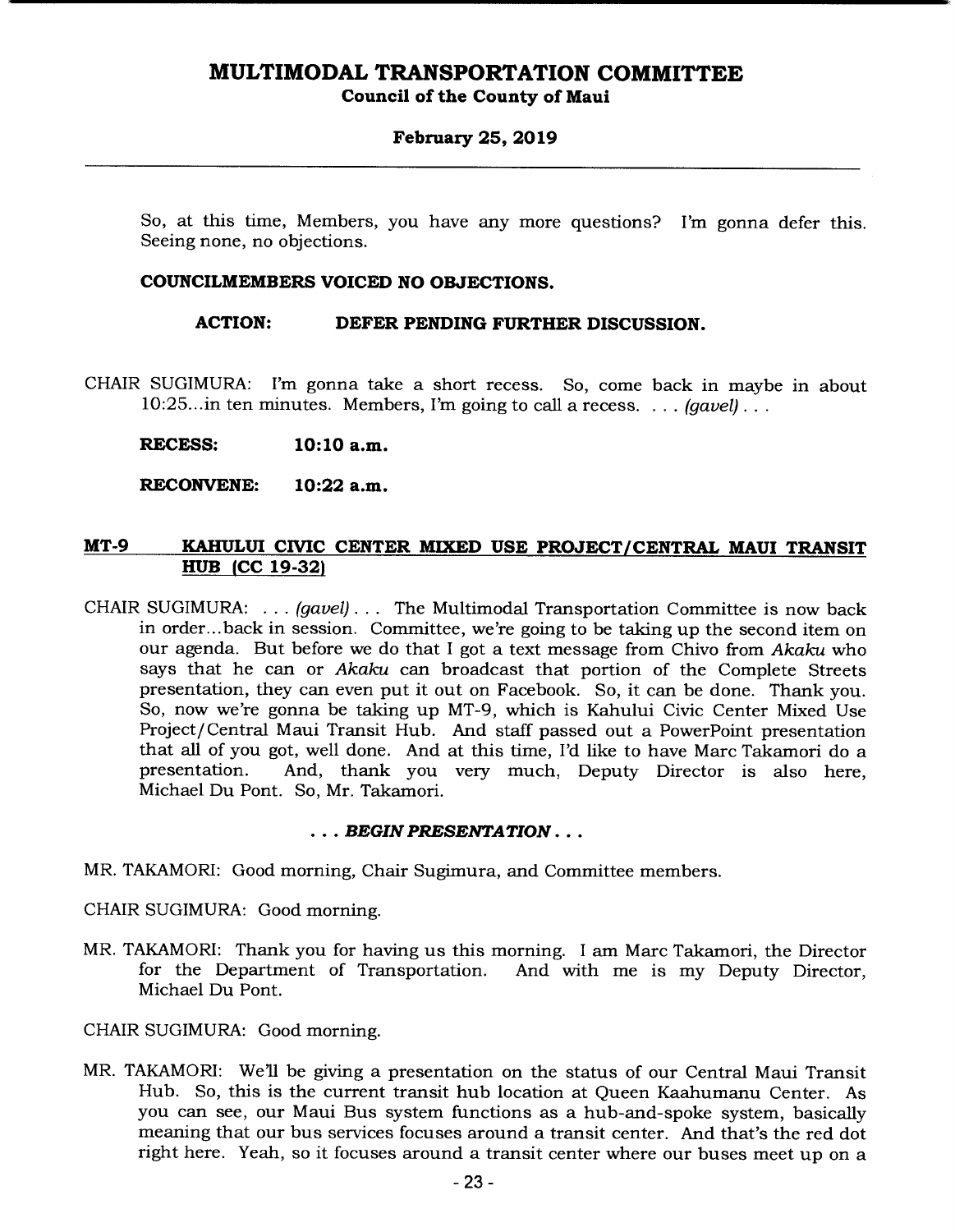**February 25, 2019** 

timed transfer basis to allow our passengers to transfer minimizing the time required to make the connection. So, with regards to having a hub-and-spoke system, basically at the top or at the bottom of every hour you're gonna see buses coming and going. And so, when all of the buses reach Kaahumanu Center at the bottom of the hour, all of the different passengers are able to transfer at that time and then the buses will then depart again. And then that will happen at the bottom and at the top of every hour. So, this is a transit hub timeline of where we are today. So, basically discussions with Hawaii Housing Finance and Development Corporation, HHFDC, started on July 20, 2017. And at this time, we were having a, I think, it was a community meeting that it was just so happen mentioned that HHFDC heard that our Department was looking for a new location for our transit hub because we were unofficially being told by Kaahumanu Center that they weren't gonna be renewing our license to occupy. So, the discussions with them started on July 20th, of 2017. And then sure enough on October 5, 2017, Queen Kaahumanu Center management notified our Department that they won't be renewing the license to occupy. So, with that, that started to...with regards to the license to occupy agreement ending at the ending of January 20, 2020, that started to make the Department move forward with trying to finalize a relocation area and finding an area that won't have significant impact to our operations when we do move. So, in Fiscal Year '19 Budget, the County of Maui, County Council, committed 650,000 for the planning and design of our new transit hub. And the State of Hawaii committed \$2.5 million for construction in their Fiscal Year '19/'20 Budget. And also allocated with HHFDC is that they have another \$1.5 million in DURF funds, which is ... DURF is Dwelling Unit Revolving Fund. And that funding is available for the project if needed for infrastructure improvements. So, on September 24, 2018, our Department awarded the planning and design contract to Fukumoto Engineering. And on December 24, 2018, the MOU between HHFDC. And on December 24, 2018, the MOU between HHFDC, DAGS with the State of Hawaii Department of Accounting and General Services, and the County was executed. With Fukumoto Engineering being our consultant, they are technically our prime contractor. And so, this is basically the team that we are going<br>to be working with. So, Fukumoto is prime contractor and subcontractors are So, Fukumoto is prime contractor and subcontractors are Munekiyo and Hiraga, who will be providing services related to the preparation and processing of an Environmental Assessment in compliance with Chapter 343 of the HRS. And they will also prepare and process the Special Management Area use permit. Their subcontractor is Robert Hobdy, Environmental Consultant. Other subcontractors are Xamanek Researches. They're providing archaeological services. Hawaii Land Design will be providing landscape architect services. Geolabs will be providing a geotechnical engineering recommendations for grading, pavement, structure and design of foundation. Austin Tsutsumi & Associates will be providing the traffic engineering assessment report. Riecke Sunniand Kono Architects, they'll be providing the architectural structural engineering, mechanical engineering, and electrical engineering services. And their subcontractors are listed below. So, just... so where we are right now with regards to planning and design, these are the planning and design tasks that have been completed. We compiled research on the boundary map and constructions plans. We prepared the draft project schedule for design teams' review; completed field survey; submitted topographic maps; began compiling AutoCAD files for preliminary design. There was a flora/fauna site visit. Preliminary road work layout; draft traffic impact analysis report; draft biological resource survey;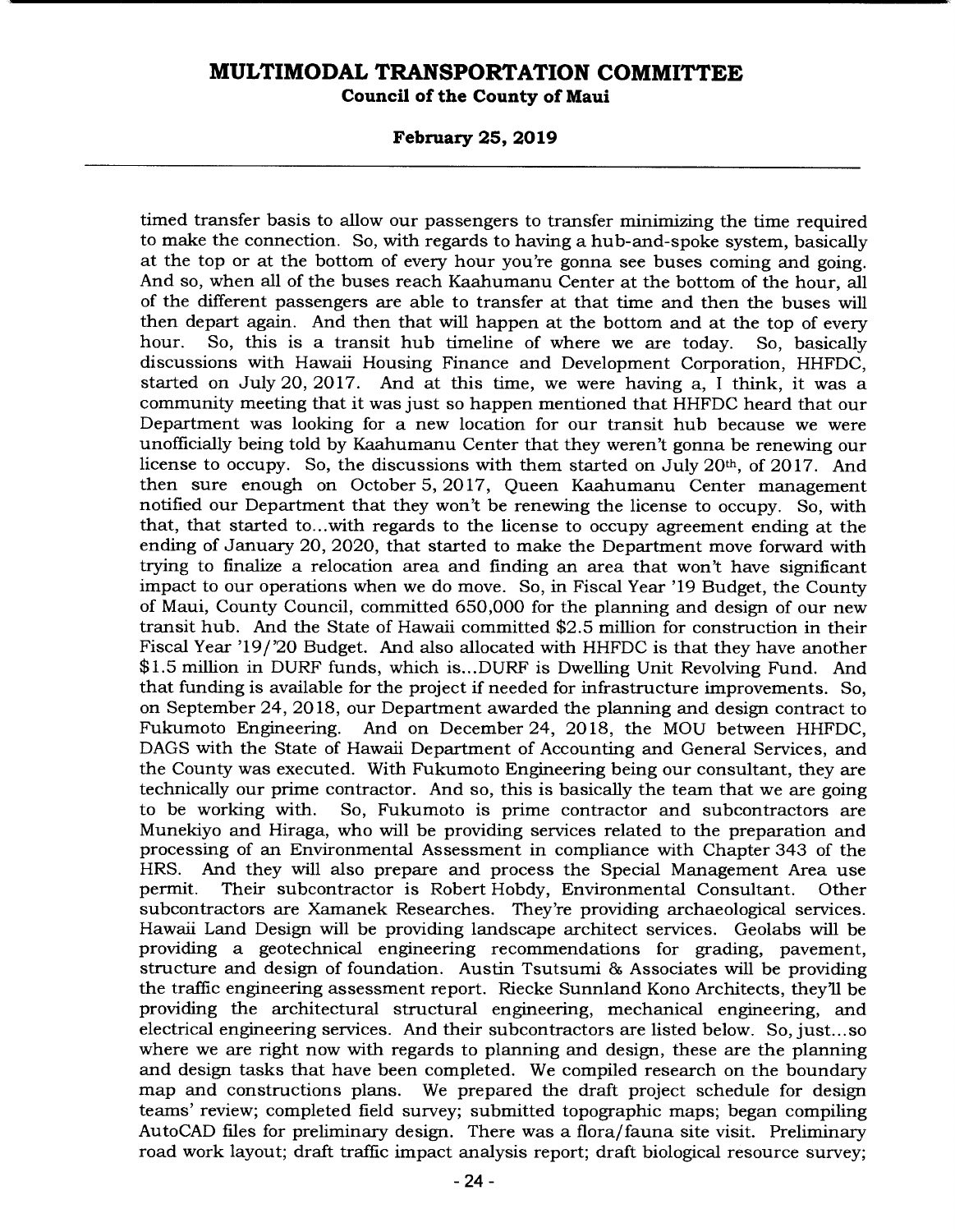**Council of the County of Maui** 

### **February 25, 2019**

geotechnical engineer collected soil data; and then draft architectural civil engineering and landscaping architectural planning... planting plans have also been submitted to our Department. So, all of this is data that is being collected so that to be included in the Environmental Assessment as well as the special management area use permit application. Okay, so the bus hub relocation is part of a larger Kahului Civic Center project by the State of Hawaii. It is a transit-oriented development initiative, which brings alternative modes of transportation, such as transit, walking, biking, to an area allowing connectivity to housing, services, shopping, work, and play. The State is expecting to develop approximately 400 low-income rental units including having government services at that site. So, with regards to this map, the transit hub is gonna be in the location where you have the yellow star and the State owns this rectangular parcel right here. Currently, the Kahului Lani Senior Housing Project located across Vevau Street from the new transit hub location has broken ground and is under construction. So, this project is being built by Catholic Charities Hawaii. And then the current State parcel that we're gonna be building our transit hub on is currently being used by the Adult Education and DAGS Mower Operations. It is under the jurisdiction of the State of Hawaii, Department of General Services and Accounting... Department of Accounting and General Services, DAGS. And then on February 1, 2018, HHFDC and DAGS entered into a Memorandum of Understanding to optimize development of the property with a mixed-use project consisting of multi-family affordable rental housing, office space for civic center usage, transit hub, and other incidental uses.

MR. DU PONT: Good morning, Chair.

CHAIR SUGIMURA: Good morning.

MR. DU PONT: Good morning, Members. So, with this site we have reviewed the sea level rise issues based on the Hawaii Sea Level Rise Bureau website by the Pacific Islands Ocean Observing System. The highest sea level rise selection was at 3.2 feet. It was found that the transit hub will not be affected by that. The geographic information system, GIS Division of Department of Management, was able to provide our Department with a five-foot sea level rise inundation line, which if you look to the map, it's the map to the right with the blue area. So, that is at a five-foot level sea rise. As you can see on the right, sorry the left, GIS provided the topography of the site. Vevau Street has an average elevation of ten feet. So, if you look at the yellow rectangular area that's where our bus hub will be. And that is at an eight-foot level elevation. We've also looked into the tsunami threats. If you remember in 2011, the tsunami did make its way all the way up Puunene reaching the Wakea Avenue, near the Christ the King area. We did meet with the Maui Beach Hotel general manager and he said in our meeting that the tsunami did not reach his hotel, that when the tsunami hit Maui it hit the coastal line and came up towards the pier area that goes right into the Puunene area. So, in looking at that our transit hub would be kind of okay. And we do have different protocols, in the event of a tsunami we do shut down all services. We do move our buses to make sure people are off the road and we have different protocols for that. So, the original design for our transit hub shows the buses staging on Vevau Street. If you can see that purple rectangular there and then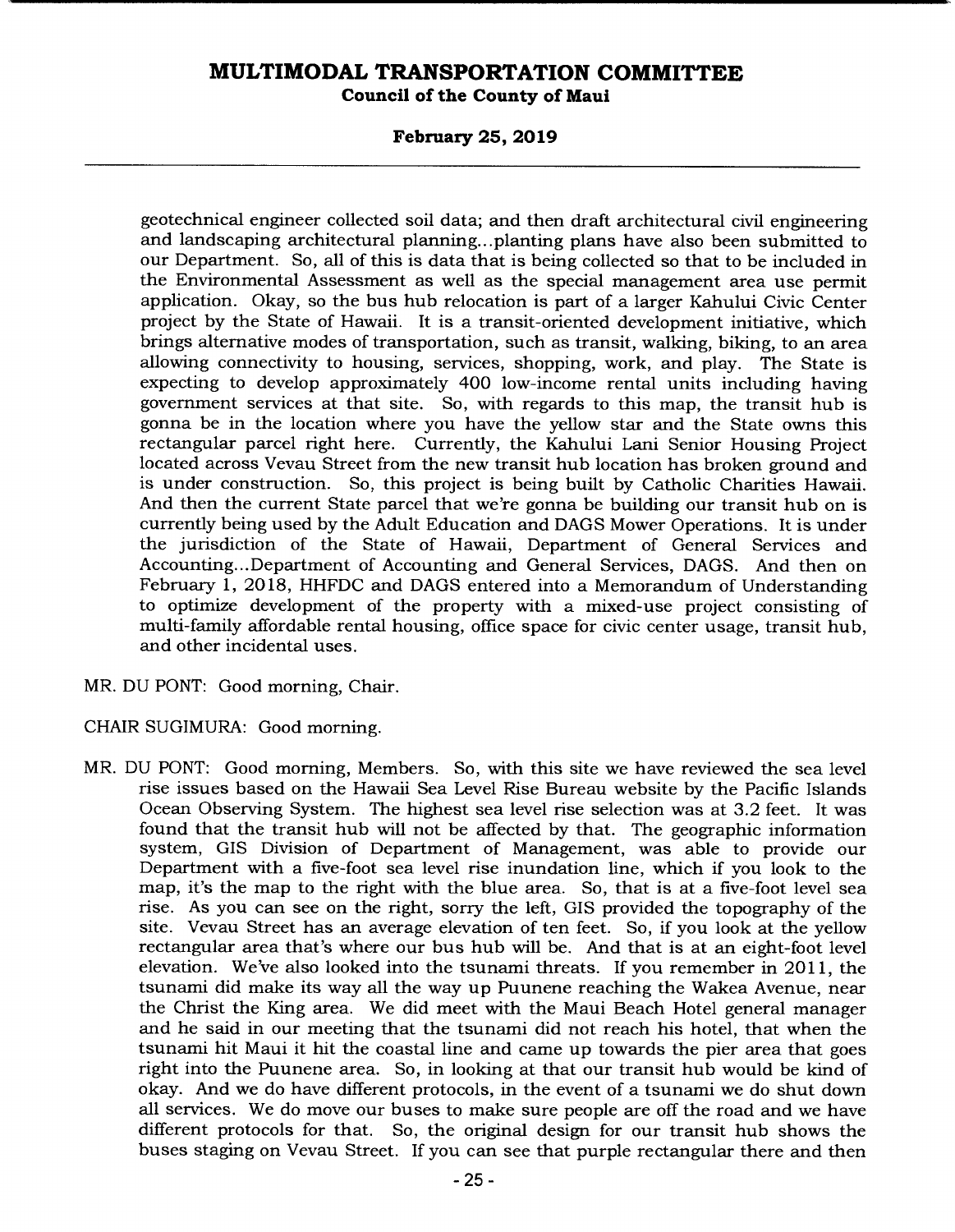**Council of the County of Maui** 

**February 25, 2019** 

you can see the six buses kind of staged right in front of it. It would have the buses entering off of Lono and existing off of Kane Street. The downside of this design is that all buses would be funneled again down Vevau and Lono. Since then the design has been updated to equally space out the buses from both Kane and Lono Street. So, a few of the designs that we sought after would be for clean, safe, well lit, comfortable, and shaded for all constituents. It has to be open and welcoming, large wide It has to be open and welcoming, large wide entrances and exits to allow vehicles, such as our 40-foot buses to enter and exit throughout the hub without any problems. It was designed to have three lanes in the event a vehicle needs to standby or if a vehicle breaks down the buses are able to get around it. And you will be able to see these in the next few slides coming up. We also do have a secured ticket booth with electronic signage and annunciator systems to annunciate the buses and to help sell tickets and bus passes. The dispatcher will also be able to view the passenger waiting areas to include the outside of the restrooms. We've also put in thought about having areas for future retail kiosks, allowing easy access for our constituents to get to affordable housing, jobs, stores, public services, and other amenities. It was also designed to be low maintenance; designed with the possibility to incorporate PV in the future as the Department is looking towards e-buses. So, on this layout it's a top-down view. Okay, so to the left you have Kane Street, on the bottom you have Vevau Street, and to the right you have Lono Ave. So, the buses would enter the facility off of the Kane Street and Lono. So, they'd come in and turn into the facility and you can see where those four rectangular spaces are. Those are mock-ups of buses. And then above the second bus that would be the third lane in the event something or one of the buses break down or they need to standby. Okay. On the bottom right above Vevau Street that's where we are looking to have our ticket booth and our utility area. Okay. So, our ticket booth will have glass windows all the way around it, so the agent or the dispatcher will be able to view the entire area. And then to the right of that you will have the restroom area for the men and women, a private restroom for, of course, the dispatcher and all of the drivers, and then a janitorial area. Okay. On this slide, for under the roofing structure, there will be bird control on all of the ledges. We will have the County seal and signage. And it will be equipped with attic and louvers, with louvers on the building areas. The open gate stacks along the building will be at the front of it so the middle picture shows the front of the facility. And we wanted to go with the same design that the Waterfront Apartments have. So, if you look at the Waterfront Apartments that front fence lining, we will continue that so it's consistent. And then we will have that one large area in the middle that will be the entrance and exit of the bus hub. So, again this is just a closer view. So, you are looking at on the bottom photo shows where our ticket booth will be with the large open window. And, again, it kind of looks like a banker window. It will have the ticket agent will be able to put money in secure passes and things through a pass-through to the passengers. And then, again, to the right of that you will have the bus staging areas that will have signage on the buses to allow our constituents to know which bus is which and what route is what. Okay, so, for our last slide for our transit hub this will be our floral design. So, we are possibly looking at having the Loulu palms, pohinahina hedge, and milo trees as part of the flora designage for our hub. We do, again, we wanted.. .we were going with this for a low maintenance fill, something that there's not a lot of rubbish that can get into the engines of the buses and cause additional issues and things like that.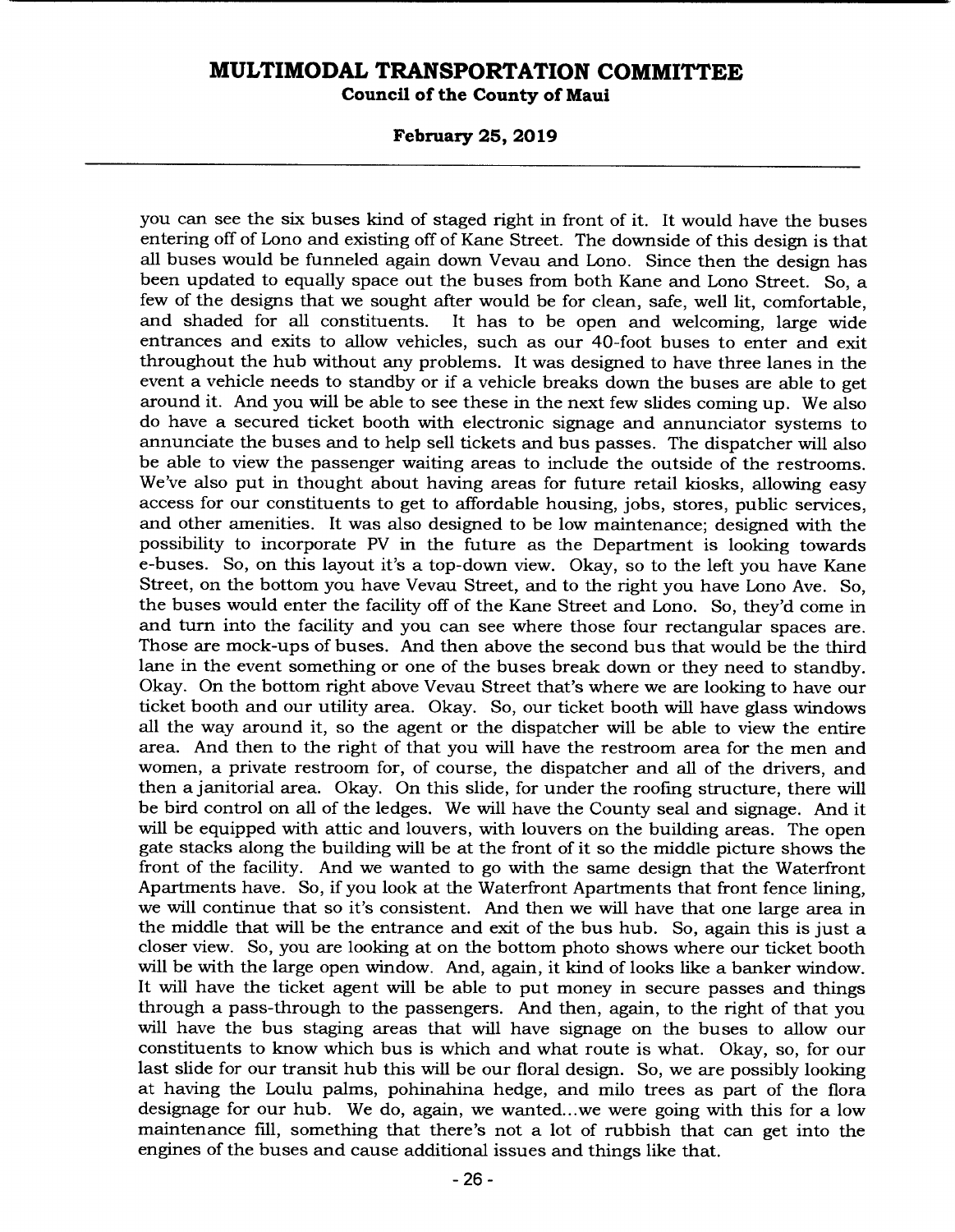### **February 25, 2019**

MR. TAKAMORI: So, we really like this, the image on the last slide. So, I know, that you guys have seen it several times previously a drawing by Dave Yamashita from Parks. But, it really shows what the potential future could look like for the area around the transit hub. So, just as a recap the transit hub is a smaller part of a larger vision of the area. As it is a transit or inter-development initiative that incorporates alternative modes of transportation, such as transit walking, biking to the area it will allow for connectivity to housing, public services, shopping, work, and play. Again, you know, all of the site, designs, and plans that we have shown you in today's presentation is still subject to change as we still have to go through the planning process. So, you know, this is working with different engineers, reaching to Planning and Public Works, and having, you know, certain divisions review it. This is kind of what we feel that would work best for our operations on our Maui Bus system. However, as we, as the next step is that we're gonna be reaching out to outside agencies, including having community meetings. It could totally change. So, this is kind of what we have right now as we move forward for our transit hub.

### *END PRESENTATION...*

- CHAIR SUGIMURA: Thank you. Before, I turn it over to the Members for future questions, thank you for this. And thanks for the breakdown and especially the information regarding the sea level rise. I think, it answers some of the questions that came up with the Complete Streets discussion on Kane Street. Can you talk about the e-buses that was mentioned, electric buses, I think, that's what it stands for?
- MR. TAKAMORI: Thank you, Chair. Yes, I guess, we use e-buses as electric buses. Our Department hasn't procured any e-buses yet. It is a direction that we are considering as we move forward. One of the things we wanted to make certain though is that we are planning for the future so should we want to install PVs on our transit hub, we made certain that the roof is designed where it's flat and angling towards the sun so at least when we do add PV on it we're gonna be able to capture a lot of the sun's energy. We're also making certain that our contractors are aware that should we need to install chargers for our buses at the hub there are conduits that will be installed so that we can pull those cables through so that when the buses do stop at the hub we'll be able to charge them at that time. But, yeah, again, e-buses, it's electric buses.

### CHAIR SUGIMURA: And a future thought?

MR. TAKAMORI: And a future thought. The Department is looking at potentially moving forward with a pilot where we will do a, I guess, a short-term lease on some e-buses just so that we can see how that will function with regards to our operations. As we know that, you know, a lot of our routes when operationally right now we place one vehicle on a route and that vehicle is assigned for that route the entire day. So, we swap out drivers. We don't swap out buses. So, mileage in terms of the entire day's run does come into question with regards to using electric buses, so that's why the Department is looking and considering potentially doing a pilot lease on some electric buses before we actually move forward in that direction.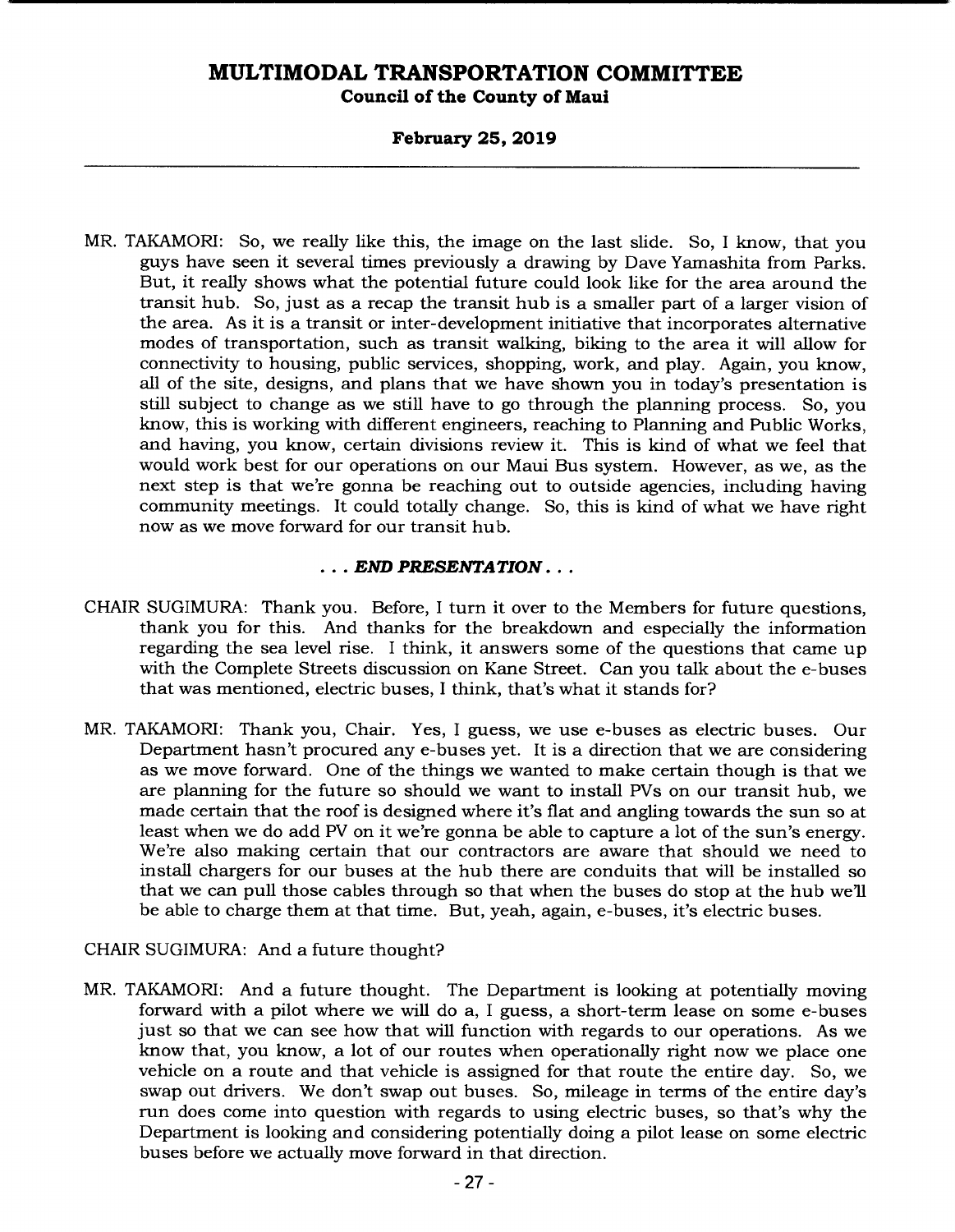### **February 25, 2019**

CHAIR SUGIMURA: Thank you. Members, anyone have questions? Mr. Hokama?

- VICE-CHAIR HOKAMA: So, on this last picture, Director, the only thing I pretty sure currently is the Catholic Charities Housing Project on the far left. That's a go?
- CHAIR SUGIMURA: Mister...
- MR. TAKAMORI: Chair?
- CHAIR SUGIMURA: Yes.
- MR. TAKAMORI: Thank you. Yes, Member Hokama. Yes, that is correct. Catholic Charities has broken ground and they are currently under construction. Everything else right now, in terms of our hub, we're under planning and design, but we have not started construction. With regards to everything behind it that's kind of showing under HHFDC Affordable Housing that is basically the State is just starting to look into what their overall vision is for that area. And, yeah, so in terms of this picture the only thing that is definite that's happening right now is Catholic Charities is building their senior housing.
- VICE-CHAIR HOKAMA: Okay, so, just couple of quick follow-ups, Director, then. Under HHFDC, they.. .what would you tell this Committee this morning, they still a couple of years away from coming up with something more definite for construction?
- CHAIR SUGIMURA: Director?
- VICE-CHAIR HOKAMA: What you showing us may not even be close to reality then?
- MR. TAKAMORI: Thank you, Chair. I guess this...
- VICE-CHAIR HOKAMA: Or are they committed to housing project at least to that?
- MR. TAKAMORI: Yes, so, based on what...with regards to HHFDC the State in their agreement between DAGS and HHFDC, the State basically told them that they need to consider having housing in this redevelopment of their State property. And that's why HHFDC was brought in. So, as long as the State continues to move forward with this project, affordable housing will be part of this.
- VICE-CHAIR HOKAMA: Okay. Just so I can appreciate this scope, yeah, that you presented. Does the State land go all the way to Lono Avenue or is the State land just what we see in the colored configuration currently on the screen?
- MR. TAKAMORI: Chair? With regards to this image right here, if you're following the mouse right here this goes straight. This is Vevau Street...

VICE-CHAIR HOKAMA: I'm asking if the parcel that we looking at.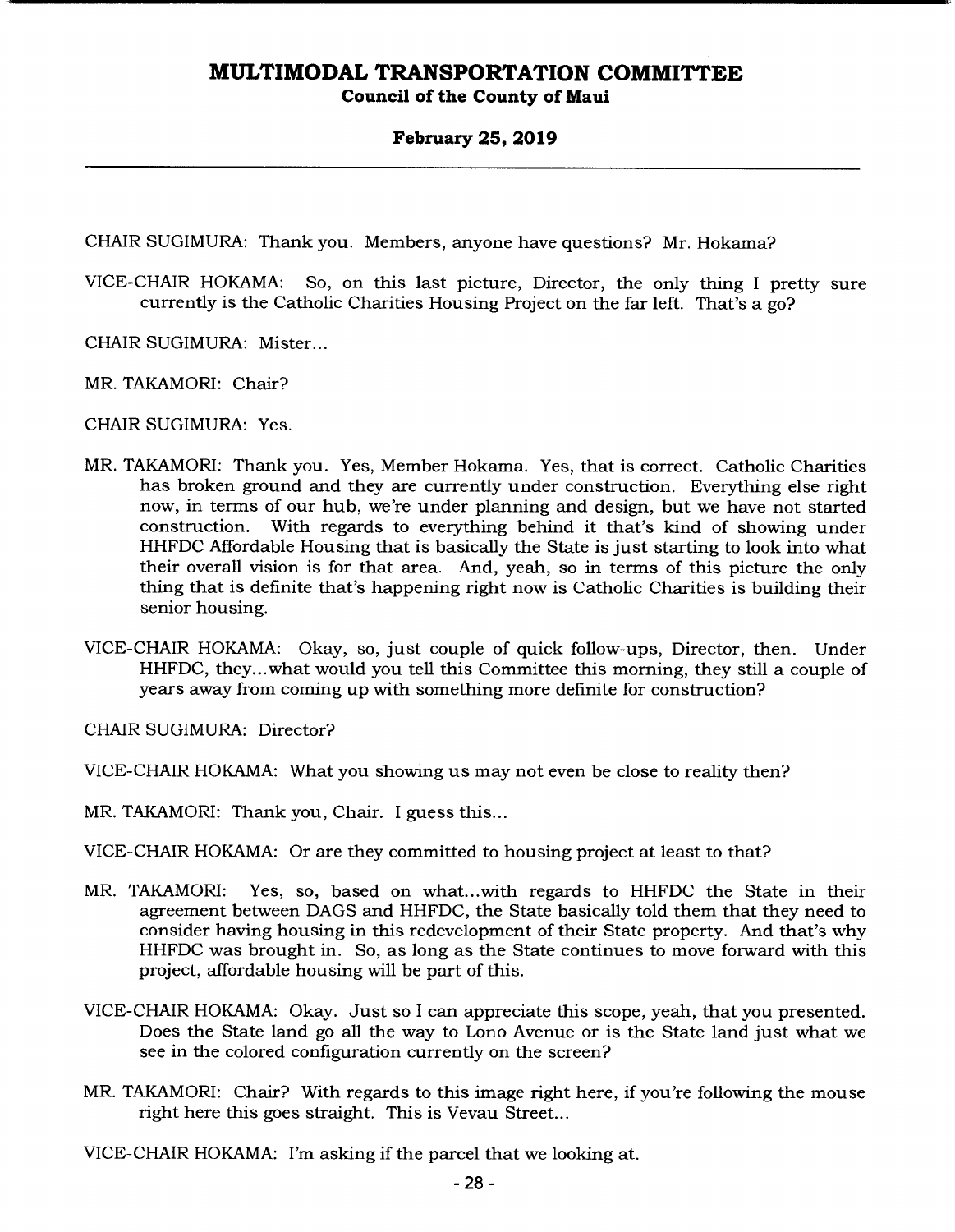### **February 25, 2019**

MR. TAKAMORI: Lono Avenue is on this side.

VICE-CHAIR HOKAMA: Right, right. Does the State own all the way to Lono?

MR. TAKAMORI: No, the State just owns up to this line right here 'cause --

VICE-CHAIR HOKAMA: Got it.

- MR. TAKAMORI: --right here is the Waterfront Apartments. And then, I think, this is right here the gas station.
- VICE-CHAIR HOKAMA: Right, right. No, I'm just trying to appreciate some of your long-range verbiage because it goes, says it goes to Lono. So, I'm just wondering if the future is the whole block is being planned as a total regional block development than just a parcel development. That's what I'm trying to figure out.
- MR. TAKAMORI: Chair? Sorry about that.

CHAIR SUGIMURA: Yes.

- MR. TAKAMORI: Yeah, we should have been more clear when we did that image. We just put it in to kind of just give you a directional of when you looking at the parcel Lono Avenue is on the right-hand side.
- VICE-CHAIR HOKAMA: Yeah, no, no, I appreciate that, Director.
- MR. TAKAMORI: Yeah, sorry about that.
- VICE-CHAIR HOKAMA: 'Cause I would have loved to look at the whole block from a, you know, planning perspective. But saying that and knowing how the winds are and whatnot are we going to get the complaints of the noise of your vehicles because of the seniors--they downwind of the noise now?

CHAIR SUGIMURA: Director?

- MR. TAKAMORI: Thank you, Chair. With regards to noise that could be of an issue. We do start services up at 5:30 in the morning and we do end at 10:30 in the evening. There's a few buses that start up at 5:30 and one bus that ends at 10:30. But most of the buses do start up at 7:00. I think, most of the buses are up and running by 7:00 a.m. and they start to end at, I believe, 9:30 in the evening. Part of the reason why the buses are being stationed on the inside of the property is that it gives a barrier between the hub and that housing.
- VICE-CHAIR HOKAMA: No, no, I mean, I just would like us to be considerate of those factors, yeah. I mean, we dealing with, I mean, even me, I like my good sleep too, so.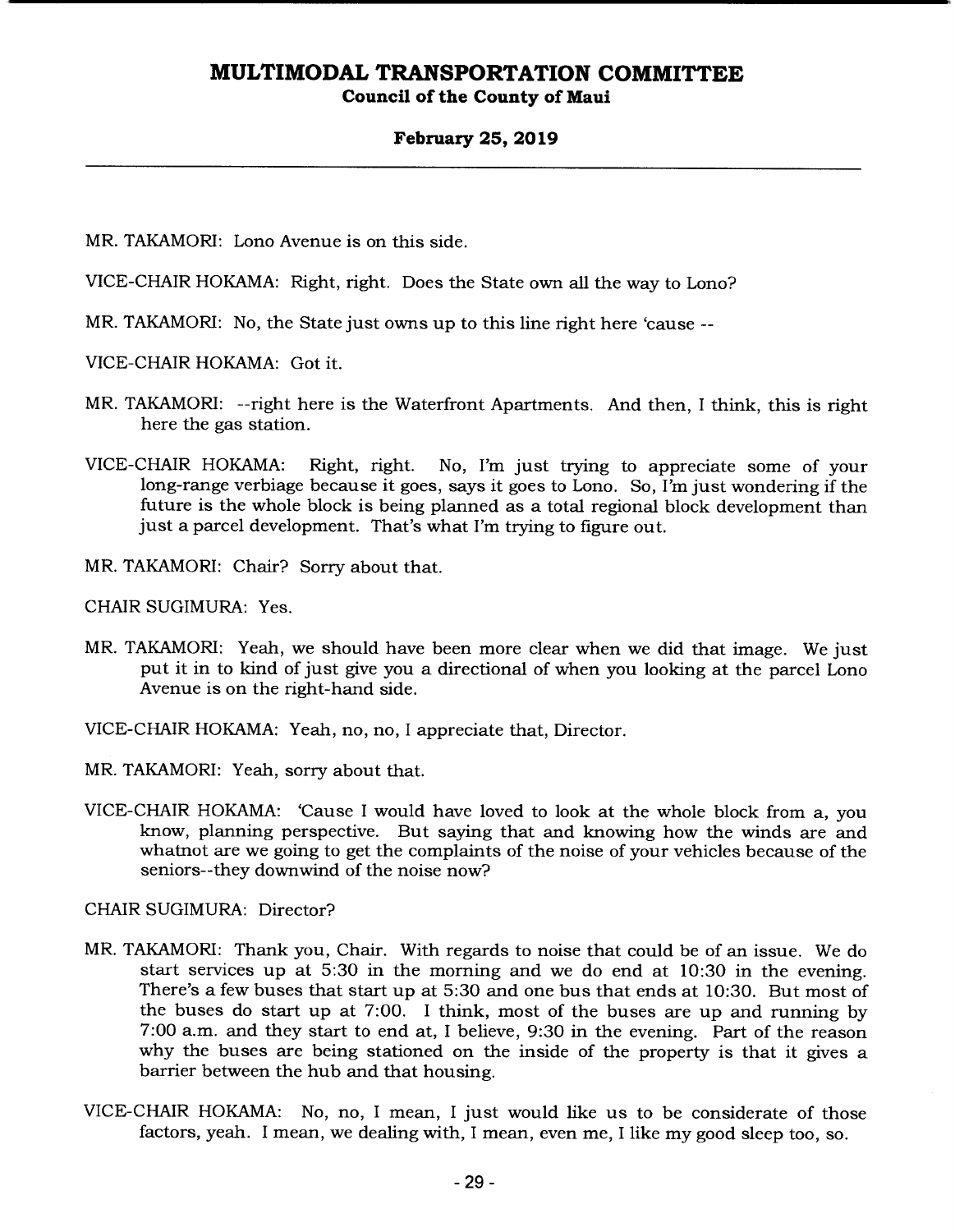**Council of the County of Maui** 

### **February 25, 2019**

- MR. TAKAMORI: And part of the reason we're looking at c-buses is because they are much more quieter.
- VICE-CHAIR HOKAMA: And the hub has no R&M operations? Is that clear for us to understand, there is no repair and maintenance operations at the hub? Or is it just a transfer hub period?
- MR. TAKAMORI: Chair?

CHAIR SUGIMURA: Yes.

- MR. TAKAMORI: It is, yeah, it's basically, we're trying to keep it as low maintenance possible. I mean, there's gonna be restrooms.
- VICE-CHAIR HOKAMA: You have another baseyard for your equipment maintenance, your oil changes, and all that? You do that someplace else right?
- MR. TAKAMORI: Chair?

CHAIR SUGIMURA: Yes.

- MR. TAKAMORI: Thank you. Yes, Member Hokama. It is technically we will be bringing the buses in the morning to pick up passengers or drop passengers off. It's at the end of the evening, there's gonna be no buses that will be there. Everything in terms of maintenance of our vehicles is going to be done at our contractors' baseyard by the Kahului Airport.
- VICE-CHAIR HOKAMA: Okay. I just wanted it to be very clear to our people in the community who's gonna be wondering what is going to be happening at the site. And, of course, if that's.. .if we do have then, of course, Hazmat becomes a concern for us. So, I appreciate it. There's no wash down areas at this site, Director? You know just shooting down the dust or whatever? You know keeping the buses clean or...
- MR. TAKAMORI: Chair? With regards to the cleaning of our buses those are the first tasks that are done when the bus is done at the ending of the evening and they go back to the baseyard. They're cleaned and vacuumed and swept and as well as refueled before parking at the baseyard. So, we really don't have a cleaning... a bus cleaning or cleaner at the transit hub. We will be having to make certain that we do have cleaning staff coming in on a daily basis. Even with regards to the restrooms facilities we will be making certain that those stay clean throughout the day.
- VICE-CHAIR HOKAMA: Okay. Did DAGS give their sister State Department on a deadline on when they had to move on that portion of the parcel regarding a project, Director?

MR. TAKAMORI: Chair?

CHAIR SUGIMURA: Yes.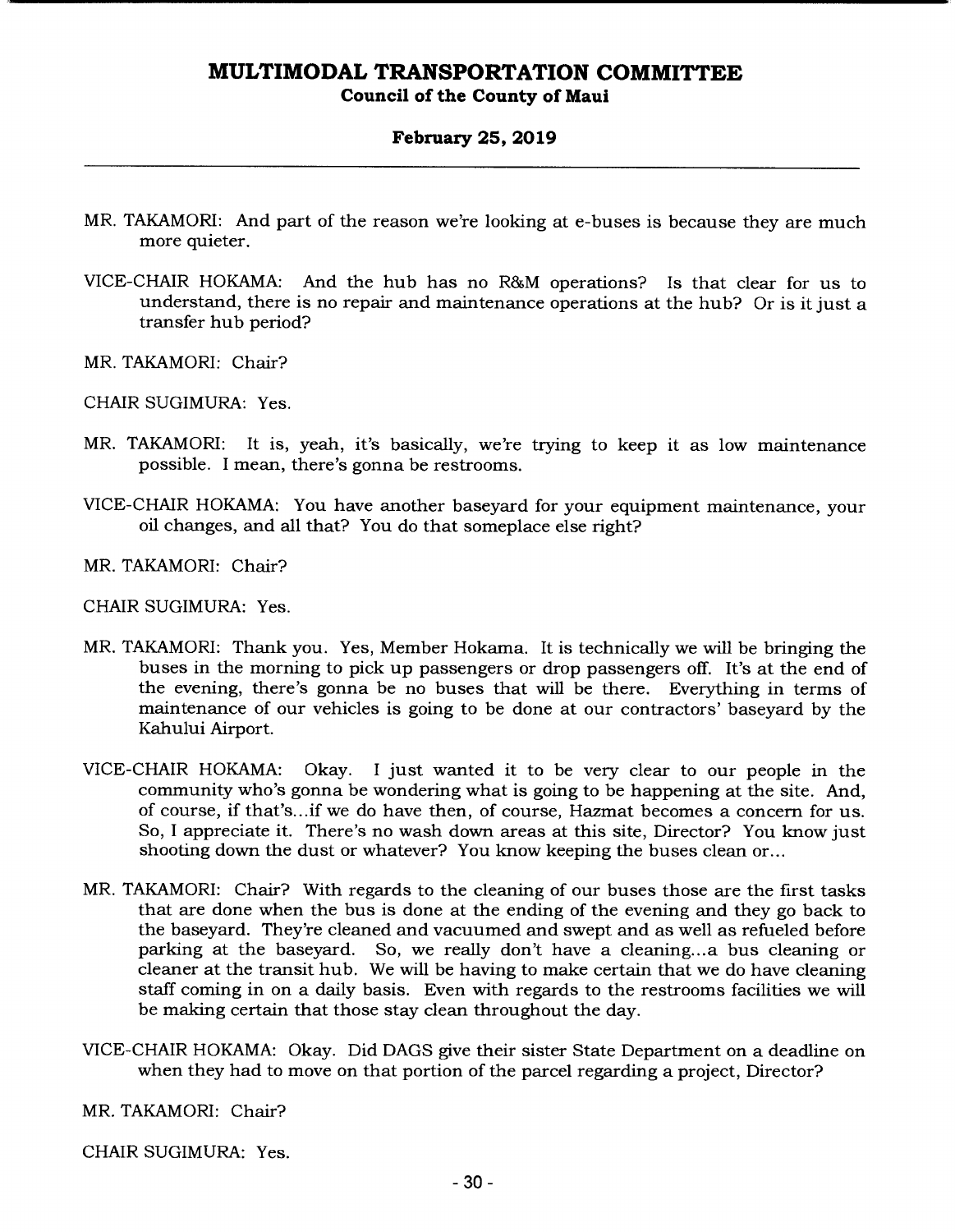### **February 25, 2019**

- MR. TAKAMORI: To my knowledge, they have not given them a deadline to move out. However, we do have to, I guess, just keep in mind that part of this redevelopment of the State property is that there potentially could still be certain areas used for civic center services. So, it might not be 100 percent affordable rentals, but it could be affordable rentals including some government services built into some of those buildings. Yes.
- VICE-CHAIR HOKAMA: Okay. Appreciate.. .that was a good catch. So, there is still yet a broad parameter called civic center --

MR. TAKAMORI: Yes.

VICE-CHAIR HOKAMA: --that the State has placed on it.

MR. TAKAMORI: Correct. Yeah. So, I mean, technically Adult Education or the DAGS Mower Operation, those could potentially move someplace. But, I guess, they're still trying to determine, you know, the best location for what they would like to see down at this facility, which is to include affordable rentals.

VICE-CHAIR HOKAMA: Thank you, Director.

CHAIR SUGIMURA: Done?

VICE-CHAIR HOKAMA: Thank you.

- CHAIR SUGIMURA: So, you know what we could do is because that's a HHFDC and DAGS initiative with the... they did the agreement as you stated for February 1, we can ask for information on that so that we can have a better idea. Alright. Anybody else have... Chair?
- COUNCILMEMBER KING: Thank you. Thank you, Chair Sugimura. So, I have a few questions. One is on the, the actual project is 2.5 million from the State, but it's being... actually we're the project manager, the County. And, I think, I recall, we are putting 600,000 into it from the County side?

MR. TAKAMORI: Chair?

CHAIR SUGIMURA: Yes.

MR. TAKAMORI: Yes, it's \$650,000 of planning and design from the County.

COUNCILMEMBER KING: Okay.

MR. TAKAMORI: And 2.5 from the State.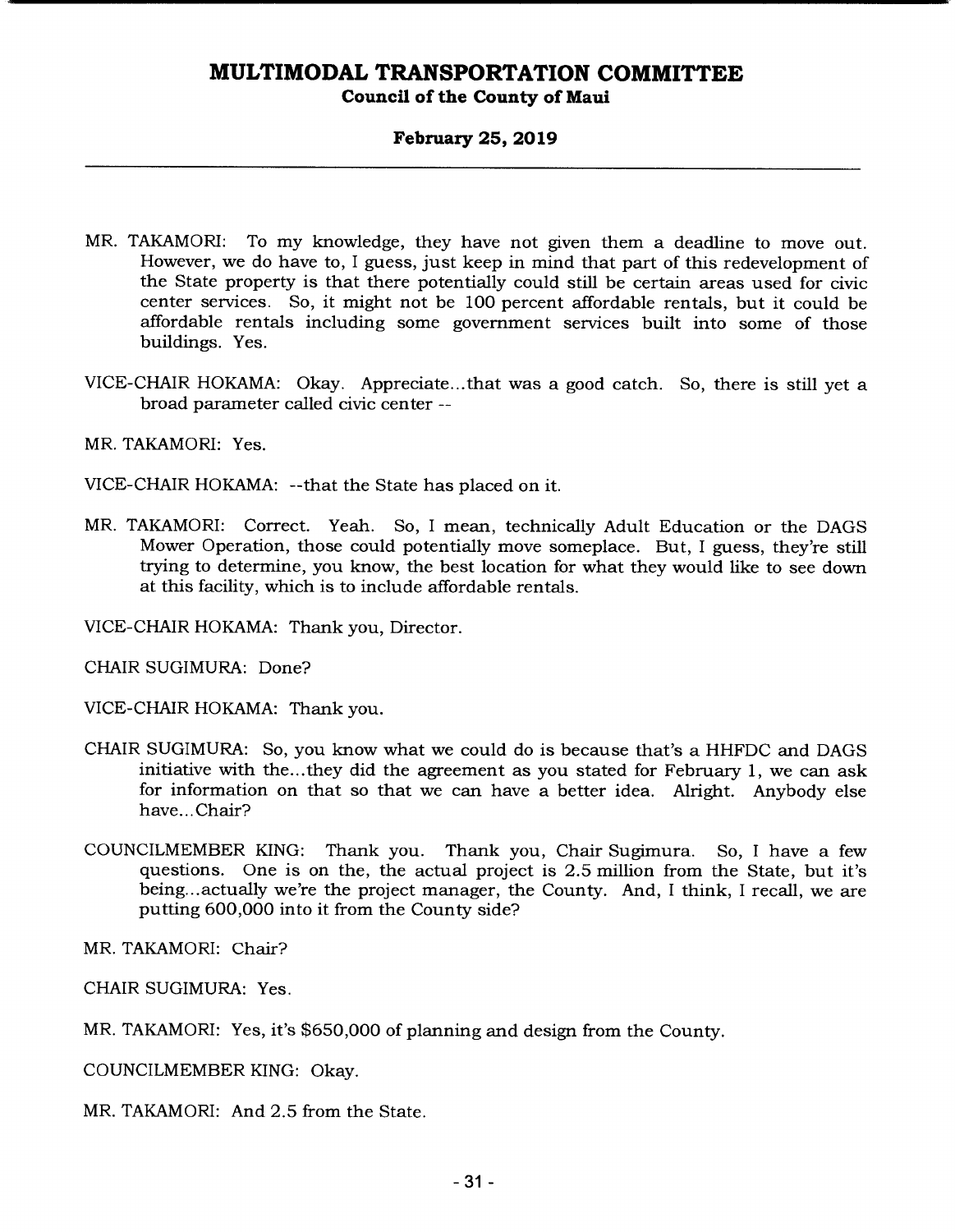### **February 25, 2019**

CHAIR SUGIMURA: Department?

MR. TAKAMORI: Are you referring to the 2.5 construction?

- COUNCILMEMBER KING: Well, if the total amount, if there's 2.5 million coming from the State, and then we have to put in 650,000, then that's 300 and...or 3.15 million. If the cost of it comes out to more than that, you know, with changes and whatever, overrides, then who pays for the overage? Is it the State or the County?
- MR. TAKAMORI: Chair?

CHAIR SUGIMURA: Department?

MR. TAKAMORI: That's.. .we're hoping to stay within the budget.

COUNCILMEMBER KING: I would assume so, but...

MR. TAKAMORI: I think, every time we meet with our contractors we always keep on saying the same thing. We do know that there is 1.5 million of DURF funds for infrastructure improvements that that can be used for. So, I think, one of the things we will have to make certain that we check with HHFDC is what does that mean.

COUNCILMEMBER KING: Okay.

MR. TAKAMORI: Like are we able to shift some of the, you know, utility improvements, like if you have to, you know, because we know we have to do undergrounding some utilities. So, if we're improving utilities for the larger parcel because we have, you know, waterlines coming in, will we be able to allocate some of that costs to the DURF funds versus the 2.5 that they have allocated to us.

COUNCILMEMBER KING: Right.

MR. TAKAMORI: Yeah, so as we move forward we will have to --

COUNCILMEMBER KING: Okay.

- MR. TAKAMORI: --check with to see what we can technically use the DURF funds for because we were told that there is 1.5 DURF funds available. But we.. .our understanding is we know that we have the 2.5 allocated for us at this time.
- COUNCILMEMBER KING: Right, so we just need to, you know, it's important because, you know, some of us, I think, everybody was for this transit hub, but some of us who voted against it was it wasn't the transit hub itself. It was this deal that we made that after the fact where we gave away the Wailuku Post Office land to the State. And, you

COUNCILMEMBER KING: Okay, is that... are we expected to stay within that? If we go over is that on the County side or the State side? Who's going to pay for that?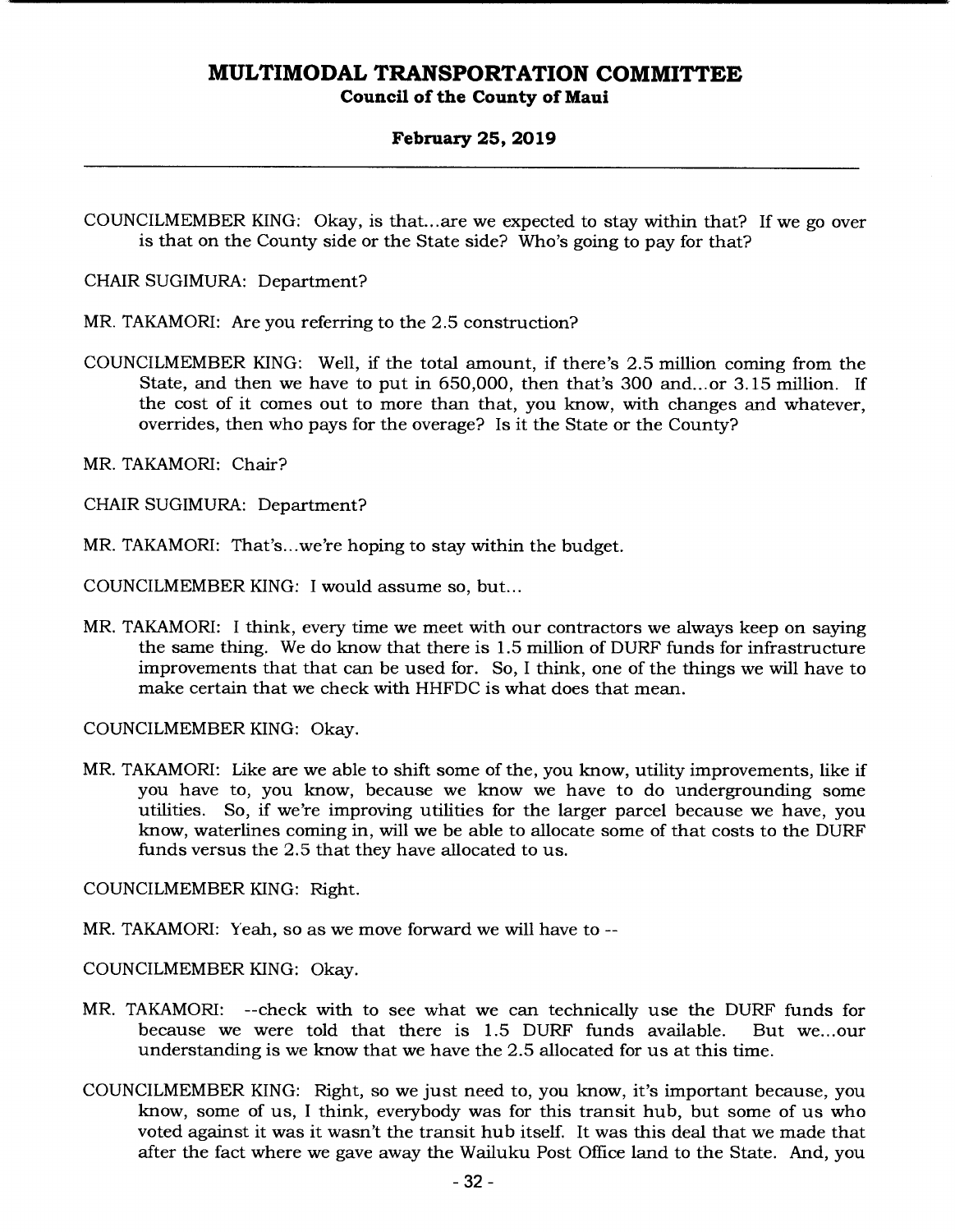**Council of the County of Maui** 

**February 25, 2019** 

know, the understanding for some of us was that this wasn't in the original deal when the State passed it, and looking at your timeline, you know, because the agreement was not finalized until December, and then the contract was awarded in September. So, had the deal not been finalized I'm assuming the contracts would of still went through and we would still have the transit hub, but we wouldn't have to give away our Wailuku Post Office site. So, as you go forward with this, I think, there was some discussion during that meeting to make sure that the County has some benefit from that Wailuku Post Office site, whether it's offices or parking. I mean, parking is probably number one because we're gonna lose parking. Most of us on the Council know how precious parking is for our own staff. Our own staff has to run out every two hours and move their cars because of it. So, that was, for us, for some of us on the Council, we were upset about the fact that this deal was seemingly made after the fact. And it wasn't, you know, you weren't in the Department at the time, but the legislation only referred to the transit hub. The actual legislation didn't say that it was a trade. So, now we have this trade, and we wanna make sure as we're going forward that you are or you bring someone in to negotiate what the County will get off that property, off the Wailuku Post Office property because it wasn't defined. There was some, you know, sketchy half commitment that yeah, yeah, we can look at that. So, we really wanna make sure that happens, so if you can stay kind of diligent on that. And then, Chair, just one last thing I just wanted address because one of our constituents out here has asked me to ask this but when you're looking at renewable energy have you looked at biofuels for buses or do you intend to with the intent of knowing that is firm power? Because if we're only going to allow or rely on solar power and the sun isn't shining, which is likely to happen more and more these days when we look at what's happening with climate change we're gonna have some buses that can't leave the station. And so, I would really urge you to look at alternatives and not put all our eggs in one basket. Also, for the fact that, you know, and, I know, it's a little bit of a conflict of interest, but the fact that the biofuels are made locally. The solar chargers are right now owned by a Japanese company. So, one of my goals in going to NACo is to try to get also because I have some meetings set up with our Congressional delegation to try to get them to start thinking in terms of helping us fund ownership of the electric chargers across our State. infrastructure right now is not owned by anybody in Maui or Hawaii. My understanding is it's all Japanese companies. So, when we charge up, we are still exporting our energy dollars outside the country. So, anyway those are the things to keep in mind too, stability, firm power, how we are going to run our buses, if the sun doesn't shine, and also how much of that revenue stays in the County because that's one of our main goals for energy security also the economy of it. So, thank you, Chair. I mean, I don't know if you have any comments you want to make or just try to take that in.

CHAIR SUGIMURA: Department, you weren't involved with the, that negotiation that, I guess, you know, Member King is talking about. So, what I'm going to do is I'm gonna look at... I'm gonna send a letter to HHFDC 'cause throughout your discussion and the previous, well not previous, HHFDC with DAGS, that property, what are the plans and any kind of timelines that they may have. The other thing is on DURF funds and the use of DURF funds, the 1.5 million, as it relates to how we can benefit with the bus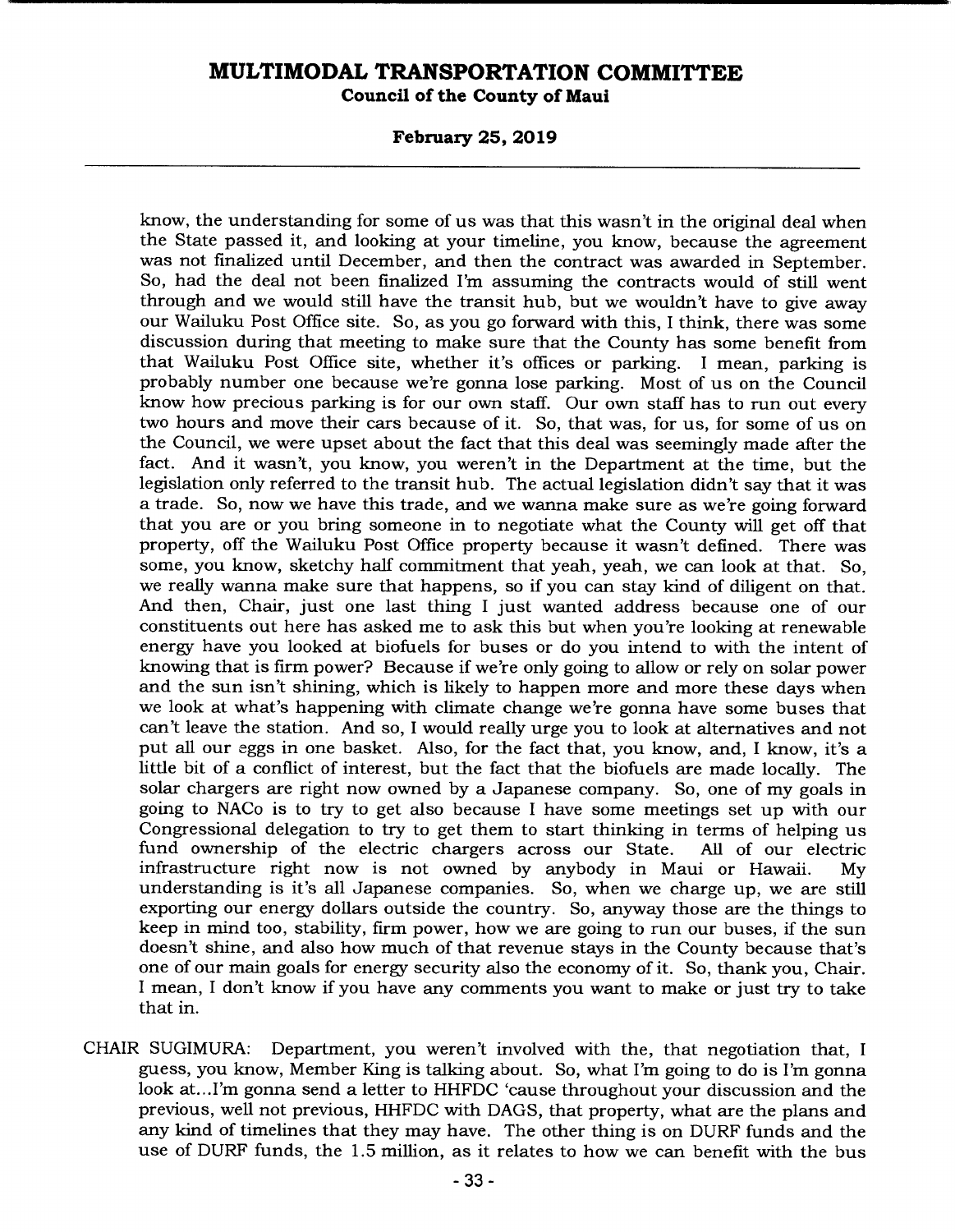### **February 25, 2019**

hub and what they're doing. And the last item then would be with legislation... check on legislation, I guess, is that what you're saying? Is currently at Legislature with HHFDC?

COUNCILMEMBER KING: Oh for the HHFDC?

CHAIR SUGIMURA: Yeah.

COUNCILMEMBER KING: Well, the legislation was passed. It's pau already. That was, that's what gave us the money originally.

CHAIR SUGIMURA: Oh, okay.

COUNCILMEMBER KING: So, what I was saying was in the original legislation we asked at that meeting... I asked and Councilmember Guzman asked if the legislation required the exchange of the Wailuku Post Office property.

CHAIR SUGIMURA: Okay.

COUNCILMEMBER KING: And we were told no, it did not. And so, then somehow this agreement came up after the fact and now some of us felt like we were giving our post office property away, which we need for parking and whatever else we wanna do with it in exchange for something that we already had because it was passed through the So, there's nothing we can do about that now because that agreement passed. But, I think, what we, moving forward if yourself, Chair, and maybe our Vice-Chair of this Committee, Mr. Hokama, could maybe meet with HHFDC and try to get some kind of an agreement to, so the County has some benefit from that property.

CHAIR SUGIMURA: Okay.

- COUNCILMEMBER KING: And that's what we talked about in Committee that they sort of nodded their heads and said...
- CHAIR SUGIMURA: Well do some investigation, Staff will, just to look into this because that's the conversation that happened in the past. I'm not too sure about all the details. But we'll look. Your Department is not involved with that, but we'll find out more information. And the other question would be on JUMPSmart Maui, which is the Hitachi project. And, I think, they pulled out of... they're no longer from what I remember from last term that Hitachi is no longer doing the electric charging stations. And they did pay the County, I think, it was \$90,000 to take care of the removal of it when that does happen. And MEDB is now the entity that's looking at it or managing it now that Hitachi has pulled out. So, we'll get an update for that as it relates to if we do...
- COUNCILMEMBER KING: I think, it would be good to look at if the County is getting revenue from those charging stations.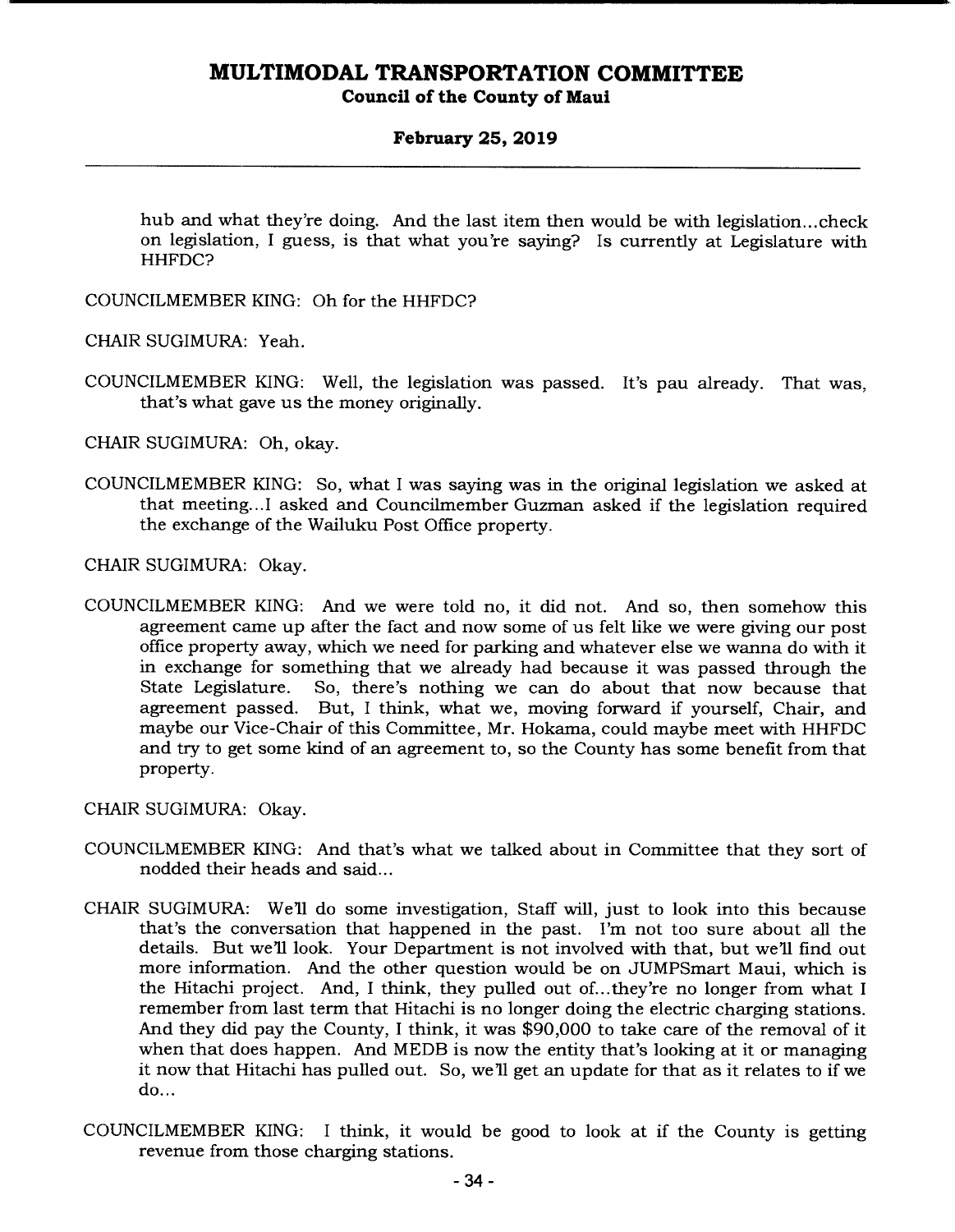### **February 25, 2019**

CHAIR SUGIMURA: So, I believe, it's not.

COUNCILMEMBER KING: Okay.

CHAIR SUGIMURA: But let me get information just so we can get some facts --

COUNCILMEMBER KING: Okay.

CHAIR SUGIMURA: --out there. Members, anybody else have any more questions on this presentation? So, I guess, budget-wise we're not anticipating Department --

COUNCILMEMBER KAMA: I got a question, Madam Chair.

CHAIR SUGIMURA: Oh, I'm sorry. Member Kama?

COUNCILMEMBER KAMA: I was just reading and I wanted to bring the attention to 'cause I, on the for action page item.

CHAIR SUGIMURA: On that the what page?

COUNCILMEMBER KAMA: On the back... on Granicus.

CHAIR SUGIMURA: Oh Granicus?

COUNCILMEMBER KAMA: There's a for action page and it says: Item 1, Request, Item 2, Facts. So, I'm looking at Item 2, Facts, couple of things. It says, Item 2, Facts, letter C. The property is--capital--NOT ceded land. And I just wanted to ask why was it important for them to say that there? And this is all part of the MOU that is being said and done. And then on the bottom of Facts, No. 2G(1), it says, talks about exploring the feasibility of transferring the property to HHFDC for the purpose of developing a mixed-use rental housing project that includes consideration of DAGS' civic center needs in Kahului and Wailuku. So, I just wanted to ask so what is the relationship between the exchange of the post office with meeting DAGS' civic needs for Wailuku? Did you kind of like get what I'm asking? So, what is that relationship like or is supposed to be like?

CHAIR SUGIMURA: Member Kama --

COUNCILMEMBER KAMA: Or can you, Chairman?

CHAIR SUGIMURA: --can you tell where you're looking in Granicus?

COUNCILMEMBER KAMA: On Granicus?

CHAIR SUGIMURA: Yeah.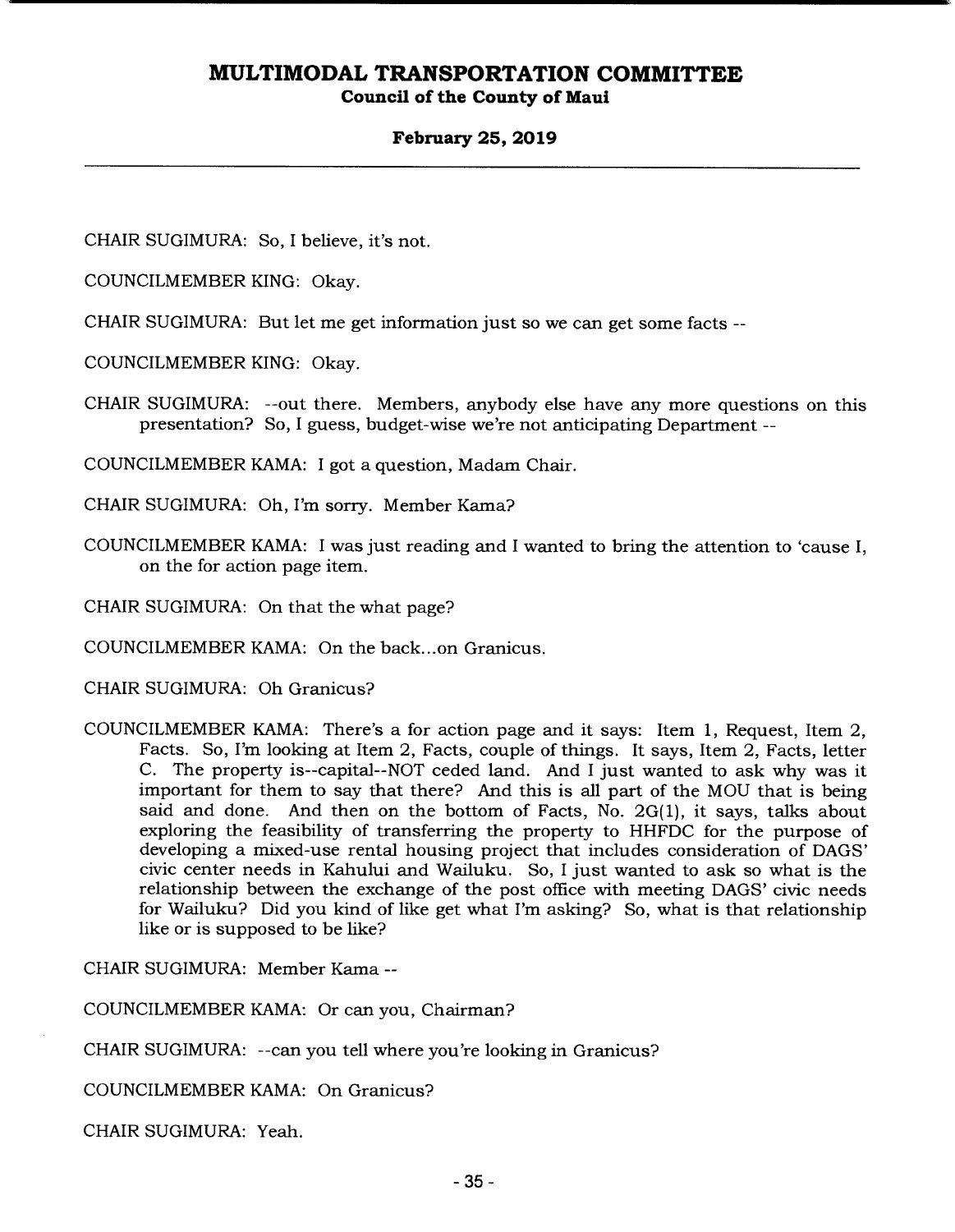### **February 25, 2019**

COUNCILMEMBER KAMA: Okay, so if you come back to...

COUNCILMEMBER KING: It's the second document in this Committee agenda item.

COUNCILMEMBER KAMA: It's here.

COUNCILMEMBER KING: For action...

COUNCILMEMBER KAMA: For action. For action.

CHAIR SUGIMURA: County communication.

UNIDENTIFIED SPEAKER: County communication...

CHAIR SUGIMURA: You're looking at the County...

COUNCILMEMBER KAMA: Yeah.

CHAIR SUGIMURA: Okay.

COUNCILMEMBER KAMA: Thank you. Did you get...

CHAIR SUGIMURA: Okay.

COUNCILMEMBER KAMA: Are you...

COUNCILMEMBER KING: Chair, it's a document attached to the letter to the Governor dated, well the received date is August 27, 2018, on the letter. And if you scroll over, it's the page that starts out "For Action" at the top.

COUNCILMEMBER KAMA: Correct, correct.

COUNCILMEMBER LEE: What page number?

COUNCILMEMBER KING: They're not really numbered, but...

COUNCILMEMBER KAMA: It's one of eight. It's one of eight.

COUNCILMEMBER KING: Yeah, it's one of eight. So, there's different documents in this.

COUNCILMEMBER KAMA: Are you with us, Mike and Marc?

MR. TAKAMORI: Chair?

CHAIR SUGIMURA: Do you have an answer, Department?

MR. TAKAMORI: Just my understanding this document was written up by HHFDC.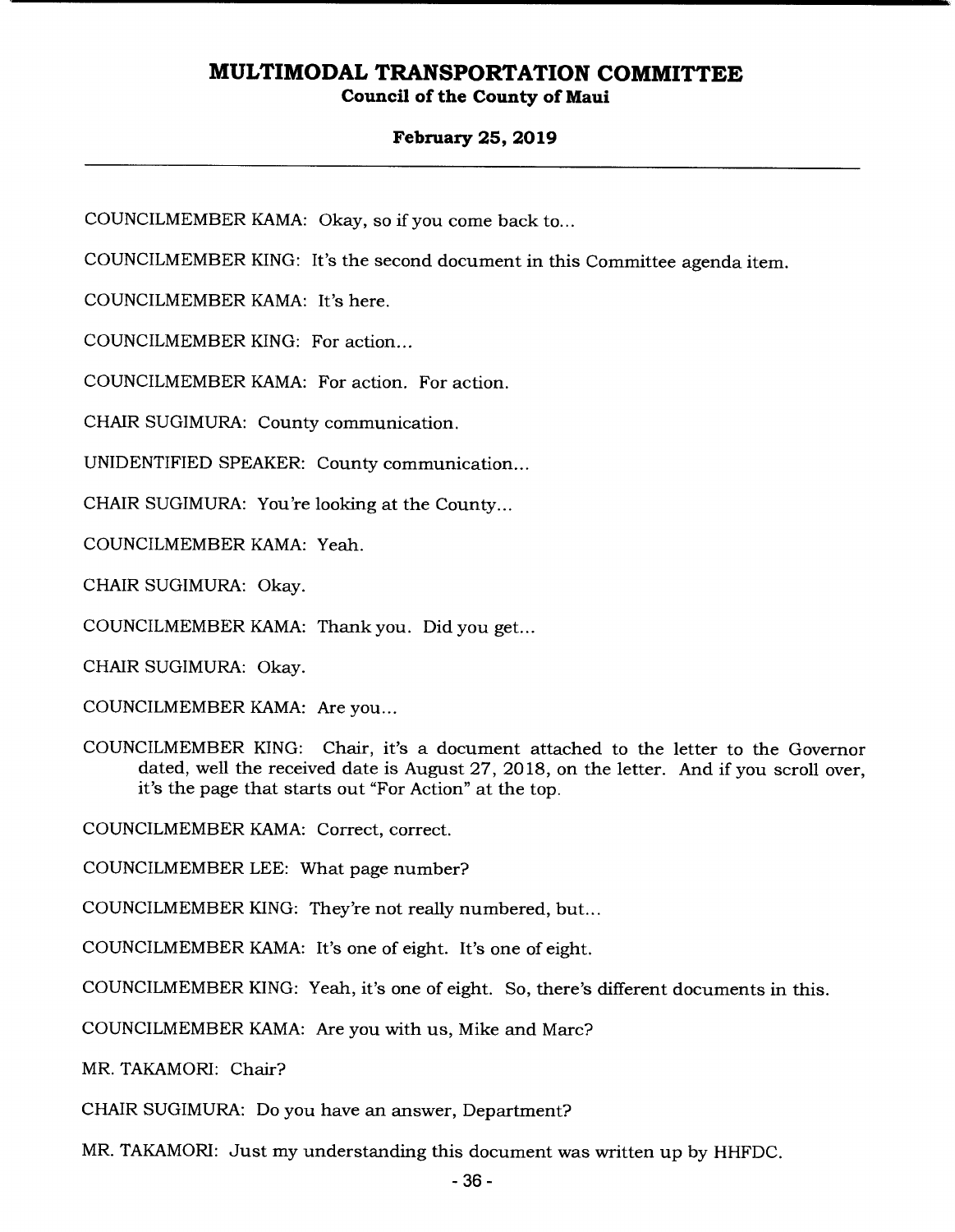### **February** *25,* **2019**

COUNCILMEMBER KAMA: Okay.

CHAIR SUGIMURA: Does that answer your question, Member Kama?

COUNCILMEMBER KAMA: Well, the question was and maybe you don't know the answer, maybe HHF... so maybe this is something that we might have to ask HHFDC. Why they felt it was important to put in the fact that the property is not ceded. And, I think, another thing I wanted to ask was what is that relationship between the Kahului and the Wailuku civic centers? I mean, are we trading something for something for something else? I don't know. So, I'd like that to be clarified.

CHAIR SUGIMURA: Thank you.

COUNCILMEMBER KAMA: And then also it talks about canceling of executive orders and then renewing another executive orders. And I ask this only because a lot of ceded lands were taken out of the ceded lands corpus trust by executive orders. And I want to make sure that this is not an executive order. And if it was, is that why it was mentioned that this is not ceded land. That's my question.

CHAIR SUGIMURA: Okay.

COUNCILMEMBER KAMA: Thank you.

CHAIR SUGIMURA: So, Member Kama, what we'll do is we'll add that to our letter to HHFDC and research as well as the Wailuku Post Office, which is over and beyond this.

COUNCILMEMBER KAMA: Yes.

CHAIR SUGIMURA: Yeah?

- COUNCILMEMBER KAMA: Thank you.
- CHAIR SUGIMURA: Okay. And then the last item... anybody else have questions? Oh, Ms. Paltin?
- COUNCILMEMBER PALTIN: Thank you, Chair. I just had a question, you know, this section about tsunami threat, and I'm not an expert or anything. But the purpose of that was?
- CHAIR SUGIMURA: Department? Or, I guess, the question is why did you look into tsunami threat for the project --

MR. TAKAMORI: Thank you.

CHAIR SUGIMURA: --location?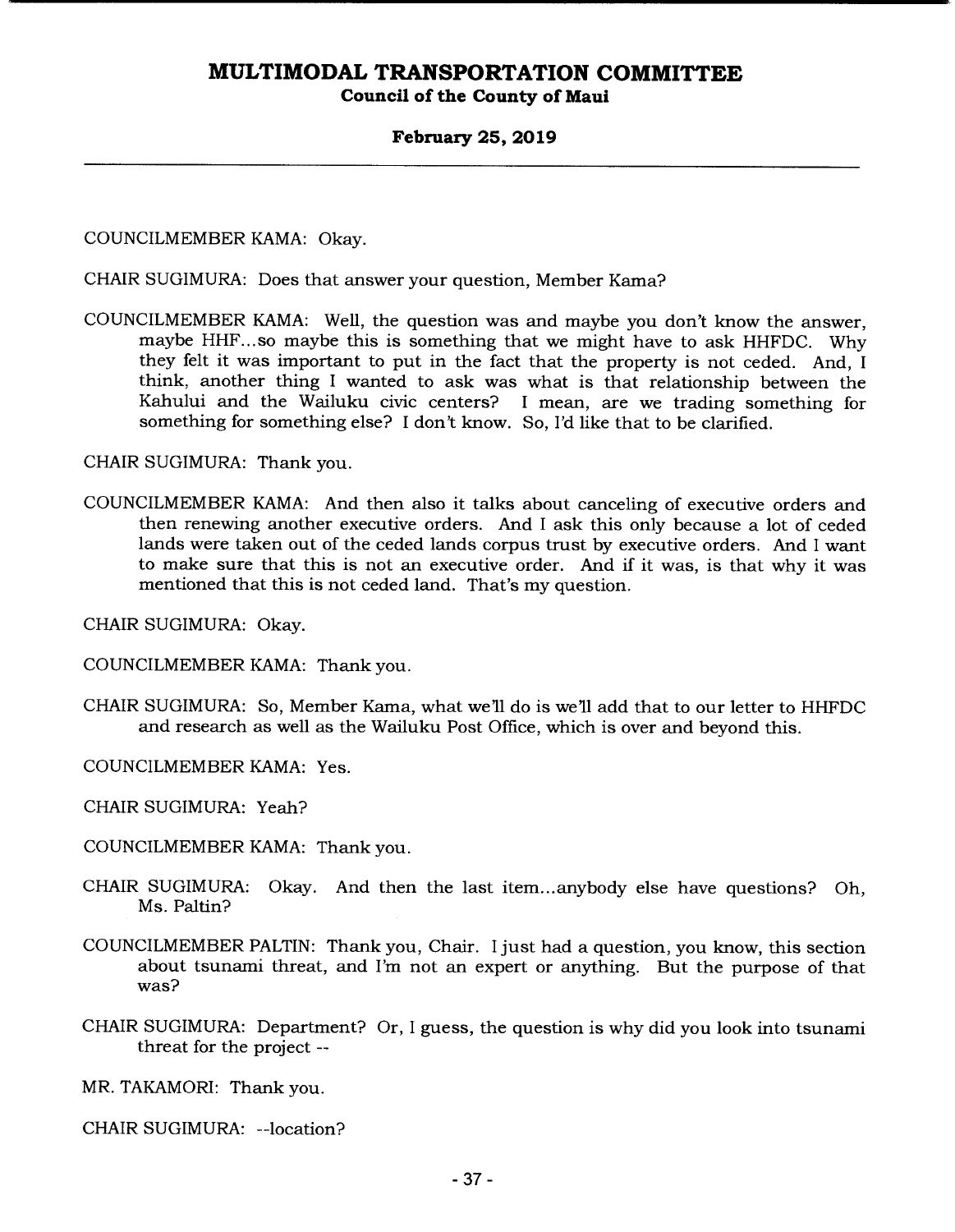**Council of the County of Maui** 

### **February 25, 2019**

- MR. TAKAMORI: Thank you, Chair. With regards.. .the reason why we just put it in was we knew that sea level rise has been brought up on several occasions as well as tsunami inundation zone. So, this information was taken, I think, during a presentation we did at the ending of last calendar year. And so, we just wanted to just re-talk about what kind of conversations we've had with regards to the last major tsunami event we had on Maui.
- COUNCILMEMBER PALTIN: Thank you. So, for me, it doesn't mean too, too much because of, you know, all the variables in terms of size and direction. But I just wanted to make sure that it wasn't being taken as there is no threat from tsunami and it's just regarding the last threat there was.

MR. TAKAMORI: Chair?

CHAIR SUGIMURA: Thank you. Yes, Department?

MR. TAKAMORI: Thank you, Member Paltin. Yes, that is correct. I mean, we technically, a lot of Kahului is in the tsunami inundation zone. So, yeah, we do take... should a tsunami be approaching and we have to be ready. We do have protocols that we have in place where we will start making certain that, you know, our riders aren't going to be in that area, yes. So, yeah, it is something that we take seriously as well.

COUNCILMEMBER PALTIN: Thank you.

CHAIR SUGIMURA: Thank you. Anybody else had any other questions?

COUNCILMEMBER KING: Just one last comment, Chair.

CHAIR SUGIMURA: Yes, Ms. King?

COUNCILMEMBER KING: Thank you. So, I just wanted to comment on your last bullet point where you will get all the buses to War Memorial Stadium. And so that's something, I think, to keep in mind too because if you go all electric and that happens there's no charger at...you're gonna have stranded buses at some point. And so, I think, you need to seriously look at a mixture of renewable energy so we don't get our, you know, so we have some that are in use, you know, that have the firm power in them. Thank you.

CHAIR SUGIMURA: Thank you.

COUNCILMEMBER KAMA: I'm sorry, Madam Chair?

CHAIR SUGIMURA: Ms. Kama?

COUNCILMEMBER KAMA: Could you help to explain to me the relationship that we have with our contractor? How does that work? I mean do we own the buses or is that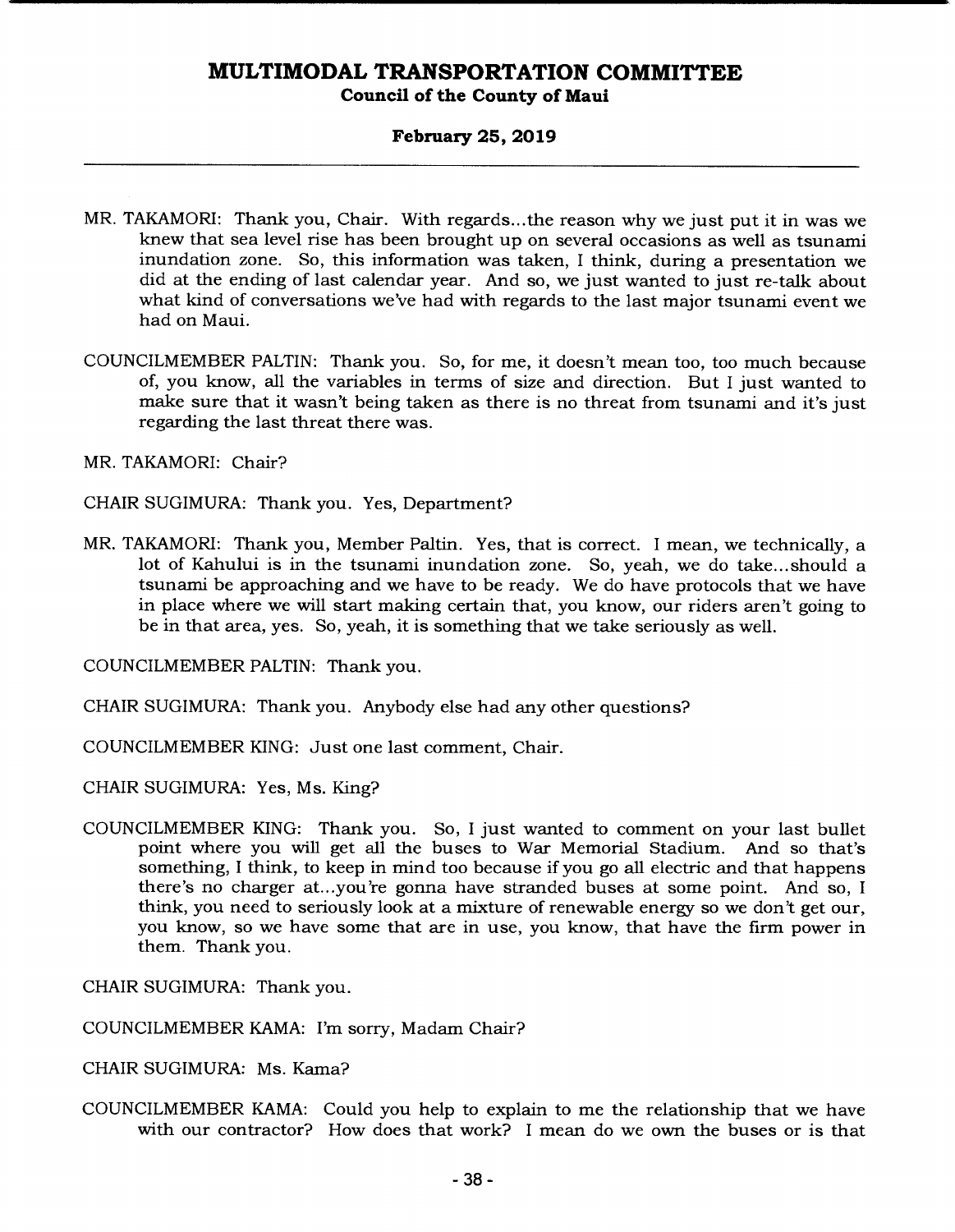### **February 25, 2019**

owned by the contractor? And are their bus drivers County employees or what? How does that.. .what's that relationship like?

### CHAIR SUGIMURA: Director?

MR. TAKAMORI: Thank you, Chair. Member Kama, that's a good question. With regards to our contracts, it's a, we contract our services. It's a one-year contract with four one-year options. So, it technically is a five-year contract. We, the County, own our own buses. We provide that to our contractor. So, we put that with the contract for them to operate and maintain our buses. So, the registered owner for our buses is, you know, for fixed route is Robert's Hawaii, and we, the County, are the lien holder. So, we have still ownership of the buses. With regards to the drivers, basically because It's a contract, none of the employees on the contract is an employee with the County. They're all employees of Robert's Hawaii. If Robert's Hawaii does subcontract out their service then we, the County, are to be notified if they are doing a subcontract out for services like that. But right now, it's a five-year contract for fixed route with Robert's Hawaii. We own our buses.

### COUNCILMEMBER KAMA: Thank you.

CHAIR SUGIMURA: Thank you. So, Members, before I close this out, I'm gonna defer this. The discussion that we had earlier came up and was answered, I think, about the sea level rise, which was stated in the presentation that the bus hub is in the eight-foot level.., eight feet level. So, I wonder if is that fine or if you still need more information on it? You're fine? So, I am going to send a letter to Planning just to talk about the sea level rise and because that's the Department basically has more jurisdiction over it and about any discussion about managed retreat. So, Members, any other discussions you may have or questions for the Department? Thank you very much for being here. I'm gonna now defer this item.

#### **COUNCILMEMBERS VOICED NO OBJECTIONS.** (Excused RH)

#### **ACTION: DEFER.**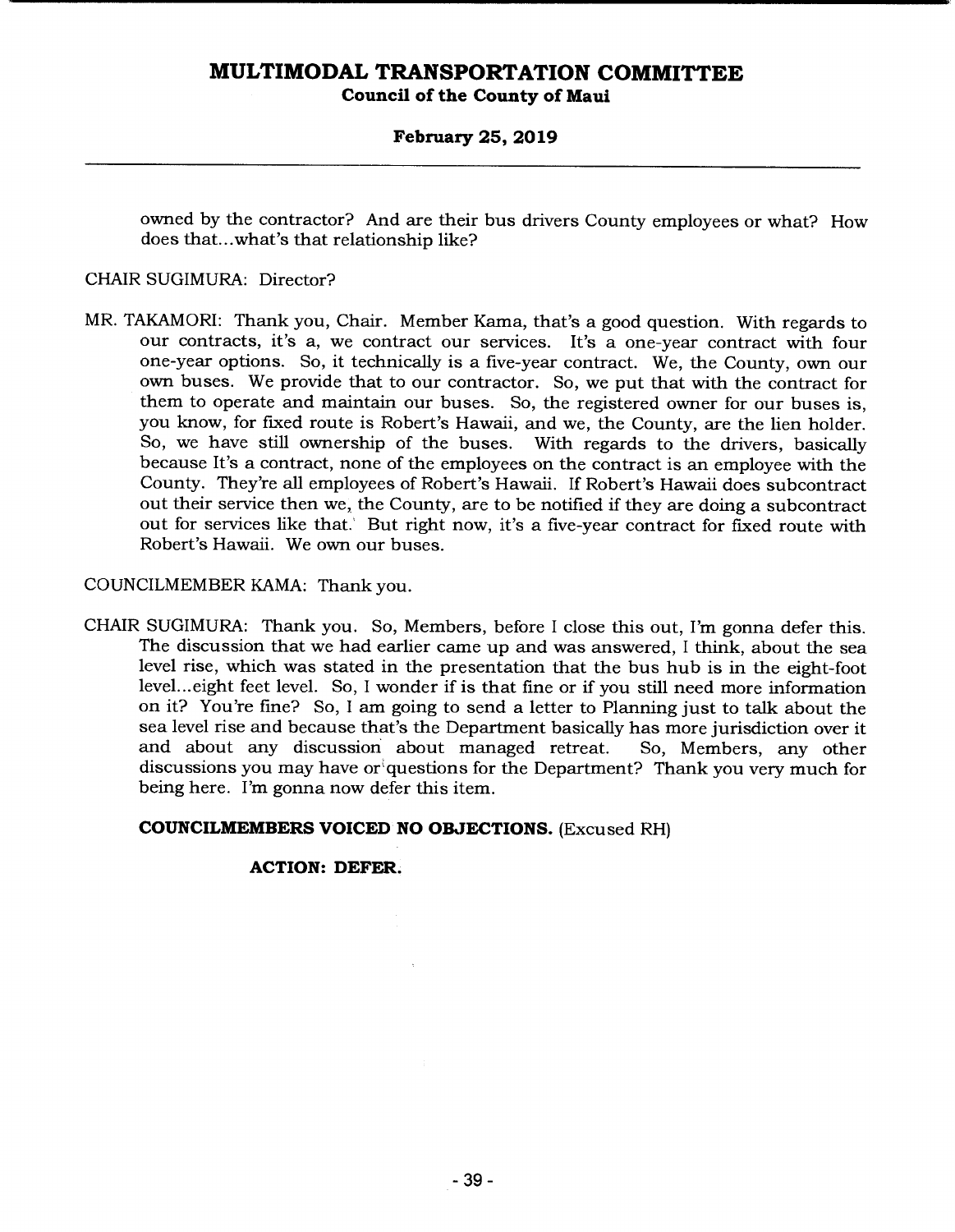# **Council of the County of Maui**

# **February 25, 2019**

CHAIR SUGIMURA: And this meeting is adjourned. . . . *(gavel)...* 

**ADJOURN: 11:17a.m.** 

APPROVED BY:

WINT LEI K. SUGIMURA, Chair<br>Multimodal Transportation Committee I LEI K. SUGIMURA/Chair

mt:min: 190225:df Transcribed by: Delfey Fernandez